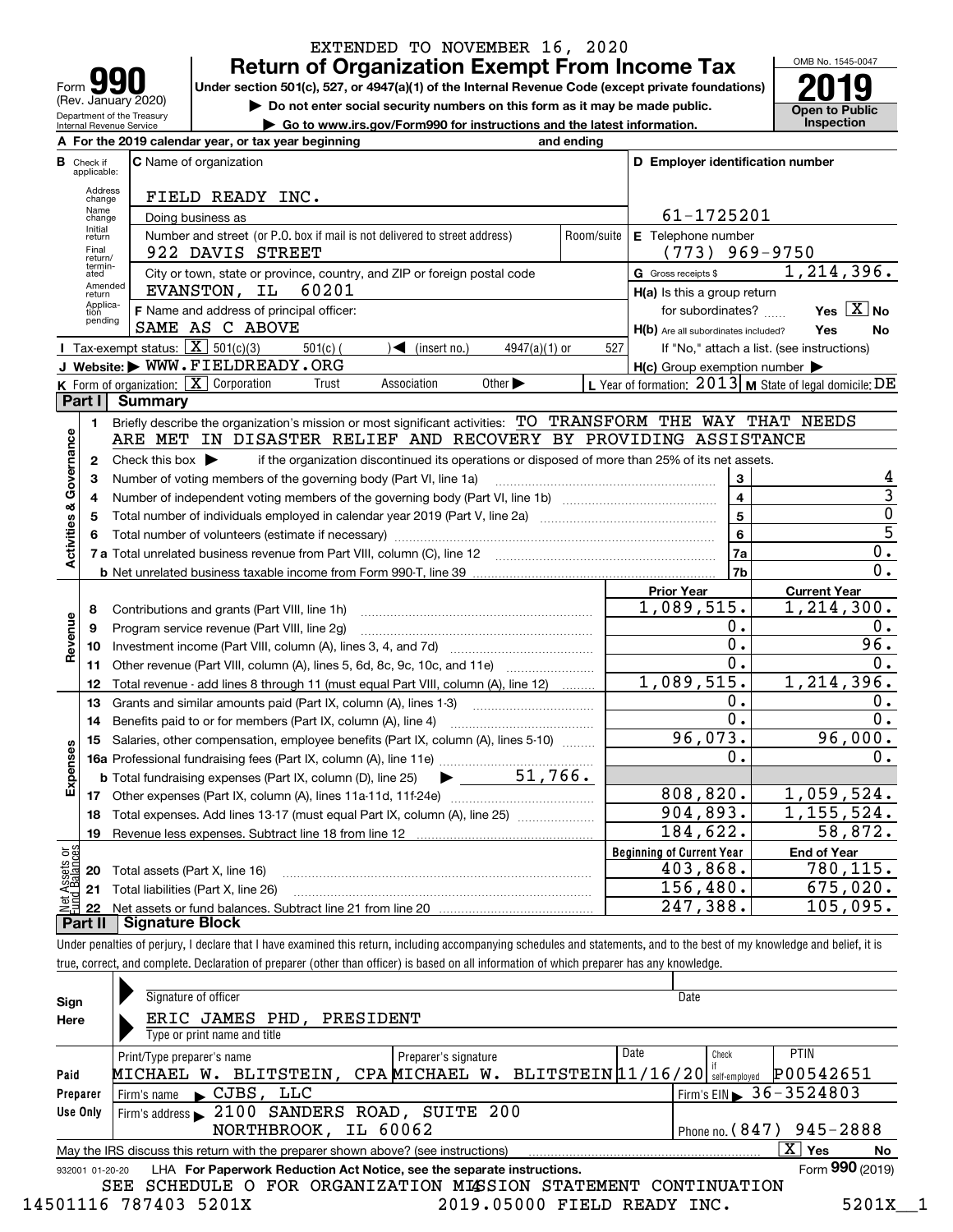|              | FIELD READY INC.<br>Form 990 (2019)                                                                                                          | 61-1725201         | Page 2                                  |  |
|--------------|----------------------------------------------------------------------------------------------------------------------------------------------|--------------------|-----------------------------------------|--|
|              | <b>Statement of Program Service Accomplishments</b><br>Part III                                                                              |                    |                                         |  |
|              |                                                                                                                                              |                    | $\boxed{\text{X}}$                      |  |
| 1            | Briefly describe the organization's mission:                                                                                                 |                    |                                         |  |
|              | TO TRANSFORM THE WAY THAT NEEDS ARE MET IN DISASTER RELIEF AND                                                                               |                    |                                         |  |
|              | RECOVERY BY PROVIDING ASSISTANCE THROUGH TECHNOLOGY,                                                                                         | INNOVATIVE DESIGN  |                                         |  |
|              | AND ENGAGING PEOPLE IN NEW WAYS.<br>THE IMPACT OF THIS WILL BE                                                                               |                    |                                         |  |
|              | DRAMATICALLY IMPROVING EFFICIENCY IN AID DELIVERY BY MEETING NEEDS                                                                           |                    |                                         |  |
| $\mathbf{2}$ | Did the organization undertake any significant program services during the year which were not listed on the                                 |                    |                                         |  |
|              | prior Form 990 or 990-EZ?                                                                                                                    |                    | $\Box$ Yes $[\overline{\mathrm{X}}]$ No |  |
|              | If "Yes," describe these new services on Schedule O.                                                                                         |                    |                                         |  |
| 3            | Did the organization cease conducting, or make significant changes in how it conducts, any program services?                                 |                    | $\sqrt{}$ Yes $\sqrt{}$ X $\sqrt{}$ No  |  |
|              | If "Yes," describe these changes on Schedule O.                                                                                              |                    |                                         |  |
| 4            | Describe the organization's program service accomplishments for each of its three largest program services, as measured by expenses.         |                    |                                         |  |
|              | Section 501(c)(3) and 501(c)(4) organizations are required to report the amount of grants and allocations to others, the total expenses, and |                    |                                         |  |
|              | revenue, if any, for each program service reported.                                                                                          |                    |                                         |  |
| 4a           |                                                                                                                                              | $($ Revenue \$ $)$ |                                         |  |
|              | DISASTER RELIEF AND RECOVERY BY PROVIDING ASSISTANCE THROUGH                                                                                 |                    |                                         |  |
|              | TECHNOLOGY, INNOVATIVE DESIGN AND ENGAGING PEOPLE IN NEW WAYS.                                                                               |                    |                                         |  |
|              |                                                                                                                                              |                    |                                         |  |
|              |                                                                                                                                              |                    |                                         |  |
|              |                                                                                                                                              |                    |                                         |  |
|              |                                                                                                                                              |                    |                                         |  |
|              |                                                                                                                                              |                    |                                         |  |
|              |                                                                                                                                              |                    |                                         |  |
|              |                                                                                                                                              |                    |                                         |  |
|              |                                                                                                                                              |                    |                                         |  |
|              |                                                                                                                                              |                    |                                         |  |
| 4b           |                                                                                                                                              |                    |                                         |  |
|              |                                                                                                                                              |                    |                                         |  |
|              |                                                                                                                                              |                    |                                         |  |
|              |                                                                                                                                              |                    |                                         |  |
|              |                                                                                                                                              |                    |                                         |  |
|              |                                                                                                                                              |                    |                                         |  |
|              |                                                                                                                                              |                    |                                         |  |
|              |                                                                                                                                              |                    |                                         |  |
|              |                                                                                                                                              |                    |                                         |  |
|              |                                                                                                                                              |                    |                                         |  |
|              |                                                                                                                                              |                    |                                         |  |
|              |                                                                                                                                              |                    |                                         |  |
|              |                                                                                                                                              |                    |                                         |  |
| 4c           | (Code: ) (Expenses \$<br>including grants of \$                                                                                              | ) (Revenue \$      |                                         |  |
|              |                                                                                                                                              |                    |                                         |  |
|              |                                                                                                                                              |                    |                                         |  |
|              |                                                                                                                                              |                    |                                         |  |
|              |                                                                                                                                              |                    |                                         |  |
|              |                                                                                                                                              |                    |                                         |  |
|              |                                                                                                                                              |                    |                                         |  |
|              |                                                                                                                                              |                    |                                         |  |
|              |                                                                                                                                              |                    |                                         |  |
|              |                                                                                                                                              |                    |                                         |  |
|              |                                                                                                                                              |                    |                                         |  |
|              |                                                                                                                                              |                    |                                         |  |
|              |                                                                                                                                              |                    |                                         |  |
| 4d           | Other program services (Describe on Schedule O.)                                                                                             |                    |                                         |  |
|              | (Expenses \$<br>(Revenue \$<br>including grants of \$                                                                                        |                    |                                         |  |
|              | 972,605.<br>4e Total program service expenses $\blacktriangleright$                                                                          |                    |                                         |  |
|              |                                                                                                                                              |                    | Form 990 (2019)                         |  |
|              | 932002 01-20-20<br>5                                                                                                                         |                    |                                         |  |
|              |                                                                                                                                              |                    |                                         |  |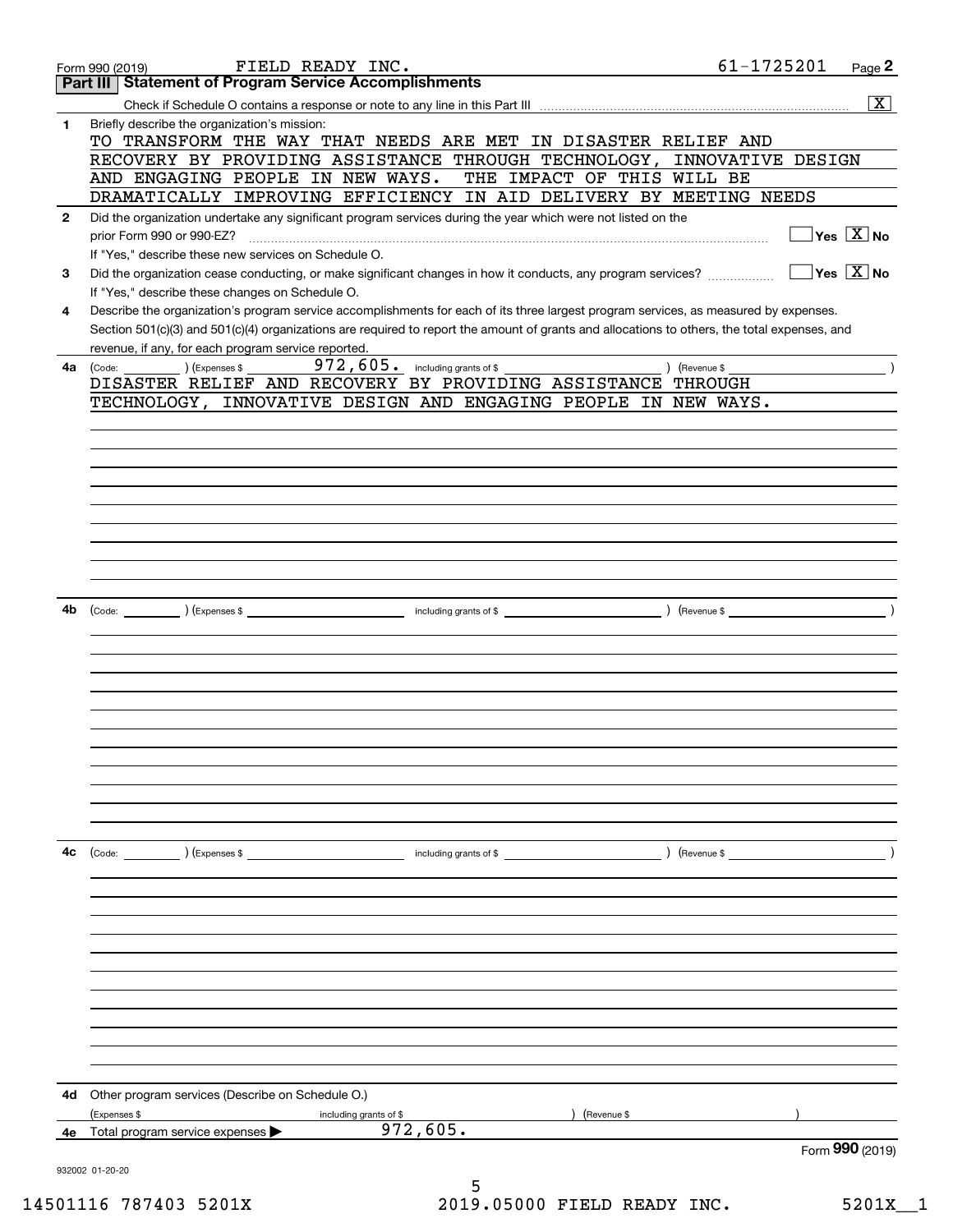| Form 990 (2019 |  |  |
|----------------|--|--|

|     |                                                                                                                                                                                                                                                            |                 | Yes | No              |
|-----|------------------------------------------------------------------------------------------------------------------------------------------------------------------------------------------------------------------------------------------------------------|-----------------|-----|-----------------|
| 1.  | Is the organization described in section $501(c)(3)$ or $4947(a)(1)$ (other than a private foundation)?                                                                                                                                                    |                 |     |                 |
|     |                                                                                                                                                                                                                                                            | 1               | х   |                 |
| 2   |                                                                                                                                                                                                                                                            | $\mathbf{2}$    | Χ   |                 |
| 3   | Did the organization engage in direct or indirect political campaign activities on behalf of or in opposition to candidates for                                                                                                                            |                 |     |                 |
|     |                                                                                                                                                                                                                                                            | 3               |     | X.              |
| 4   | Section 501(c)(3) organizations. Did the organization engage in lobbying activities, or have a section 501(h) election in effect                                                                                                                           |                 |     |                 |
|     |                                                                                                                                                                                                                                                            | 4               |     | х               |
| 5   | Is the organization a section 501(c)(4), 501(c)(5), or 501(c)(6) organization that receives membership dues, assessments, or                                                                                                                               |                 |     |                 |
|     |                                                                                                                                                                                                                                                            | 5               |     | х               |
| 6   | Did the organization maintain any donor advised funds or any similar funds or accounts for which donors have the right to                                                                                                                                  |                 |     |                 |
|     | provide advice on the distribution or investment of amounts in such funds or accounts? If "Yes," complete Schedule D, Part I                                                                                                                               | 6               |     | X.              |
| 7   | Did the organization receive or hold a conservation easement, including easements to preserve open space,                                                                                                                                                  |                 |     | х               |
|     |                                                                                                                                                                                                                                                            | 7               |     |                 |
| 8   | Did the organization maintain collections of works of art, historical treasures, or other similar assets? If "Yes," complete                                                                                                                               |                 |     | x               |
|     |                                                                                                                                                                                                                                                            | 8               |     |                 |
| 9   | Did the organization report an amount in Part X, line 21, for escrow or custodial account liability, serve as a custodian for<br>amounts not listed in Part X; or provide credit counseling, debt management, credit repair, or debt negotiation services? |                 |     |                 |
|     |                                                                                                                                                                                                                                                            | 9               |     | х               |
| 10  | Did the organization, directly or through a related organization, hold assets in donor-restricted endowments                                                                                                                                               |                 |     |                 |
|     |                                                                                                                                                                                                                                                            | 10              |     | x               |
| 11  | If the organization's answer to any of the following questions is "Yes," then complete Schedule D, Parts VI, VII, VIII, IX, or X                                                                                                                           |                 |     |                 |
|     | as applicable.                                                                                                                                                                                                                                             |                 |     |                 |
|     | a Did the organization report an amount for land, buildings, and equipment in Part X, line 10? If "Yes," complete Schedule D,                                                                                                                              |                 |     |                 |
|     |                                                                                                                                                                                                                                                            | 11a             | х   |                 |
|     | <b>b</b> Did the organization report an amount for investments - other securities in Part X, line 12, that is 5% or more of its total                                                                                                                      |                 |     |                 |
|     |                                                                                                                                                                                                                                                            | 11 <sub>b</sub> |     | x               |
|     | c Did the organization report an amount for investments - program related in Part X, line 13, that is 5% or more of its total                                                                                                                              |                 |     |                 |
|     |                                                                                                                                                                                                                                                            | 11c             |     | X.              |
|     | d Did the organization report an amount for other assets in Part X, line 15, that is 5% or more of its total assets reported in                                                                                                                            |                 |     |                 |
|     |                                                                                                                                                                                                                                                            | 11d             | X   |                 |
| е   | Did the organization report an amount for other liabilities in Part X, line 25? If "Yes," complete Schedule D, Part X                                                                                                                                      | 11e             |     | x               |
| f   | Did the organization's separate or consolidated financial statements for the tax year include a footnote that addresses                                                                                                                                    |                 |     |                 |
|     | the organization's liability for uncertain tax positions under FIN 48 (ASC 740)? If "Yes," complete Schedule D, Part X                                                                                                                                     | 11f             | X   |                 |
|     | 12a Did the organization obtain separate, independent audited financial statements for the tax year? If "Yes," complete                                                                                                                                    |                 |     |                 |
|     |                                                                                                                                                                                                                                                            | 12a             | X   |                 |
|     | <b>b</b> Was the organization included in consolidated, independent audited financial statements for the tax year?                                                                                                                                         |                 |     |                 |
|     | If "Yes," and if the organization answered "No" to line 12a, then completing Schedule D, Parts XI and XII is optional                                                                                                                                      | 12 <sub>b</sub> |     | х               |
| 13  | Is the organization a school described in section 170(b)(1)(A)(ii)? If "Yes," complete Schedule E                                                                                                                                                          | 13              |     | X               |
| 14a | Did the organization maintain an office, employees, or agents outside of the United States?                                                                                                                                                                | 14a             | X   |                 |
|     | b Did the organization have aggregate revenues or expenses of more than \$10,000 from grantmaking, fundraising, business,                                                                                                                                  |                 |     |                 |
|     | investment, and program service activities outside the United States, or aggregate foreign investments valued at \$100,000                                                                                                                                 |                 |     |                 |
|     |                                                                                                                                                                                                                                                            | 14b             | X   |                 |
| 15  | Did the organization report on Part IX, column (A), line 3, more than \$5,000 of grants or other assistance to or for any                                                                                                                                  |                 |     |                 |
|     |                                                                                                                                                                                                                                                            | 15              |     | X.              |
| 16  | Did the organization report on Part IX, column (A), line 3, more than \$5,000 of aggregate grants or other assistance to                                                                                                                                   |                 |     |                 |
|     |                                                                                                                                                                                                                                                            | 16              |     | x               |
| 17  | Did the organization report a total of more than \$15,000 of expenses for professional fundraising services on Part IX,                                                                                                                                    |                 |     | x               |
|     |                                                                                                                                                                                                                                                            | 17              |     |                 |
| 18  | Did the organization report more than \$15,000 total of fundraising event gross income and contributions on Part VIII, lines                                                                                                                               |                 |     | x               |
| 19  | Did the organization report more than \$15,000 of gross income from gaming activities on Part VIII, line 9a? If "Yes."                                                                                                                                     | 18              |     |                 |
|     |                                                                                                                                                                                                                                                            | 19              |     | x               |
|     |                                                                                                                                                                                                                                                            | 20a             |     | х               |
|     | b If "Yes" to line 20a, did the organization attach a copy of its audited financial statements to this return?                                                                                                                                             | 20 <sub>b</sub> |     |                 |
| 21  | Did the organization report more than \$5,000 of grants or other assistance to any domestic organization or                                                                                                                                                |                 |     |                 |
|     |                                                                                                                                                                                                                                                            | 21              |     | X.              |
|     | 932003 01-20-20                                                                                                                                                                                                                                            |                 |     | Form 990 (2019) |

932003 01-20-20

14501116 787403 5201X 2019.05000 FIELD READY INC. 5201X\_\_1

6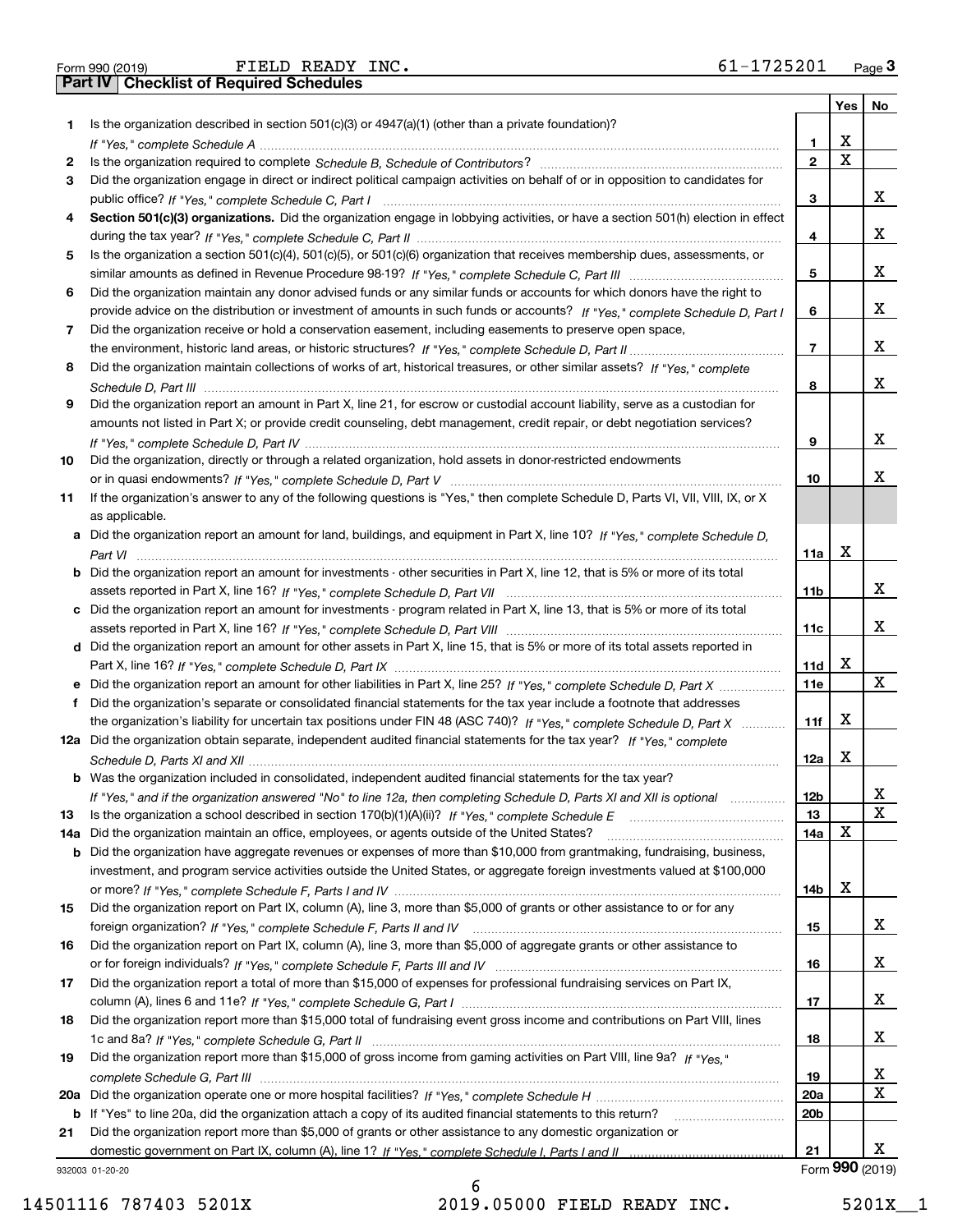| Form 990 (2019) |  |  |
|-----------------|--|--|

*(continued)*

|        |                                                                                                                              |                 | Yes | <b>No</b>       |
|--------|------------------------------------------------------------------------------------------------------------------------------|-----------------|-----|-----------------|
| 22     | Did the organization report more than \$5,000 of grants or other assistance to or for domestic individuals on                |                 |     |                 |
|        |                                                                                                                              | 22              |     | х               |
| 23     | Did the organization answer "Yes" to Part VII, Section A, line 3, 4, or 5 about compensation of the organization's current   |                 |     |                 |
|        | and former officers, directors, trustees, key employees, and highest compensated employees? If "Yes," complete               |                 |     |                 |
|        |                                                                                                                              | 23              |     | х               |
|        | 24a Did the organization have a tax-exempt bond issue with an outstanding principal amount of more than \$100,000 as of the  |                 |     |                 |
|        | last day of the year, that was issued after December 31, 2002? If "Yes," answer lines 24b through 24d and complete           |                 |     |                 |
|        |                                                                                                                              | 24a             |     | х               |
|        | b Did the organization invest any proceeds of tax-exempt bonds beyond a temporary period exception?                          | 24b             |     |                 |
|        | c Did the organization maintain an escrow account other than a refunding escrow at any time during the year to defease       |                 |     |                 |
|        | any tax-exempt bonds?                                                                                                        | 24c             |     |                 |
|        |                                                                                                                              | 24d             |     |                 |
|        | 25a Section 501(c)(3), 501(c)(4), and 501(c)(29) organizations. Did the organization engage in an excess benefit             |                 |     |                 |
|        |                                                                                                                              | 25a             |     | х               |
|        | b Is the organization aware that it engaged in an excess benefit transaction with a disqualified person in a prior year, and |                 |     |                 |
|        | that the transaction has not been reported on any of the organization's prior Forms 990 or 990-EZ? If "Yes," complete        |                 |     |                 |
|        |                                                                                                                              |                 |     | х               |
|        | Schedule L, Part I                                                                                                           | 25 <sub>b</sub> |     |                 |
| 26     | Did the organization report any amount on Part X, line 5 or 22, for receivables from or payables to any current              |                 |     |                 |
|        | or former officer, director, trustee, key employee, creator or founder, substantial contributor, or 35%                      |                 |     |                 |
|        |                                                                                                                              | 26              |     | х               |
| 27     | Did the organization provide a grant or other assistance to any current or former officer, director, trustee, key employee,  |                 |     |                 |
|        | creator or founder, substantial contributor or employee thereof, a grant selection committee member, or to a 35% controlled  |                 |     |                 |
|        | entity (including an employee thereof) or family member of any of these persons? If "Yes," complete Schedule L, Part III     | 27              |     | x               |
| 28     | Was the organization a party to a business transaction with one of the following parties (see Schedule L, Part IV            |                 |     |                 |
|        | instructions, for applicable filing thresholds, conditions, and exceptions):                                                 |                 |     |                 |
|        | a A current or former officer, director, trustee, key employee, creator or founder, or substantial contributor? If           |                 |     |                 |
|        |                                                                                                                              | 28a             |     | X               |
|        |                                                                                                                              | 28 <sub>b</sub> |     | $\mathbf X$     |
|        | c A 35% controlled entity of one or more individuals and/or organizations described in lines 28a or 28b? If                  |                 |     |                 |
|        |                                                                                                                              | 28c             |     | х               |
| 29     |                                                                                                                              | 29              | X   |                 |
| 30     | Did the organization receive contributions of art, historical treasures, or other similar assets, or qualified conservation  |                 |     |                 |
|        |                                                                                                                              | 30              |     | X               |
| 31     | Did the organization liquidate, terminate, or dissolve and cease operations? If "Yes," complete Schedule N, Part I           | 31              |     | $\mathbf x$     |
| 32     | Did the organization sell, exchange, dispose of, or transfer more than 25% of its net assets? If "Yes," complete             |                 |     |                 |
|        |                                                                                                                              | 32              |     | х               |
| 33     | Did the organization own 100% of an entity disregarded as separate from the organization under Regulations                   |                 |     |                 |
|        |                                                                                                                              | 33              |     | х               |
| 34     | Was the organization related to any tax-exempt or taxable entity? If "Yes," complete Schedule R, Part II, III, or IV, and    |                 |     |                 |
|        |                                                                                                                              | 34              | х   |                 |
|        | 35a Did the organization have a controlled entity within the meaning of section 512(b)(13)?                                  | 35a             | X   |                 |
|        | b If "Yes" to line 35a, did the organization receive any payment from or engage in any transaction with a controlled entity  |                 |     |                 |
|        |                                                                                                                              | 35 <sub>b</sub> |     | X               |
| 36     | Section 501(c)(3) organizations. Did the organization make any transfers to an exempt non-charitable related organization?   |                 |     |                 |
|        |                                                                                                                              | 36              |     | X               |
| 37     | Did the organization conduct more than 5% of its activities through an entity that is not a related organization             |                 |     |                 |
|        |                                                                                                                              | 37              |     | x               |
| 38     | Did the organization complete Schedule O and provide explanations in Schedule O for Part VI, lines 11b and 19?               |                 |     |                 |
|        | Note: All Form 990 filers are required to complete Schedule O                                                                | 38              | х   |                 |
| Part V | <b>Statements Regarding Other IRS Filings and Tax Compliance</b>                                                             |                 |     |                 |
|        | Check if Schedule O contains a response or note to any line in this Part V                                                   |                 |     |                 |
|        |                                                                                                                              |                 | Yes | No              |
|        | 10<br><b>1a</b> Enter the number reported in Box 3 of Form 1096. Enter -0- if not applicable <i>manumumumum</i><br>1a        |                 |     |                 |
|        | 0<br><b>b</b> Enter the number of Forms W-2G included in line 1a. Enter -0- if not applicable<br>1b                          |                 |     |                 |
|        | c Did the organization comply with backup withholding rules for reportable payments to vendors and reportable gaming         |                 |     |                 |
|        | (gambling) winnings to prize winners?                                                                                        | 1c              | х   |                 |
|        | 932004 01-20-20                                                                                                              |                 |     | Form 990 (2019) |
|        |                                                                                                                              |                 |     |                 |

14501116 787403 5201X 2019.05000 FIELD READY INC. 5201X\_\_1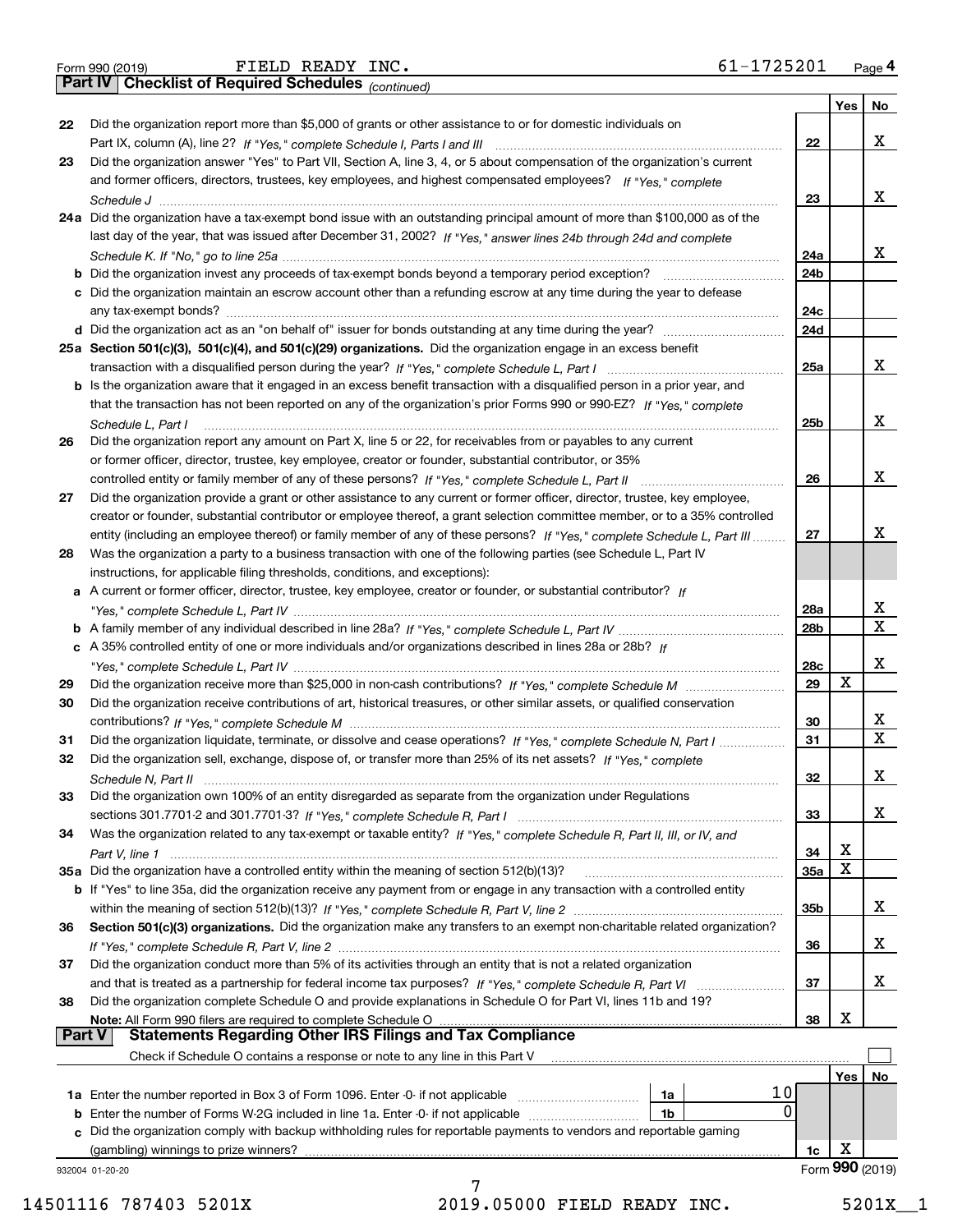|               | 61-1725201<br>FIELD READY INC.<br>Form 990 (2019)                                                                                                                                         |                |     | Page $5$ |
|---------------|-------------------------------------------------------------------------------------------------------------------------------------------------------------------------------------------|----------------|-----|----------|
| <b>Part V</b> | Statements Regarding Other IRS Filings and Tax Compliance (continued)                                                                                                                     |                |     |          |
|               |                                                                                                                                                                                           |                | Yes | No       |
|               | 2a Enter the number of employees reported on Form W-3, Transmittal of Wage and Tax Statements,                                                                                            |                |     |          |
|               | 0 <br>filed for the calendar year ending with or within the year covered by this return [11] [11] filed for the calendar year ending with or within the year covered by this return<br>2a |                |     |          |
|               |                                                                                                                                                                                           | 2 <sub>b</sub> |     |          |
|               |                                                                                                                                                                                           |                |     |          |
|               | 3a Did the organization have unrelated business gross income of \$1,000 or more during the year?                                                                                          | 3a             |     | х        |
|               |                                                                                                                                                                                           | 3 <sub>b</sub> |     |          |
|               | 4a At any time during the calendar year, did the organization have an interest in, or a signature or other authority over, a                                                              |                |     |          |
|               |                                                                                                                                                                                           | 4a             | X   |          |
|               | <b>b</b> If "Yes," enter the name of the foreign country $\triangleright$ <b>AUSTRALIA</b> , FIJI                                                                                         |                |     |          |
|               | See instructions for filing requirements for FinCEN Form 114, Report of Foreign Bank and Financial Accounts (FBAR).                                                                       |                |     |          |
|               | 5a Was the organization a party to a prohibited tax shelter transaction at any time during the tax year?                                                                                  | 5a             |     | х        |
|               |                                                                                                                                                                                           | 5 <sub>b</sub> |     | Х        |
|               |                                                                                                                                                                                           | 5 <sub>c</sub> |     |          |
|               | 6a Does the organization have annual gross receipts that are normally greater than \$100,000, and did the organization solicit                                                            |                |     |          |
|               | any contributions that were not tax deductible as charitable contributions?                                                                                                               | 6a             |     | х        |
|               | <b>b</b> If "Yes," did the organization include with every solicitation an express statement that such contributions or gifts                                                             |                |     |          |
|               | were not tax deductible?                                                                                                                                                                  | 6b             |     |          |
| 7             | Organizations that may receive deductible contributions under section 170(c).                                                                                                             |                |     |          |
| а             | Did the organization receive a payment in excess of \$75 made partly as a contribution and partly for goods and services provided to the payor?                                           | 7a             |     | х        |
|               | <b>b</b> If "Yes," did the organization notify the donor of the value of the goods or services provided?                                                                                  | 7b             |     |          |
|               | c Did the organization sell, exchange, or otherwise dispose of tangible personal property for which it was required                                                                       |                |     |          |
|               | to file Form 8282?                                                                                                                                                                        | 7c             |     | х        |
|               | 7d                                                                                                                                                                                        |                |     |          |
|               | e Did the organization receive any funds, directly or indirectly, to pay premiums on a personal benefit contract?                                                                         | 7e             |     |          |
| Ť             | Did the organization, during the year, pay premiums, directly or indirectly, on a personal benefit contract?                                                                              | 7f             |     |          |
| g             | If the organization received a contribution of qualified intellectual property, did the organization file Form 8899 as required?                                                          | 7g             |     |          |
|               | h If the organization received a contribution of cars, boats, airplanes, or other vehicles, did the organization file a Form 1098-C?                                                      | 7h             |     |          |
| 8             | Sponsoring organizations maintaining donor advised funds. Did a donor advised fund maintained by the                                                                                      |                |     |          |
|               | sponsoring organization have excess business holdings at any time during the year?                                                                                                        | 8              |     |          |
| 9             | Sponsoring organizations maintaining donor advised funds.                                                                                                                                 |                |     |          |
| а             | Did the sponsoring organization make any taxable distributions under section 4966?                                                                                                        | 9a             |     |          |
|               | <b>b</b> Did the sponsoring organization make a distribution to a donor, donor advisor, or related person?                                                                                | 9b             |     |          |
| 10            | Section 501(c)(7) organizations. Enter:                                                                                                                                                   |                |     |          |
|               | 10a                                                                                                                                                                                       |                |     |          |
|               | <b>b</b> Gross receipts, included on Form 990, Part VIII, line 12, for public use of club facilities <i>manumum</i><br>10b                                                                |                |     |          |
| 11            | Section 501(c)(12) organizations. Enter:                                                                                                                                                  |                |     |          |
|               | 11a                                                                                                                                                                                       |                |     |          |
|               | <b>b</b> Gross income from other sources (Do not net amounts due or paid to other sources against                                                                                         |                |     |          |
|               | amounts due or received from them.)<br>11b                                                                                                                                                |                |     |          |
|               | 12a Section 4947(a)(1) non-exempt charitable trusts. Is the organization filing Form 990 in lieu of Form 1041?                                                                            | 12a            |     |          |
|               | 12b<br><b>b</b> If "Yes," enter the amount of tax-exempt interest received or accrued during the year <i>manument</i>                                                                     |                |     |          |
| 13            | Section 501(c)(29) qualified nonprofit health insurance issuers.                                                                                                                          |                |     |          |
|               | <b>a</b> Is the organization licensed to issue qualified health plans in more than one state?                                                                                             | 13а            |     |          |
|               | Note: See the instructions for additional information the organization must report on Schedule O.                                                                                         |                |     |          |
|               | <b>b</b> Enter the amount of reserves the organization is required to maintain by the states in which the                                                                                 |                |     |          |
|               | 13 <sub>b</sub>                                                                                                                                                                           |                |     |          |
|               | 13с                                                                                                                                                                                       |                |     |          |
| 14a           | Did the organization receive any payments for indoor tanning services during the tax year?                                                                                                | 14a            |     | х        |
|               |                                                                                                                                                                                           | 14b            |     |          |
| 15            | Is the organization subject to the section 4960 tax on payment(s) of more than \$1,000,000 in remuneration or                                                                             |                |     |          |
|               |                                                                                                                                                                                           | 15             |     | х        |
|               | If "Yes," see instructions and file Form 4720, Schedule N.                                                                                                                                |                |     |          |
| 16            | Is the organization an educational institution subject to the section 4968 excise tax on net investment income?<br>.                                                                      | 16             |     | х        |
|               | If "Yes," complete Form 4720, Schedule O.                                                                                                                                                 |                |     |          |

Form (2019) **990**

932005 01-20-20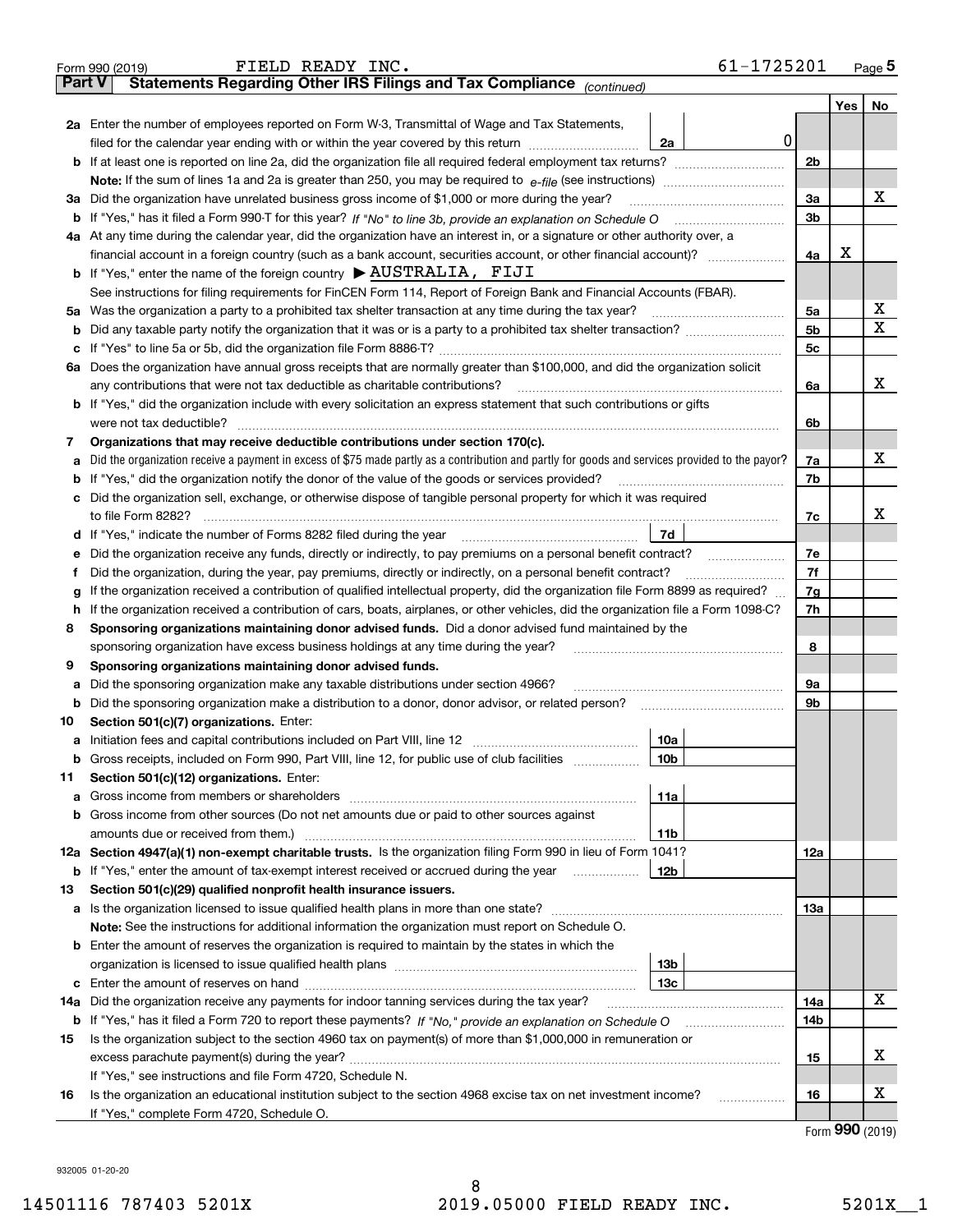|                                                                                                                                                 |                                                                                                                                                  |                 |                 | $\overline{\mathbf{x}}$ |  |
|-------------------------------------------------------------------------------------------------------------------------------------------------|--------------------------------------------------------------------------------------------------------------------------------------------------|-----------------|-----------------|-------------------------|--|
|                                                                                                                                                 | <b>Section A. Governing Body and Management</b>                                                                                                  |                 |                 |                         |  |
|                                                                                                                                                 |                                                                                                                                                  |                 | Yes   No        |                         |  |
|                                                                                                                                                 | <b>1a</b> Enter the number of voting members of the governing body at the end of the tax year<br>1a                                              | 4               |                 |                         |  |
|                                                                                                                                                 | If there are material differences in voting rights among members of the governing body, or if the governing                                      |                 |                 |                         |  |
|                                                                                                                                                 | body delegated broad authority to an executive committee or similar committee, explain on Schedule O.                                            |                 |                 |                         |  |
|                                                                                                                                                 | Enter the number of voting members included on line 1a, above, who are independent<br>1b                                                         | 3               |                 |                         |  |
| 2                                                                                                                                               | Did any officer, director, trustee, or key employee have a family relationship or a business relationship with any other                         |                 |                 |                         |  |
|                                                                                                                                                 | officer, director, trustee, or key employee?                                                                                                     | $\mathbf{2}$    |                 | X                       |  |
| 3                                                                                                                                               | Did the organization delegate control over management duties customarily performed by or under the direct supervision                            |                 |                 |                         |  |
|                                                                                                                                                 | of officers, directors, trustees, or key employees to a management company or other person?                                                      | 3               |                 | $rac{X}{X}$             |  |
| 4                                                                                                                                               | Did the organization make any significant changes to its governing documents since the prior Form 990 was filed?                                 | 4               |                 |                         |  |
| 5                                                                                                                                               |                                                                                                                                                  | 5               |                 | $\overline{\mathbf{x}}$ |  |
| 6                                                                                                                                               | Did the organization have members or stockholders?                                                                                               | 6               |                 | $\overline{\mathbf{x}}$ |  |
| 7a                                                                                                                                              | Did the organization have members, stockholders, or other persons who had the power to elect or appoint one or                                   |                 |                 |                         |  |
|                                                                                                                                                 |                                                                                                                                                  | 7a              |                 | X                       |  |
|                                                                                                                                                 | <b>b</b> Are any governance decisions of the organization reserved to (or subject to approval by) members, stockholders, or                      |                 |                 |                         |  |
|                                                                                                                                                 | persons other than the governing body?                                                                                                           | 7b              |                 | х                       |  |
| 8                                                                                                                                               | Did the organization contemporaneously document the meetings held or written actions undertaken during the year by the following:                |                 |                 |                         |  |
| а                                                                                                                                               |                                                                                                                                                  | 8а              | х               |                         |  |
| b                                                                                                                                               |                                                                                                                                                  | 8b              |                 | X                       |  |
| 9                                                                                                                                               | Is there any officer, director, trustee, or key employee listed in Part VII, Section A, who cannot be reached at the                             |                 |                 |                         |  |
|                                                                                                                                                 |                                                                                                                                                  | 9               |                 | X                       |  |
|                                                                                                                                                 | Section B. Policies (This Section B requests information about policies not required by the Internal Revenue Code.)                              |                 |                 |                         |  |
|                                                                                                                                                 |                                                                                                                                                  |                 | Yes             | No                      |  |
|                                                                                                                                                 |                                                                                                                                                  | 10a             |                 | X                       |  |
|                                                                                                                                                 | b If "Yes," did the organization have written policies and procedures governing the activities of such chapters, affiliates,                     |                 |                 |                         |  |
|                                                                                                                                                 |                                                                                                                                                  | 10 <sub>b</sub> |                 |                         |  |
|                                                                                                                                                 | 11a Has the organization provided a complete copy of this Form 990 to all members of its governing body before filing the form?                  | 11a             | x               |                         |  |
|                                                                                                                                                 | <b>b</b> Describe in Schedule O the process, if any, used by the organization to review this Form 990.                                           |                 |                 |                         |  |
|                                                                                                                                                 |                                                                                                                                                  | 12a             | x               |                         |  |
| b                                                                                                                                               |                                                                                                                                                  | 12 <sub>b</sub> | X               |                         |  |
|                                                                                                                                                 | c Did the organization regularly and consistently monitor and enforce compliance with the policy? If "Yes," describe                             |                 |                 |                         |  |
|                                                                                                                                                 | in Schedule O how this was done measured and contain an according to the state of the state of the state of th                                   | 12c             | X               |                         |  |
| 13                                                                                                                                              |                                                                                                                                                  | 13              | $\mathbf X$     |                         |  |
| 14                                                                                                                                              | Did the organization have a written document retention and destruction policy? [11] manufaction: manufaction policy?                             | 14              | X               |                         |  |
| 15                                                                                                                                              | Did the process for determining compensation of the following persons include a review and approval by independent                               |                 |                 |                         |  |
|                                                                                                                                                 | persons, comparability data, and contemporaneous substantiation of the deliberation and decision?                                                |                 |                 |                         |  |
|                                                                                                                                                 | a The organization's CEO, Executive Director, or top management official [111] [11] manument material manument                                   | 15a             |                 | х                       |  |
|                                                                                                                                                 |                                                                                                                                                  | 15b             |                 | X                       |  |
|                                                                                                                                                 | If "Yes" to line 15a or 15b, describe the process in Schedule O (see instructions).                                                              |                 |                 |                         |  |
|                                                                                                                                                 | 16a Did the organization invest in, contribute assets to, or participate in a joint venture or similar arrangement with a                        |                 |                 |                         |  |
|                                                                                                                                                 | taxable entity during the year?                                                                                                                  | 16a             |                 | х                       |  |
|                                                                                                                                                 | b If "Yes," did the organization follow a written policy or procedure requiring the organization to evaluate its participation                   |                 |                 |                         |  |
|                                                                                                                                                 | in joint venture arrangements under applicable federal tax law, and take steps to safeguard the organization's                                   |                 |                 |                         |  |
|                                                                                                                                                 |                                                                                                                                                  | 16b             |                 |                         |  |
|                                                                                                                                                 | <b>Section C. Disclosure</b>                                                                                                                     |                 |                 |                         |  |
| 17                                                                                                                                              | List the states with which a copy of this Form 990 is required to be filed $\blacktriangleright$ IL                                              |                 |                 |                         |  |
| 18                                                                                                                                              | Section 6104 requires an organization to make its Forms 1023 (1024 or 1024-A, if applicable), 990, and 990-T (Section 501(c)(3)s only) available |                 |                 |                         |  |
|                                                                                                                                                 | for public inspection. Indicate how you made these available. Check all that apply.                                                              |                 |                 |                         |  |
|                                                                                                                                                 | $ X $ Another's website<br>$\lfloor X \rfloor$ Upon request<br>Own website<br>Other (explain on Schedule O)                                      |                 |                 |                         |  |
| Describe on Schedule O whether (and if so, how) the organization made its governing documents, conflict of interest policy, and financial<br>19 |                                                                                                                                                  |                 |                 |                         |  |
|                                                                                                                                                 | statements available to the public during the tax year.                                                                                          |                 |                 |                         |  |
|                                                                                                                                                 | State the name, address, and telephone number of the person who possesses the organization's books and records                                   |                 |                 |                         |  |
| 20                                                                                                                                              | ERIC JAMES - (773) 969-9750                                                                                                                      |                 |                 |                         |  |
|                                                                                                                                                 |                                                                                                                                                  |                 |                 |                         |  |
|                                                                                                                                                 | 60201<br>922 DAVIS STREET, EVANSTON, IL                                                                                                          |                 | Form 990 (2019) |                         |  |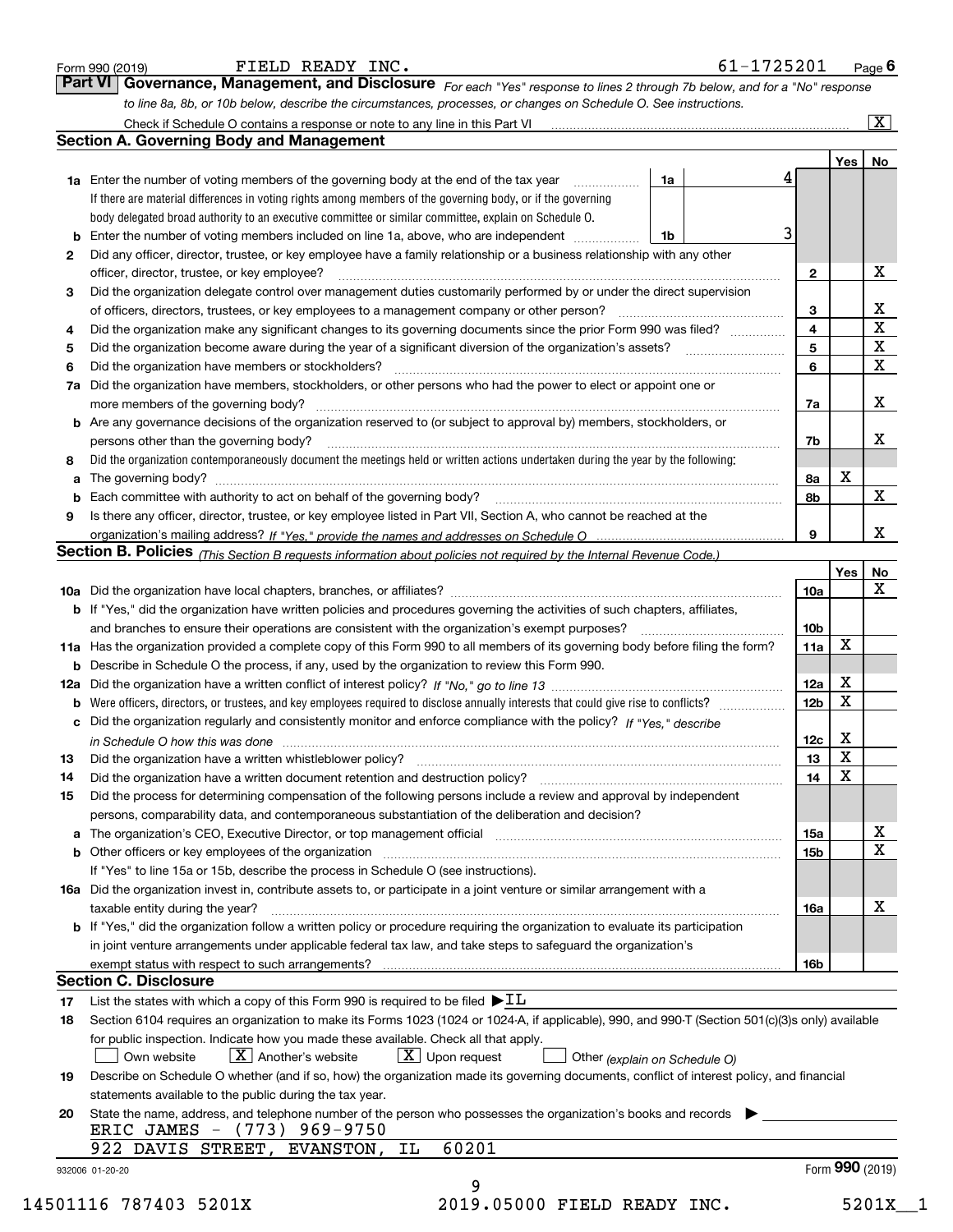| Form 990 (2019) | FIELD READY INC.                                                                                                                                            | 61-1725201 | Page |
|-----------------|-------------------------------------------------------------------------------------------------------------------------------------------------------------|------------|------|
|                 | Part VII Compensation of Officers, Directors, Trustees, Key Employees, Highest Compensated                                                                  |            |      |
|                 | <b>Employees, and Independent Contractors</b>                                                                                                               |            |      |
|                 | Check if Schedule O contains a response or note to any line in this Part VII                                                                                |            |      |
| Section A.      | Officers, Directors, Trustees, Key Employees, and Highest Compensated Employees                                                                             |            |      |
|                 | 1a. Complete this table for all persons required to be listed. Beport compensation for the calendar year ending with or within the organization's tax year. |            |      |

**1a •** List all of the organization's current officers, directors, trustees (whether individuals or organizations), regardless of amount of compensation. Complete this table for all persons required to be listed. Report compensation for the calendar year ending with or within the organization's tax year. Enter -0- in columns (D), (E), and (F) if no compensation was paid.

 $\bullet$  List all of the organization's  $\,$ current key employees, if any. See instructions for definition of "key employee."

**•** List the organization's five current highest compensated employees (other than an officer, director, trustee, or key employee) who received reportable compensation (Box 5 of Form W-2 and/or Box 7 of Form 1099-MISC) of more than \$100,000 from the organization and any related organizations.

**•** List all of the organization's former officers, key employees, and highest compensated employees who received more than \$100,000 of reportable compensation from the organization and any related organizations.

**former directors or trustees**  ¥ List all of the organization's that received, in the capacity as a former director or trustee of the organization, more than \$10,000 of reportable compensation from the organization and any related organizations.

See instructions for the order in which to list the persons above.

Check this box if neither the organization nor any related organization compensated any current officer, director, or trustee.  $\mathcal{L}^{\text{max}}$ 

| (A)               | (C)<br>(B)                                                                   |                                |                       |             |              |                                                                                                 |        | (D)                                            | (E)                                              | (F)                                                                               |
|-------------------|------------------------------------------------------------------------------|--------------------------------|-----------------------|-------------|--------------|-------------------------------------------------------------------------------------------------|--------|------------------------------------------------|--------------------------------------------------|-----------------------------------------------------------------------------------|
| Name and title    | Average<br>hours per                                                         |                                |                       | Position    |              | (do not check more than one<br>box, unless person is both an<br>officer and a director/trustee) |        | Reportable<br>compensation                     | Reportable<br>compensation                       | Estimated<br>amount of                                                            |
|                   | week<br>(list any<br>hours for<br>related<br>organizations<br>below<br>line) | Individual trustee or director | Institutional trustee | Officer     | Key employee | Highest compensated<br>employee                                                                 | Former | from<br>the<br>organization<br>(W-2/1099-MISC) | from related<br>organizations<br>(W-2/1099-MISC) | other<br>compensation<br>from the<br>organization<br>and related<br>organizations |
| $(1)$ ERIC JAMES  | 40.00                                                                        |                                |                       |             |              |                                                                                                 |        |                                                |                                                  |                                                                                   |
| PRES/ EXEC DIR    |                                                                              | $\mathbf X$                    |                       | $\mathbf X$ |              |                                                                                                 |        | 96,000.                                        | 0.                                               | 0.                                                                                |
| (2) CONRAD NOWAK  | 0.00                                                                         |                                |                       |             |              |                                                                                                 |        |                                                |                                                  |                                                                                   |
| CHAIRMAN          |                                                                              | $\mathbf X$                    |                       | $\mathbf X$ |              |                                                                                                 |        | $0$ .                                          | 0.                                               | 0.                                                                                |
| (3) JONATHAN WILL | 0.00                                                                         |                                |                       |             |              |                                                                                                 |        |                                                |                                                  |                                                                                   |
| SECRETARY         |                                                                              | $\mathbf x$                    |                       | $\mathbf X$ |              |                                                                                                 |        | $0$ .                                          | 0.                                               | 0.                                                                                |
| (4) SALLIE STIENS | 0.00                                                                         |                                |                       |             |              |                                                                                                 |        |                                                |                                                  |                                                                                   |
| TREASURER         |                                                                              | $\mathbf x$                    |                       | $\rm X$     |              |                                                                                                 |        | $0$ .                                          | 0.                                               | 0.                                                                                |
|                   |                                                                              |                                |                       |             |              |                                                                                                 |        |                                                |                                                  |                                                                                   |
|                   |                                                                              |                                |                       |             |              |                                                                                                 |        |                                                |                                                  |                                                                                   |
|                   |                                                                              |                                |                       |             |              |                                                                                                 |        |                                                |                                                  |                                                                                   |
|                   |                                                                              |                                |                       |             |              |                                                                                                 |        |                                                |                                                  |                                                                                   |
|                   |                                                                              |                                |                       |             |              |                                                                                                 |        |                                                |                                                  |                                                                                   |
|                   |                                                                              |                                |                       |             |              |                                                                                                 |        |                                                |                                                  |                                                                                   |
|                   |                                                                              |                                |                       |             |              |                                                                                                 |        |                                                |                                                  |                                                                                   |
|                   |                                                                              |                                |                       |             |              |                                                                                                 |        |                                                |                                                  |                                                                                   |
|                   |                                                                              |                                |                       |             |              |                                                                                                 |        |                                                |                                                  |                                                                                   |
|                   |                                                                              |                                |                       |             |              |                                                                                                 |        |                                                |                                                  |                                                                                   |
|                   |                                                                              |                                |                       |             |              |                                                                                                 |        |                                                |                                                  |                                                                                   |
|                   |                                                                              |                                |                       |             |              |                                                                                                 |        |                                                |                                                  |                                                                                   |

Form (2019) **990**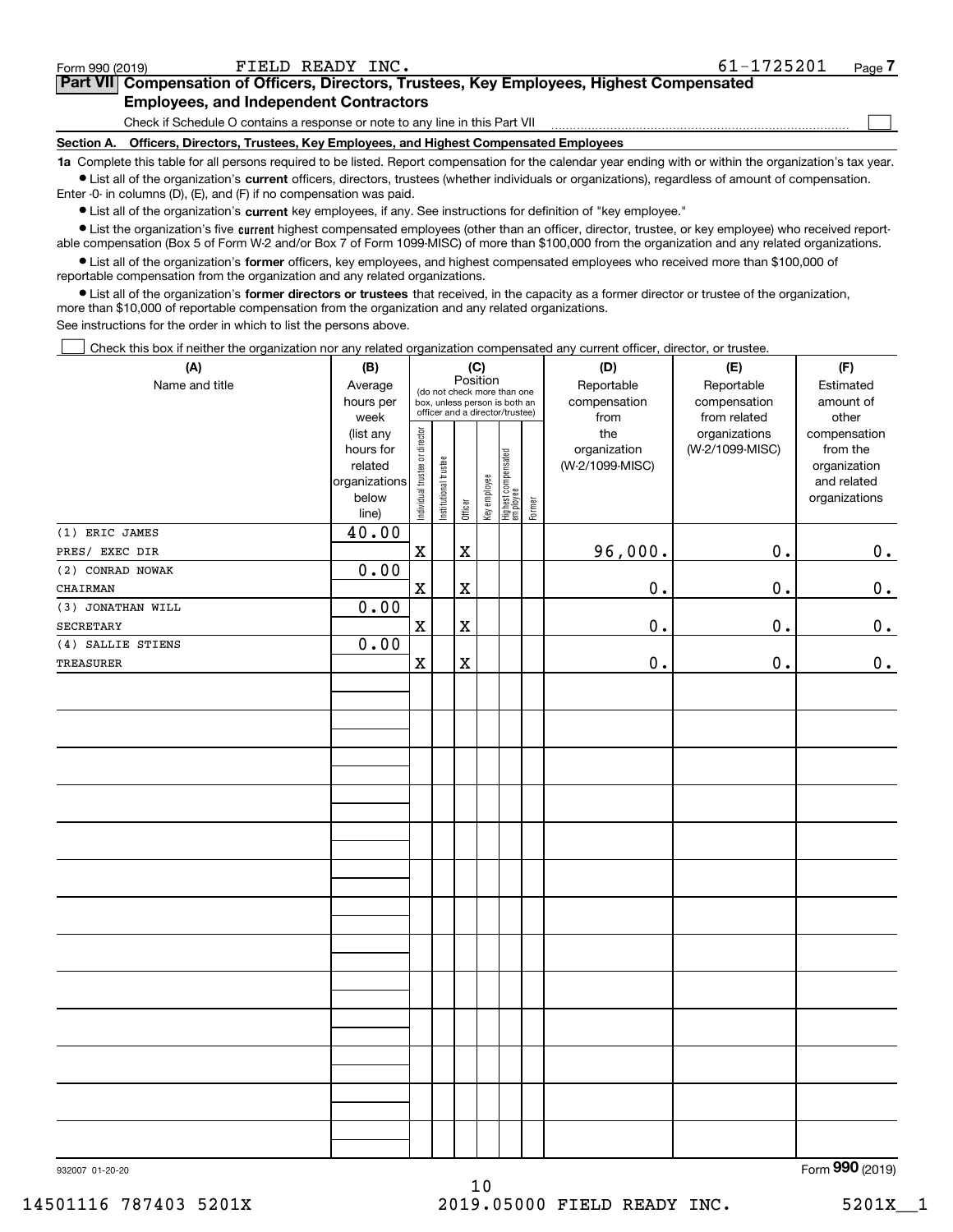|              | FIELD READY INC.<br>Form 990 (2019)                                                                                                                                                      |                                                         |                                |                                                                                                                                                                        |         |              |                                   |                                                  |                                                                    | 61-1725201      |                                                 |                                                        |                                                          | Page 8                                        |
|--------------|------------------------------------------------------------------------------------------------------------------------------------------------------------------------------------------|---------------------------------------------------------|--------------------------------|------------------------------------------------------------------------------------------------------------------------------------------------------------------------|---------|--------------|-----------------------------------|--------------------------------------------------|--------------------------------------------------------------------|-----------------|-------------------------------------------------|--------------------------------------------------------|----------------------------------------------------------|-----------------------------------------------|
|              | <b>Part VII</b><br>Section A. Officers, Directors, Trustees, Key Employees, and Highest Compensated Employees (continued)                                                                |                                                         |                                |                                                                                                                                                                        |         |              |                                   |                                                  |                                                                    |                 |                                                 |                                                        |                                                          |                                               |
|              | (A)<br>Name and title                                                                                                                                                                    |                                                         |                                | (B)<br>(C)<br>Position<br>Average<br>(do not check more than one<br>hours per<br>box, unless person is both an<br>officer and a director/trustee)<br>week<br>(list any |         |              |                                   | (D)<br>Reportable<br>compensation<br>from<br>the | (E)<br>Reportable<br>compensation<br>from related<br>organizations |                 |                                                 | (F)<br>Estimated<br>amount of<br>other<br>compensation |                                                          |                                               |
|              |                                                                                                                                                                                          | hours for<br>related<br>organizations<br>below<br>line) | Individual trustee or director | Institutional trustee                                                                                                                                                  | Officer | key employee | Highest compensated<br>  employee | Former                                           | organization<br>(W-2/1099-MISC)                                    | (W-2/1099-MISC) |                                                 |                                                        | from the<br>organization<br>and related<br>organizations |                                               |
|              |                                                                                                                                                                                          |                                                         |                                |                                                                                                                                                                        |         |              |                                   |                                                  |                                                                    |                 |                                                 |                                                        |                                                          |                                               |
|              |                                                                                                                                                                                          |                                                         |                                |                                                                                                                                                                        |         |              |                                   |                                                  |                                                                    |                 |                                                 |                                                        |                                                          |                                               |
|              |                                                                                                                                                                                          |                                                         |                                |                                                                                                                                                                        |         |              |                                   |                                                  |                                                                    |                 |                                                 |                                                        |                                                          |                                               |
|              |                                                                                                                                                                                          |                                                         |                                |                                                                                                                                                                        |         |              |                                   |                                                  |                                                                    |                 |                                                 |                                                        |                                                          |                                               |
|              |                                                                                                                                                                                          |                                                         |                                |                                                                                                                                                                        |         |              |                                   |                                                  |                                                                    |                 |                                                 |                                                        |                                                          |                                               |
|              |                                                                                                                                                                                          |                                                         |                                |                                                                                                                                                                        |         |              |                                   |                                                  |                                                                    |                 |                                                 |                                                        |                                                          |                                               |
|              |                                                                                                                                                                                          |                                                         |                                |                                                                                                                                                                        |         |              |                                   |                                                  |                                                                    |                 |                                                 |                                                        |                                                          |                                               |
|              | 1b Subtotal                                                                                                                                                                              |                                                         |                                |                                                                                                                                                                        |         |              |                                   |                                                  | 96,000.                                                            |                 | 0.                                              |                                                        |                                                          | $0$ .                                         |
|              | c Total from continuation sheets to Part VII, Section A manufactured and response Total from extension                                                                                   |                                                         |                                |                                                                                                                                                                        |         |              |                                   |                                                  | $\overline{0}$ .<br>96,000.                                        |                 | $\overline{0}$ .<br>$\overline{\mathfrak{o}}$ . |                                                        |                                                          | $\overline{0}$ .<br>$\overline{\mathbf{0}}$ . |
| $\mathbf{2}$ | Total number of individuals (including but not limited to those listed above) who received more than \$100,000 of reportable<br>compensation from the organization $\blacktriangleright$ |                                                         |                                |                                                                                                                                                                        |         |              |                                   |                                                  |                                                                    |                 |                                                 |                                                        |                                                          | 0                                             |
|              |                                                                                                                                                                                          |                                                         |                                |                                                                                                                                                                        |         |              |                                   |                                                  |                                                                    |                 |                                                 |                                                        | Yes                                                      | No                                            |
| з            | Did the organization list any former officer, director, trustee, key employee, or highest compensated employee on                                                                        |                                                         |                                |                                                                                                                                                                        |         |              |                                   |                                                  |                                                                    |                 |                                                 | З                                                      |                                                          | х                                             |
| 4            | For any individual listed on line 1a, is the sum of reportable compensation and other compensation from the organization                                                                 |                                                         |                                |                                                                                                                                                                        |         |              |                                   |                                                  |                                                                    |                 |                                                 | 4                                                      |                                                          | х                                             |
| 5            | Did any person listed on line 1a receive or accrue compensation from any unrelated organization or individual for services                                                               |                                                         |                                |                                                                                                                                                                        |         |              |                                   |                                                  |                                                                    |                 |                                                 |                                                        |                                                          |                                               |
|              | <b>Section B. Independent Contractors</b>                                                                                                                                                |                                                         |                                |                                                                                                                                                                        |         |              |                                   |                                                  |                                                                    |                 |                                                 | 5                                                      |                                                          | Х                                             |
| 1            | Complete this table for your five highest compensated independent contractors that received more than \$100,000 of compensation from                                                     |                                                         |                                |                                                                                                                                                                        |         |              |                                   |                                                  |                                                                    |                 |                                                 |                                                        |                                                          |                                               |
|              | the organization. Report compensation for the calendar year ending with or within the organization's tax year.<br>(A)                                                                    |                                                         |                                |                                                                                                                                                                        |         |              |                                   |                                                  | (B)                                                                |                 |                                                 | (C)                                                    |                                                          |                                               |
|              | Name and business address                                                                                                                                                                |                                                         |                                | <b>NONE</b>                                                                                                                                                            |         |              |                                   |                                                  | Description of services                                            |                 |                                                 | Compensation                                           |                                                          |                                               |
|              |                                                                                                                                                                                          |                                                         |                                |                                                                                                                                                                        |         |              |                                   |                                                  |                                                                    |                 |                                                 |                                                        |                                                          |                                               |
|              |                                                                                                                                                                                          |                                                         |                                |                                                                                                                                                                        |         |              |                                   |                                                  |                                                                    |                 |                                                 |                                                        |                                                          |                                               |
|              |                                                                                                                                                                                          |                                                         |                                |                                                                                                                                                                        |         |              |                                   |                                                  |                                                                    |                 |                                                 |                                                        |                                                          |                                               |
|              |                                                                                                                                                                                          |                                                         |                                |                                                                                                                                                                        |         |              |                                   |                                                  |                                                                    |                 |                                                 |                                                        |                                                          |                                               |
| 2            | Total number of independent contractors (including but not limited to those listed above) who received more than<br>\$100,000 of compensation from the organization                      |                                                         |                                |                                                                                                                                                                        |         | 0            |                                   |                                                  |                                                                    |                 |                                                 |                                                        |                                                          |                                               |
|              |                                                                                                                                                                                          |                                                         |                                |                                                                                                                                                                        |         |              |                                   |                                                  |                                                                    |                 |                                                 | Form 990 (2019)                                        |                                                          |                                               |

932008 01-20-20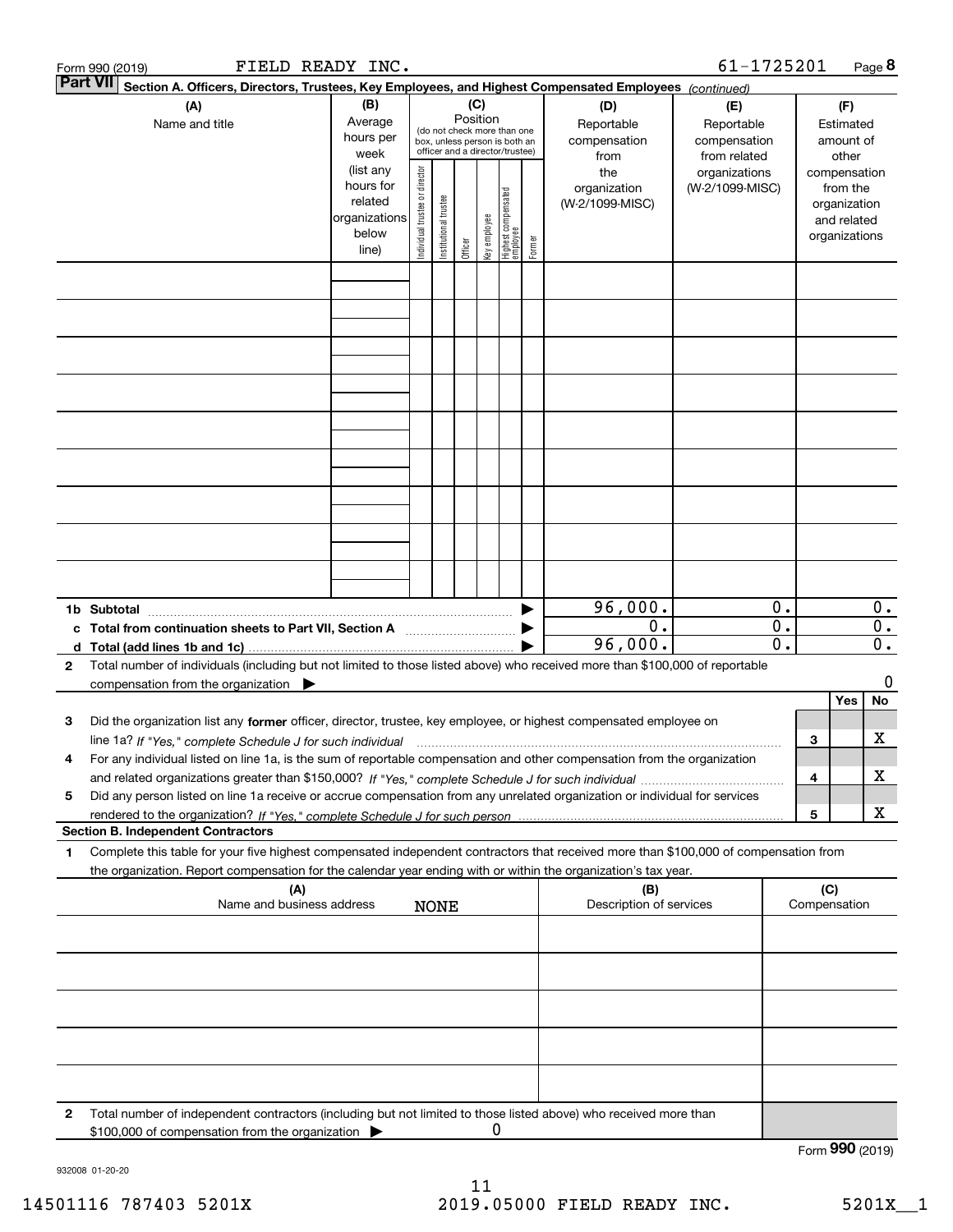|                                                           |                  | FIELD READY INC.<br>Form 990 (2019)                                                                                   |                       |                                  |                                              | 61-1725201                                        | Page 9                                                          |
|-----------------------------------------------------------|------------------|-----------------------------------------------------------------------------------------------------------------------|-----------------------|----------------------------------|----------------------------------------------|---------------------------------------------------|-----------------------------------------------------------------|
|                                                           | <b>Part VIII</b> | <b>Statement of Revenue</b>                                                                                           |                       |                                  |                                              |                                                   |                                                                 |
|                                                           |                  | Check if Schedule O contains a response or note to any line in this Part VIII                                         |                       |                                  |                                              |                                                   |                                                                 |
|                                                           |                  |                                                                                                                       |                       | (A)<br>Total revenue             | (B)<br>Related or exempt<br>function revenue | $\overline{(C)}$<br>Unrelated<br>business revenue | (D)<br>Revenue excluded<br>from tax under<br>sections 512 - 514 |
|                                                           |                  | 1a<br>1 a Federated campaigns                                                                                         |                       |                                  |                                              |                                                   |                                                                 |
| Contributions, Gifts, Grants<br>and Other Similar Amounts |                  | 1 <sub>b</sub><br><b>b</b> Membership dues                                                                            |                       |                                  |                                              |                                                   |                                                                 |
|                                                           |                  | 1 <sub>c</sub><br>c Fundraising events                                                                                |                       |                                  |                                              |                                                   |                                                                 |
|                                                           |                  | 1 <sub>d</sub><br>d Related organizations                                                                             |                       |                                  |                                              |                                                   |                                                                 |
|                                                           | е                | 1e<br>Government grants (contributions)                                                                               | 97,220.               |                                  |                                              |                                                   |                                                                 |
|                                                           | f                | All other contributions, gifts, grants, and                                                                           |                       |                                  |                                              |                                                   |                                                                 |
|                                                           |                  | similar amounts not included above<br>1f                                                                              | 1,117,080.            |                                  |                                              |                                                   |                                                                 |
|                                                           | g                | $1g$ \$<br>Noncash contributions included in lines 1a-1f                                                              | 208,402.              |                                  |                                              |                                                   |                                                                 |
|                                                           |                  |                                                                                                                       |                       | 1,214,300.                       |                                              |                                                   |                                                                 |
|                                                           |                  |                                                                                                                       | <b>Business Code</b>  |                                  |                                              |                                                   |                                                                 |
|                                                           | 2 a              | <u> 1989 - Johann Harry Harry Harry Harry Harry Harry Harry Harry Harry Harry Harry Harry Harry Harry Harry Harry</u> |                       |                                  |                                              |                                                   |                                                                 |
|                                                           | b                | <u> 1989 - Johann Barn, fransk politik amerikansk politik (</u>                                                       |                       |                                  |                                              |                                                   |                                                                 |
|                                                           | c<br>d           | <u> 1989 - Johann Harry Harry Harry Harry Harry Harry Harry Harry Harry Harry Harry Harry Harry Harry Harry Harry</u> |                       |                                  |                                              |                                                   |                                                                 |
|                                                           | е                | <u> 1989 - Johann Barn, amerikansk politiker (d. 1989)</u>                                                            |                       |                                  |                                              |                                                   |                                                                 |
| Program Service<br>Revenue                                | f                |                                                                                                                       |                       |                                  |                                              |                                                   |                                                                 |
|                                                           |                  |                                                                                                                       |                       |                                  |                                              |                                                   |                                                                 |
|                                                           | 3                | Investment income (including dividends, interest, and                                                                 |                       |                                  |                                              |                                                   |                                                                 |
|                                                           |                  |                                                                                                                       |                       | 96.                              |                                              |                                                   | 96.                                                             |
|                                                           | 4                | Income from investment of tax-exempt bond proceeds                                                                    |                       |                                  |                                              |                                                   |                                                                 |
|                                                           | 5                |                                                                                                                       |                       |                                  |                                              |                                                   |                                                                 |
|                                                           |                  | (i) Real                                                                                                              | (ii) Personal         |                                  |                                              |                                                   |                                                                 |
|                                                           |                  | 6a<br>6 a Gross rents                                                                                                 |                       |                                  |                                              |                                                   |                                                                 |
|                                                           | b                | 6b<br>Less: rental expenses                                                                                           |                       |                                  |                                              |                                                   |                                                                 |
|                                                           | с                | Rental income or (loss)<br>6с                                                                                         |                       |                                  |                                              |                                                   |                                                                 |
|                                                           |                  | d Net rental income or (loss)                                                                                         |                       |                                  |                                              |                                                   |                                                                 |
|                                                           |                  | (i) Securities<br>7 a Gross amount from sales of                                                                      | (ii) Other            |                                  |                                              |                                                   |                                                                 |
|                                                           |                  | assets other than inventory<br>7a                                                                                     |                       |                                  |                                              |                                                   |                                                                 |
|                                                           |                  | <b>b</b> Less: cost or other basis                                                                                    |                       |                                  |                                              |                                                   |                                                                 |
|                                                           |                  | 7b<br>and sales expenses                                                                                              |                       |                                  |                                              |                                                   |                                                                 |
| evenue                                                    |                  | 7c<br>c Gain or (loss)                                                                                                |                       |                                  |                                              |                                                   |                                                                 |
|                                                           |                  |                                                                                                                       |                       |                                  |                                              |                                                   |                                                                 |
| Other R                                                   |                  | 8 a Gross income from fundraising events (not                                                                         |                       |                                  |                                              |                                                   |                                                                 |
|                                                           |                  |                                                                                                                       |                       |                                  |                                              |                                                   |                                                                 |
|                                                           |                  | contributions reported on line 1c). See                                                                               |                       |                                  |                                              |                                                   |                                                                 |
|                                                           |                  | 8a<br>8b                                                                                                              |                       |                                  |                                              |                                                   |                                                                 |
|                                                           |                  | <b>b</b> Less: direct expenses <i>manually contained</i><br>c Net income or (loss) from fundraising events            |                       |                                  |                                              |                                                   |                                                                 |
|                                                           |                  | 9 a Gross income from gaming activities. See                                                                          |                       |                                  |                                              |                                                   |                                                                 |
|                                                           |                  | 9a                                                                                                                    |                       |                                  |                                              |                                                   |                                                                 |
|                                                           |                  | 9 <sub>b</sub><br><b>b</b> Less: direct expenses <b>manually</b>                                                      |                       |                                  |                                              |                                                   |                                                                 |
|                                                           |                  | c Net income or (loss) from gaming activities _______________                                                         |                       |                                  |                                              |                                                   |                                                                 |
|                                                           |                  | 10 a Gross sales of inventory, less returns                                                                           |                       |                                  |                                              |                                                   |                                                                 |
|                                                           |                  |                                                                                                                       |                       |                                  |                                              |                                                   |                                                                 |
|                                                           |                  | 10 <sub>b</sub><br><b>b</b> Less: cost of goods sold                                                                  |                       |                                  |                                              |                                                   |                                                                 |
|                                                           |                  | c Net income or (loss) from sales of inventory                                                                        |                       |                                  |                                              |                                                   |                                                                 |
|                                                           |                  |                                                                                                                       | <b>Business Code</b>  |                                  |                                              |                                                   |                                                                 |
|                                                           | 11 a             | <u> 1989 - Johann John Stone, meil in der Stone aus der Stone aus der Stone aus der Stone aus der Stone anderen S</u> |                       |                                  |                                              |                                                   |                                                                 |
| evenue                                                    | b                | the control of the control of the control of the control of the control of the control of                             |                       |                                  |                                              |                                                   |                                                                 |
|                                                           | c                | the contract of the contract of the contract of the contract of the contract of                                       |                       |                                  |                                              |                                                   |                                                                 |
| Miscellaneous                                             |                  |                                                                                                                       |                       |                                  |                                              |                                                   |                                                                 |
|                                                           |                  |                                                                                                                       | $\blacktriangleright$ |                                  |                                              |                                                   |                                                                 |
|                                                           | 12               |                                                                                                                       |                       | $\blacktriangleright$ 1,214,396. | 0.                                           | 0.                                                | 96.                                                             |
|                                                           | 932009 01-20-20  |                                                                                                                       |                       |                                  |                                              |                                                   | Form 990 (2019)                                                 |

932009 01-20-20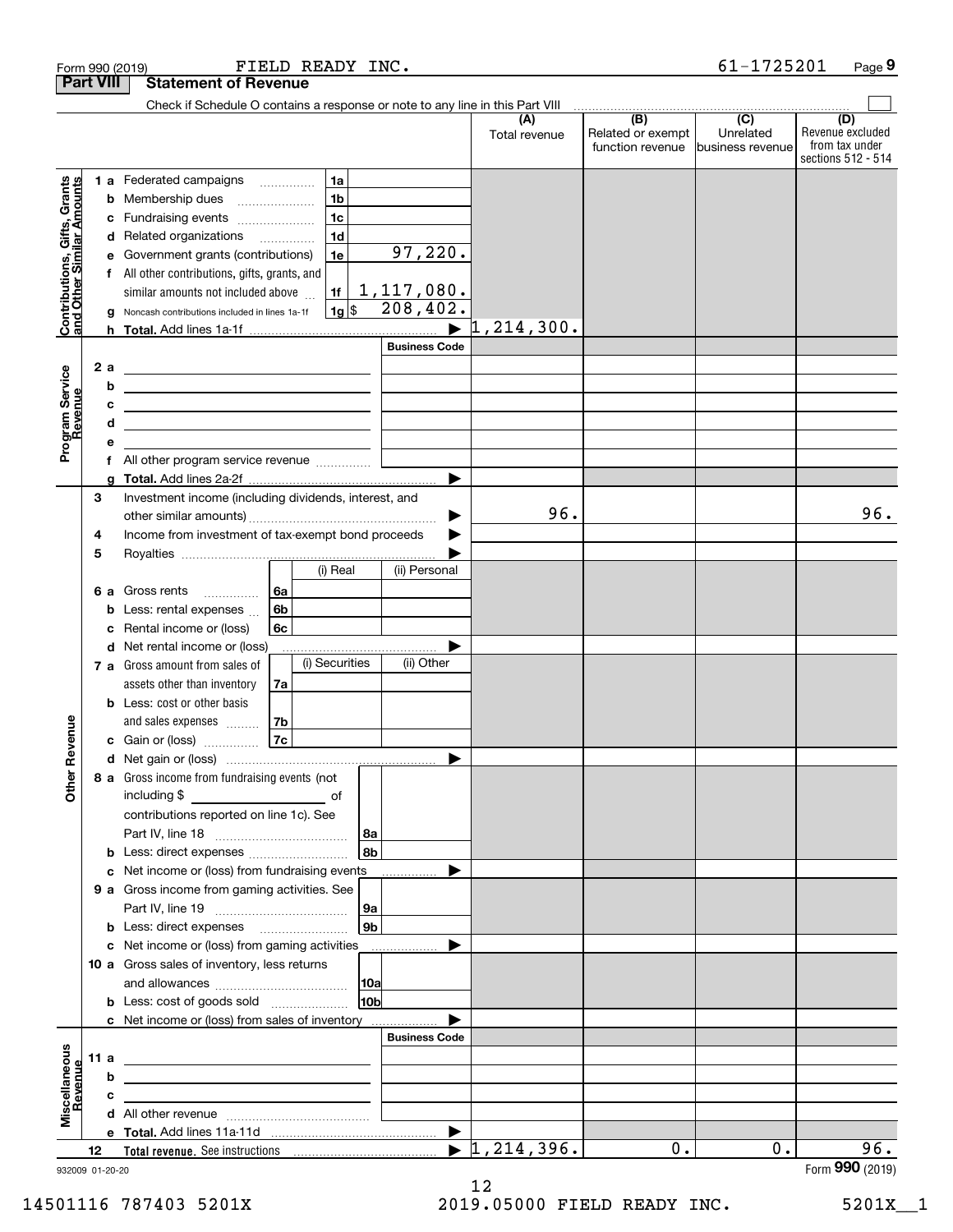Form 990 (2019) Page FIELD READY INC. 61-1725201 **Part IX Statement of Functional Expenses**

|              | Section 501(c)(3) and 501(c)(4) organizations must complete all columns. All other organizations must complete column (A).                                                                                 |                       |                                    |                                                      |                                |
|--------------|------------------------------------------------------------------------------------------------------------------------------------------------------------------------------------------------------------|-----------------------|------------------------------------|------------------------------------------------------|--------------------------------|
|              |                                                                                                                                                                                                            |                       |                                    |                                                      | $\overline{\mathbf{x}}$        |
|              | Do not include amounts reported on lines 6b,<br>7b, 8b, 9b, and 10b of Part VIII.                                                                                                                          | (A)<br>Total expenses | (B)<br>Program service<br>expenses | $\overline{C}$<br>Management and<br>general expenses | (D)<br>Fundraising<br>expenses |
| 1.           | Grants and other assistance to domestic organizations                                                                                                                                                      |                       |                                    |                                                      |                                |
|              | and domestic governments. See Part IV, line 21                                                                                                                                                             |                       |                                    |                                                      |                                |
| $\mathbf{2}$ | Grants and other assistance to domestic                                                                                                                                                                    |                       |                                    |                                                      |                                |
|              | individuals. See Part IV, line 22                                                                                                                                                                          |                       |                                    |                                                      |                                |
| 3            | Grants and other assistance to foreign                                                                                                                                                                     |                       |                                    |                                                      |                                |
|              | organizations, foreign governments, and foreign                                                                                                                                                            |                       |                                    |                                                      |                                |
|              | individuals. See Part IV, lines 15 and 16                                                                                                                                                                  |                       |                                    |                                                      |                                |
| 4            | Benefits paid to or for members                                                                                                                                                                            |                       |                                    |                                                      |                                |
| 5            | Compensation of current officers, directors,                                                                                                                                                               |                       |                                    |                                                      |                                |
|              | trustees, and key employees                                                                                                                                                                                | 96,000.               | 29,226.                            | 38,574.                                              | 28, 200.                       |
| 6            | Compensation not included above to disqualified                                                                                                                                                            |                       |                                    |                                                      |                                |
|              | persons (as defined under section 4958(f)(1)) and                                                                                                                                                          |                       |                                    |                                                      |                                |
|              | persons described in section 4958(c)(3)(B)                                                                                                                                                                 |                       |                                    |                                                      |                                |
| 7            |                                                                                                                                                                                                            |                       |                                    |                                                      |                                |
| 8            | Pension plan accruals and contributions (include                                                                                                                                                           |                       |                                    |                                                      |                                |
|              | section 401(k) and 403(b) employer contributions)                                                                                                                                                          |                       |                                    |                                                      |                                |
| 9            |                                                                                                                                                                                                            |                       |                                    |                                                      |                                |
| 10           |                                                                                                                                                                                                            |                       |                                    |                                                      |                                |
| 11           | Fees for services (nonemployees):                                                                                                                                                                          |                       |                                    |                                                      |                                |
|              |                                                                                                                                                                                                            |                       |                                    |                                                      |                                |
| b            |                                                                                                                                                                                                            | 17,575.               | 17,575.                            |                                                      |                                |
| c            |                                                                                                                                                                                                            | $\overline{21,200}$ . |                                    | $\overline{21,200}$ .                                |                                |
| d            |                                                                                                                                                                                                            |                       |                                    |                                                      |                                |
| е            | Professional fundraising services. See Part IV, line 17                                                                                                                                                    |                       |                                    |                                                      |                                |
| f            | Investment management fees                                                                                                                                                                                 |                       |                                    |                                                      |                                |
| g            | Other. (If line 11g amount exceeds 10% of line 25,                                                                                                                                                         |                       |                                    |                                                      |                                |
|              | column (A) amount, list line 11g expenses on Sch O.)                                                                                                                                                       | 415,272.              | 344,446.                           | 47, 260.                                             | 23,566.                        |
| 12           |                                                                                                                                                                                                            | 858.                  |                                    | 858.                                                 |                                |
| 13           |                                                                                                                                                                                                            | 218,010.              | 208,043.                           | 9,967.                                               |                                |
| 14           |                                                                                                                                                                                                            |                       |                                    |                                                      |                                |
| 15           |                                                                                                                                                                                                            |                       |                                    |                                                      |                                |
| 16           |                                                                                                                                                                                                            | 32,933.               | 31,609.                            | 1,324.                                               |                                |
| 17           |                                                                                                                                                                                                            | 185, 199.             | 180, 272.                          | 4,927.                                               |                                |
| 18           | Payments of travel or entertainment expenses                                                                                                                                                               |                       |                                    |                                                      |                                |
|              | for any federal, state, or local public officials                                                                                                                                                          |                       |                                    |                                                      |                                |
| 19           | Conferences, conventions, and meetings                                                                                                                                                                     | 8,354.                | 8,313.                             | 41.                                                  |                                |
| 20           | Interest                                                                                                                                                                                                   |                       |                                    |                                                      |                                |
| 21           |                                                                                                                                                                                                            |                       |                                    |                                                      |                                |
| 22           | Depreciation, depletion, and amortization                                                                                                                                                                  | $\overline{21,109}$ . | 9,240.                             | 11,869.                                              |                                |
| 23           | Insurance                                                                                                                                                                                                  |                       |                                    |                                                      |                                |
| 24           | Other expenses. Itemize expenses not covered<br>above (List miscellaneous expenses on line 24e. If<br>line 24e amount exceeds 10% of line 25, column (A)<br>amount, list line 24e expenses on Schedule O.) |                       |                                    |                                                      |                                |
|              | a EQUIPMENT                                                                                                                                                                                                | 111, 262.             | 111,056.                           | 206.                                                 |                                |
| b            | TRAINING                                                                                                                                                                                                   | 39,114.               | 37,614.                            | 1,500.                                               |                                |
| C            | PARTNERSHIP PAYMENTS                                                                                                                                                                                       | $\overline{5,000}$ .  | $\overline{5,000}$ .               |                                                      |                                |
| d            | <b>TELEPHONE</b>                                                                                                                                                                                           | 3,652.                | 3,702.                             | $-50.$                                               |                                |
|              | e All other expenses                                                                                                                                                                                       | $-20,014.$            | $-13,491.$                         | $-6,523.$                                            |                                |
| 25           | Total functional expenses. Add lines 1 through 24e                                                                                                                                                         | 1, 155, 524.          | 972,605.                           | 131, 153.                                            | 51,766.                        |
| 26           | Joint costs. Complete this line only if the organization                                                                                                                                                   |                       |                                    |                                                      |                                |
|              | reported in column (B) joint costs from a combined                                                                                                                                                         |                       |                                    |                                                      |                                |
|              | educational campaign and fundraising solicitation.                                                                                                                                                         |                       |                                    |                                                      |                                |
|              | Check here $\blacktriangleright$  <br>if following SOP 98-2 (ASC 958-720)                                                                                                                                  |                       |                                    |                                                      |                                |

932010 01-20-20

13 14501116 787403 5201X <br>2019.05000 FIELD READY INC. 5201X\_1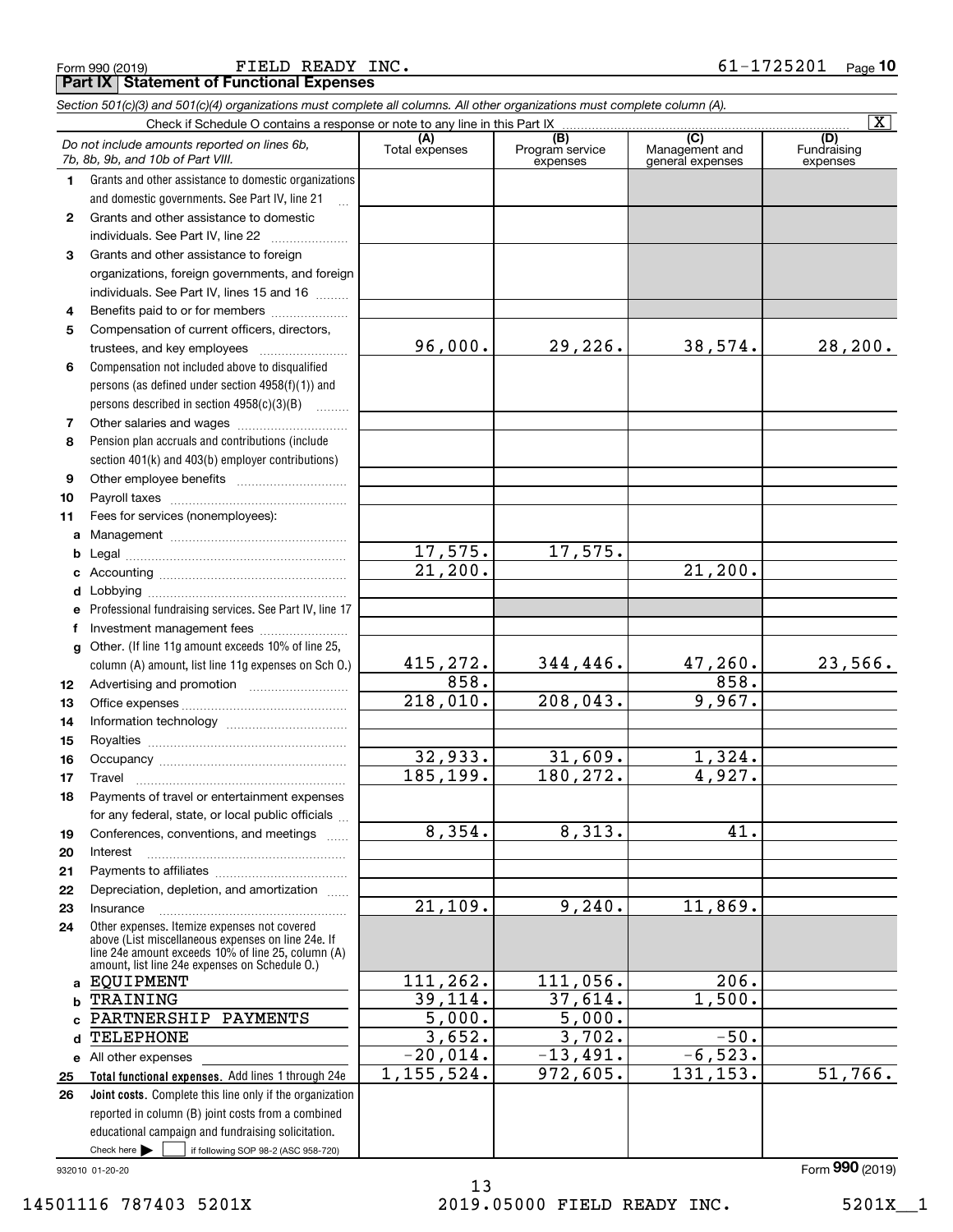Form 990 (2019) Page FIELD READY INC. 61-1725201

**Part X Balance Sheet** 

|                             |    |                                                                                                                                                                                                                               |          |                     | (A)<br>Beginning of year |                 | (B)<br>End of year |
|-----------------------------|----|-------------------------------------------------------------------------------------------------------------------------------------------------------------------------------------------------------------------------------|----------|---------------------|--------------------------|-----------------|--------------------|
|                             | 1  |                                                                                                                                                                                                                               |          |                     | 145,605.                 | $\mathbf{1}$    | 10,321.            |
|                             | 2  |                                                                                                                                                                                                                               |          |                     |                          | $\mathbf{2}$    | 498,815.           |
|                             | з  |                                                                                                                                                                                                                               |          |                     | 256, 374.                | $\mathbf{3}$    | 100,031.           |
|                             | 4  |                                                                                                                                                                                                                               |          |                     | 4                        |                 |                    |
|                             | 5  | Loans and other receivables from any current or former officer, director,                                                                                                                                                     |          |                     |                          |                 |                    |
|                             |    | trustee, key employee, creator or founder, substantial contributor, or 35%                                                                                                                                                    |          |                     |                          |                 |                    |
|                             |    | controlled entity or family member of any of these persons                                                                                                                                                                    |          |                     |                          | 5               |                    |
|                             | 6  | Loans and other receivables from other disqualified persons (as defined                                                                                                                                                       |          |                     |                          |                 |                    |
|                             |    | under section $4958(f)(1)$ , and persons described in section $4958(c)(3)(B)$                                                                                                                                                 |          | 6                   |                          |                 |                    |
|                             | 7  |                                                                                                                                                                                                                               |          |                     |                          | $\overline{7}$  |                    |
| Assets                      | 8  |                                                                                                                                                                                                                               |          |                     |                          | 8               |                    |
|                             | 9  | Prepaid expenses and deferred charges                                                                                                                                                                                         |          |                     |                          | 9               |                    |
|                             |    | <b>10a</b> Land, buildings, and equipment: cost or other                                                                                                                                                                      |          |                     |                          |                 |                    |
|                             |    | basis. Complete Part VI of Schedule D  10a                                                                                                                                                                                    |          | <u>70,213.</u>      |                          |                 |                    |
|                             |    | <b>b</b> Less: accumulated depreciation<br>. 1                                                                                                                                                                                | 10b      |                     | $0$ .                    | 10 <sub>c</sub> | 70, 213.           |
|                             | 11 |                                                                                                                                                                                                                               |          |                     |                          | 11              |                    |
|                             | 12 |                                                                                                                                                                                                                               |          | 12                  |                          |                 |                    |
|                             | 13 |                                                                                                                                                                                                                               |          | 13                  |                          |                 |                    |
|                             | 14 |                                                                                                                                                                                                                               |          | 14                  |                          |                 |                    |
|                             | 15 |                                                                                                                                                                                                                               |          | 1,889.              | 15                       | 100,735.        |                    |
|                             | 16 |                                                                                                                                                                                                                               |          | 403,868.            | 16                       | 780, 115.       |                    |
|                             | 17 |                                                                                                                                                                                                                               | 156,480. | 17                  | 282,840.                 |                 |                    |
|                             | 18 |                                                                                                                                                                                                                               |          | 18                  |                          |                 |                    |
|                             | 19 | Deferred revenue manual contracts and contracts and contracts are contracted and contracts are contracted and contract are contracted and contract are contracted and contract are contracted and contract are contracted and |          |                     |                          | 19              | 392,180.           |
|                             | 20 |                                                                                                                                                                                                                               |          |                     |                          | 20              |                    |
|                             | 21 | Escrow or custodial account liability. Complete Part IV of Schedule D                                                                                                                                                         |          | 1.1.1.1.1.1.1.1.1.1 |                          | 21              |                    |
|                             | 22 | Loans and other payables to any current or former officer, director,                                                                                                                                                          |          |                     |                          |                 |                    |
| Liabilities                 |    | trustee, key employee, creator or founder, substantial contributor, or 35%                                                                                                                                                    |          |                     |                          |                 |                    |
|                             |    | controlled entity or family member of any of these persons                                                                                                                                                                    |          |                     |                          | 22              |                    |
|                             | 23 |                                                                                                                                                                                                                               |          |                     |                          | 23              |                    |
|                             | 24 | Unsecured notes and loans payable to unrelated third parties                                                                                                                                                                  |          |                     |                          | 24              |                    |
|                             | 25 | Other liabilities (including federal income tax, payables to related third                                                                                                                                                    |          |                     |                          |                 |                    |
|                             |    | parties, and other liabilities not included on lines 17-24). Complete Part X                                                                                                                                                  |          |                     |                          |                 |                    |
|                             |    | of Schedule D <b>contract the contract of Schedule D</b>                                                                                                                                                                      |          |                     |                          | 25              |                    |
|                             | 26 |                                                                                                                                                                                                                               |          |                     | 156, 480.                | 26              | 675,020.           |
|                             |    | Organizations that follow FASB ASC 958, check here $\blacktriangleright \boxed{X}$                                                                                                                                            |          |                     |                          |                 |                    |
|                             |    | and complete lines 27, 28, 32, and 33.                                                                                                                                                                                        |          |                     |                          |                 |                    |
|                             | 27 |                                                                                                                                                                                                                               |          |                     | $-119,466.$              | 27              | 88,563.            |
|                             | 28 |                                                                                                                                                                                                                               |          |                     | 366, 854.                | 28              | 16,532.            |
|                             |    | Organizations that do not follow FASB ASC 958, check here $\blacktriangleright$                                                                                                                                               |          |                     |                          |                 |                    |
|                             |    | and complete lines 29 through 33.                                                                                                                                                                                             |          |                     |                          |                 |                    |
|                             | 29 |                                                                                                                                                                                                                               |          |                     | 29                       |                 |                    |
| Net Assets or Fund Balances | 30 | Paid-in or capital surplus, or land, building, or equipment fund                                                                                                                                                              |          |                     |                          | 30              |                    |
|                             | 31 | Retained earnings, endowment, accumulated income, or other funds                                                                                                                                                              |          |                     |                          | 31              |                    |
|                             | 32 |                                                                                                                                                                                                                               |          |                     | 247,388.                 | 32              | 105,095.           |
|                             | 33 |                                                                                                                                                                                                                               |          |                     | 403,868.                 | 33              | 780,115.           |

Form (2019) **990**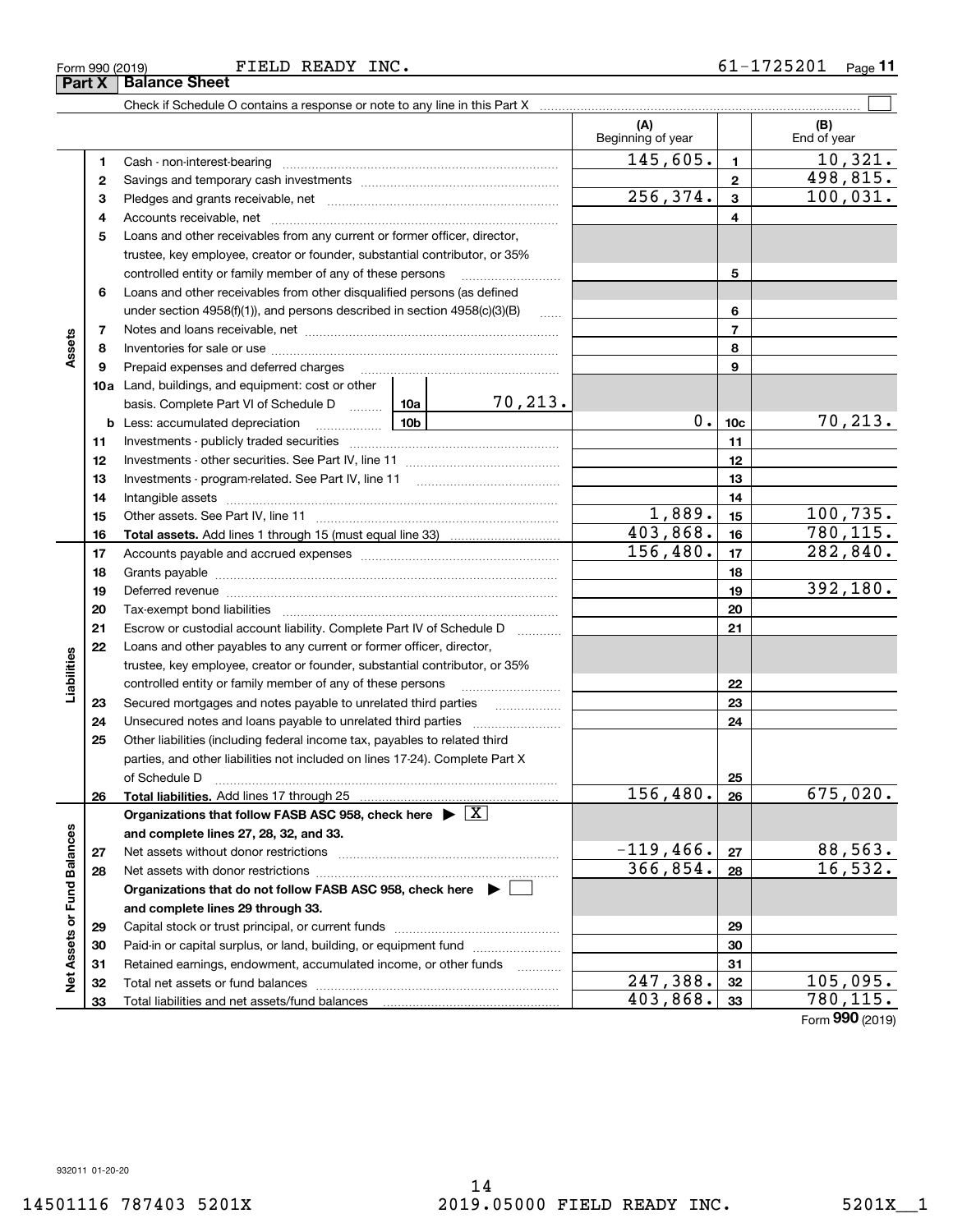|    | FIELD READY INC.<br>Form 990 (2019)                                                                                             |                         | 61-1725201     |              | Page 12  |
|----|---------------------------------------------------------------------------------------------------------------------------------|-------------------------|----------------|--------------|----------|
|    | Part XI<br><b>Reconciliation of Net Assets</b>                                                                                  |                         |                |              |          |
|    |                                                                                                                                 |                         |                |              |          |
|    |                                                                                                                                 |                         |                |              |          |
| 1  |                                                                                                                                 | 1.                      | 1,214,396.     |              |          |
| 2  |                                                                                                                                 | $\mathbf{2}$            | 1, 155, 524.   |              |          |
| 3  | Revenue less expenses. Subtract line 2 from line 1                                                                              | 3                       |                |              | 58,872.  |
| 4  |                                                                                                                                 | $\overline{\mathbf{4}}$ |                |              | 247,388. |
| 5  |                                                                                                                                 | 5                       |                |              |          |
| 6  |                                                                                                                                 | 6                       |                |              |          |
| 7  | Investment expenses www.communication.com/www.communication.com/www.communication.com/www.com                                   | $\overline{7}$          |                |              |          |
| 8  | Prior period adjustments www.communication.communication.com/news/communication.com/news/communication.com/new                  | 8                       | $-201, 165.$   |              |          |
| 9  | Other changes in net assets or fund balances (explain on Schedule O)                                                            | 9                       |                |              | 0.       |
| 10 | Net assets or fund balances at end of year. Combine lines 3 through 9 (must equal Part X, line 32,                              |                         |                |              |          |
|    | column (B))                                                                                                                     | 10                      |                |              | 105,095. |
|    | Part XII Financial Statements and Reporting                                                                                     |                         |                |              |          |
|    |                                                                                                                                 |                         |                |              |          |
|    |                                                                                                                                 |                         |                | Yes          | No.      |
| 1  | $\boxed{\mathbf{X}}$ Accrual<br>Accounting method used to prepare the Form 990: [16] Cash<br>Other                              |                         |                |              |          |
|    | If the organization changed its method of accounting from a prior year or checked "Other," explain in Schedule O.               |                         |                |              |          |
|    | 2a Were the organization's financial statements compiled or reviewed by an independent accountant?                              |                         | 2a             |              | x        |
|    | If "Yes," check a box below to indicate whether the financial statements for the year were compiled or reviewed on a            |                         |                |              |          |
|    | separate basis, consolidated basis, or both:                                                                                    |                         |                |              |          |
|    | Separate basis<br>Consolidated basis<br>Both consolidated and separate basis                                                    |                         |                |              |          |
|    | <b>b</b> Were the organization's financial statements audited by an independent accountant?                                     |                         | 2 <sub>b</sub> | x            |          |
|    | If "Yes," check a box below to indicate whether the financial statements for the year were audited on a separate basis,         |                         |                |              |          |
|    | consolidated basis, or both:                                                                                                    |                         |                |              |          |
|    | $\boxed{\textbf{X}}$ Consolidated basis<br>Separate basis<br>Both consolidated and separate basis                               |                         |                |              |          |
|    | c If "Yes" to line 2a or 2b, does the organization have a committee that assumes responsibility for oversight of the audit,     |                         |                |              |          |
|    | review, or compilation of its financial statements and selection of an independent accountant?                                  |                         | 2c             | X            |          |
|    | If the organization changed either its oversight process or selection process during the tax year, explain on Schedule O.       |                         |                |              |          |
|    | 3a As a result of a federal award, was the organization required to undergo an audit or audits as set forth in the Single Audit |                         |                |              |          |
|    | Act and OMB Circular A-133?                                                                                                     |                         | 3a             |              | x        |
|    | b If "Yes," did the organization undergo the required audit or audits? If the organization did not undergo the required audit   |                         |                |              |          |
|    | or audits, explain why on Schedule O and describe any steps taken to undergo such audits matured contains the s                 |                         | 3b             | $\mathbf{a}$ |          |
|    |                                                                                                                                 |                         |                |              |          |

Form (2019) **990**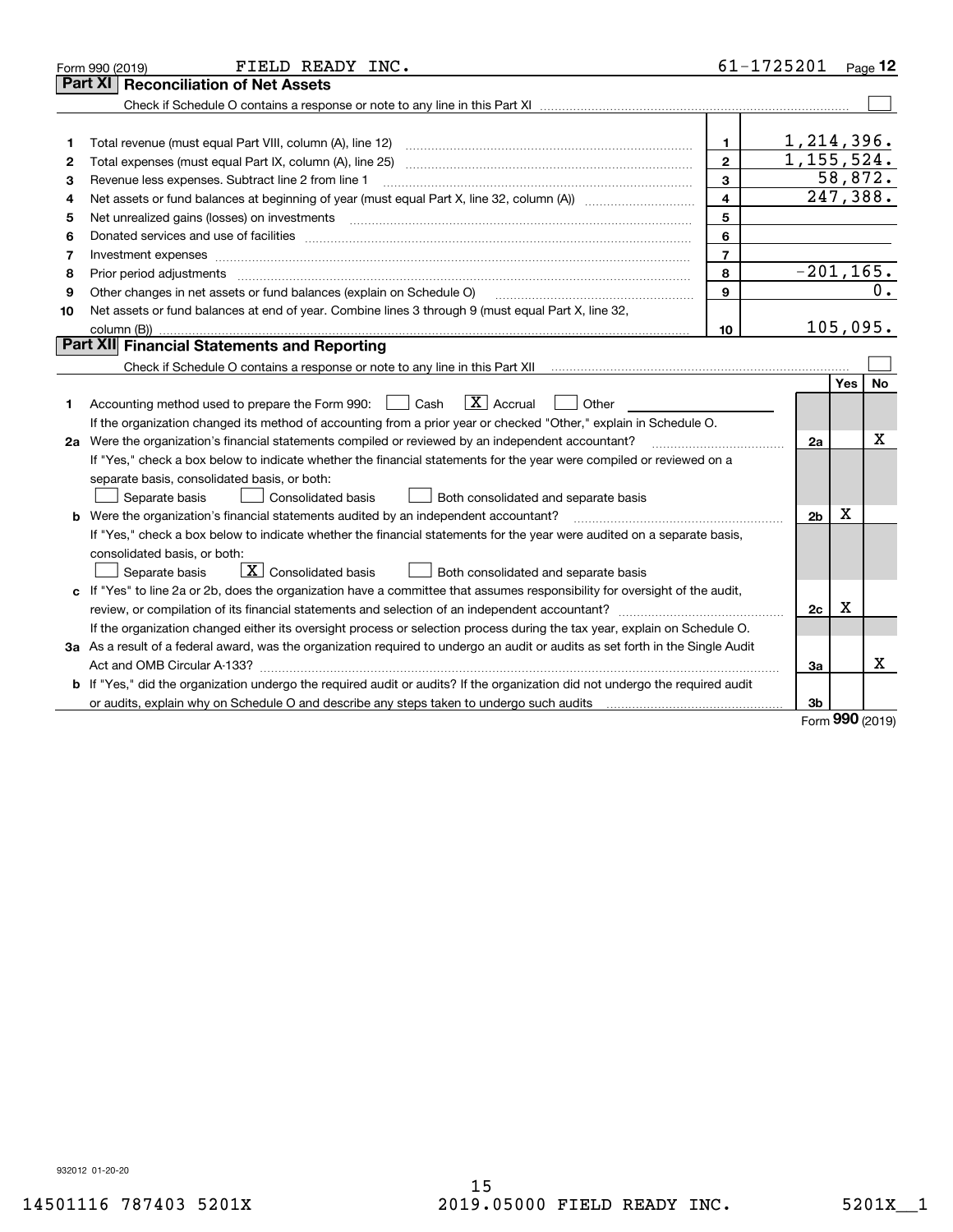| <b>SCHEDULE A</b> |  |
|-------------------|--|
|-------------------|--|

**(Form 990 or 990-EZ)**

### **Public Charity Status and Public Support**

**Complete if the organization is a section 501(c)(3) organization or a section 4947(a)(1) nonexempt charitable trust. | Attach to Form 990 or Form 990-EZ.** 

| www.irs.gov/Form990 for instructions and the latest information |  |  |
|-----------------------------------------------------------------|--|--|
|-----------------------------------------------------------------|--|--|

| OMB No. 1545-0047              |
|--------------------------------|
| 2019                           |
| <b>Open to Public</b><br>----- |

|              |                    | Department of the Treasury<br>Internal Revenue Service |                                                                        | Attach to Form 990 or Form 990-EZ.<br>Go to www.irs.gov/Form990 for instructions and the latest information.                                                                                                             |     |                                                                |                            | <b>Open to Public</b><br><b>Inspection</b> |
|--------------|--------------------|--------------------------------------------------------|------------------------------------------------------------------------|--------------------------------------------------------------------------------------------------------------------------------------------------------------------------------------------------------------------------|-----|----------------------------------------------------------------|----------------------------|--------------------------------------------|
|              |                    | Name of the organization                               |                                                                        |                                                                                                                                                                                                                          |     |                                                                |                            | <b>Employer identification number</b>      |
|              |                    |                                                        | FIELD READY INC.                                                       |                                                                                                                                                                                                                          |     |                                                                |                            | 61-1725201                                 |
|              | Part I             |                                                        |                                                                        | Reason for Public Charity Status (All organizations must complete this part.) See instructions.                                                                                                                          |     |                                                                |                            |                                            |
|              |                    |                                                        |                                                                        | The organization is not a private foundation because it is: (For lines 1 through 12, check only one box.)                                                                                                                |     |                                                                |                            |                                            |
| 1            |                    |                                                        |                                                                        | A church, convention of churches, or association of churches described in section 170(b)(1)(A)(i).                                                                                                                       |     |                                                                |                            |                                            |
| 2            |                    |                                                        |                                                                        | A school described in section 170(b)(1)(A)(ii). (Attach Schedule E (Form 990 or 990-EZ).)                                                                                                                                |     |                                                                |                            |                                            |
| з            |                    |                                                        |                                                                        | A hospital or a cooperative hospital service organization described in section 170(b)(1)(A)(iii).                                                                                                                        |     |                                                                |                            |                                            |
| 4            |                    |                                                        |                                                                        | A medical research organization operated in conjunction with a hospital described in section 170(b)(1)(A)(iii). Enter the hospital's name,                                                                               |     |                                                                |                            |                                            |
|              |                    | city, and state:                                       |                                                                        |                                                                                                                                                                                                                          |     |                                                                |                            |                                            |
| 5            |                    |                                                        |                                                                        | An organization operated for the benefit of a college or university owned or operated by a governmental unit described in                                                                                                |     |                                                                |                            |                                            |
|              |                    |                                                        | section 170(b)(1)(A)(iv). (Complete Part II.)                          |                                                                                                                                                                                                                          |     |                                                                |                            |                                            |
| 6            |                    |                                                        |                                                                        | A federal, state, or local government or governmental unit described in section 170(b)(1)(A)(v).                                                                                                                         |     |                                                                |                            |                                            |
| $\mathbf{7}$ | $\boxed{\text{X}}$ |                                                        |                                                                        | An organization that normally receives a substantial part of its support from a governmental unit or from the general public described in                                                                                |     |                                                                |                            |                                            |
|              |                    |                                                        | section 170(b)(1)(A)(vi). (Complete Part II.)                          |                                                                                                                                                                                                                          |     |                                                                |                            |                                            |
| 8            |                    |                                                        |                                                                        | A community trust described in section 170(b)(1)(A)(vi). (Complete Part II.)                                                                                                                                             |     |                                                                |                            |                                            |
| 9            |                    |                                                        |                                                                        | An agricultural research organization described in section 170(b)(1)(A)(ix) operated in conjunction with a land-grant college                                                                                            |     |                                                                |                            |                                            |
|              |                    |                                                        |                                                                        | or university or a non-land-grant college of agriculture (see instructions). Enter the name, city, and state of the college or                                                                                           |     |                                                                |                            |                                            |
|              |                    | university:                                            |                                                                        |                                                                                                                                                                                                                          |     |                                                                |                            |                                            |
| 10           |                    |                                                        |                                                                        | An organization that normally receives: (1) more than 33 1/3% of its support from contributions, membership fees, and gross receipts from                                                                                |     |                                                                |                            |                                            |
|              |                    |                                                        |                                                                        | activities related to its exempt functions - subject to certain exceptions, and (2) no more than 33 1/3% of its support from gross investment                                                                            |     |                                                                |                            |                                            |
|              |                    |                                                        |                                                                        | income and unrelated business taxable income (less section 511 tax) from businesses acquired by the organization after June 30, 1975.                                                                                    |     |                                                                |                            |                                            |
|              |                    |                                                        | See section 509(a)(2). (Complete Part III.)                            |                                                                                                                                                                                                                          |     |                                                                |                            |                                            |
| 11           |                    |                                                        |                                                                        | An organization organized and operated exclusively to test for public safety. See section 509(a)(4).                                                                                                                     |     |                                                                |                            |                                            |
| 12           |                    |                                                        |                                                                        | An organization organized and operated exclusively for the benefit of, to perform the functions of, or to carry out the purposes of one or                                                                               |     |                                                                |                            |                                            |
|              |                    |                                                        |                                                                        | more publicly supported organizations described in section 509(a)(1) or section 509(a)(2). See section 509(a)(3). Check the box in                                                                                       |     |                                                                |                            |                                            |
|              |                    |                                                        |                                                                        | lines 12a through 12d that describes the type of supporting organization and complete lines 12e, 12f, and 12g.                                                                                                           |     |                                                                |                            |                                            |
| а            |                    |                                                        |                                                                        | Type I. A supporting organization operated, supervised, or controlled by its supported organization(s), typically by giving                                                                                              |     |                                                                |                            |                                            |
|              |                    |                                                        |                                                                        | the supported organization(s) the power to regularly appoint or elect a majority of the directors or trustees of the supporting                                                                                          |     |                                                                |                            |                                            |
|              |                    |                                                        | organization. You must complete Part IV, Sections A and B.             |                                                                                                                                                                                                                          |     |                                                                |                            |                                            |
| b            |                    |                                                        |                                                                        | Type II. A supporting organization supervised or controlled in connection with its supported organization(s), by having                                                                                                  |     |                                                                |                            |                                            |
|              |                    |                                                        |                                                                        | control or management of the supporting organization vested in the same persons that control or manage the supported                                                                                                     |     |                                                                |                            |                                            |
|              |                    |                                                        | organization(s). You must complete Part IV, Sections A and C.          |                                                                                                                                                                                                                          |     |                                                                |                            |                                            |
| с            |                    |                                                        |                                                                        | Type III functionally integrated. A supporting organization operated in connection with, and functionally integrated with,                                                                                               |     |                                                                |                            |                                            |
|              |                    |                                                        |                                                                        | its supported organization(s) (see instructions). You must complete Part IV, Sections A, D, and E.                                                                                                                       |     |                                                                |                            |                                            |
|              | d                  |                                                        |                                                                        | Type III non-functionally integrated. A supporting organization operated in connection with its supported organization(s)                                                                                                |     |                                                                |                            |                                            |
|              |                    |                                                        |                                                                        | that is not functionally integrated. The organization generally must satisfy a distribution requirement and an attentiveness<br>requirement (see instructions). You must complete Part IV, Sections A and D, and Part V. |     |                                                                |                            |                                            |
| е            |                    |                                                        |                                                                        | Check this box if the organization received a written determination from the IRS that it is a Type I, Type II, Type III                                                                                                  |     |                                                                |                            |                                            |
|              |                    |                                                        |                                                                        | functionally integrated, or Type III non-functionally integrated supporting organization.                                                                                                                                |     |                                                                |                            |                                            |
|              | f                  | Enter the number of supported organizations            |                                                                        |                                                                                                                                                                                                                          |     |                                                                |                            |                                            |
|              |                    |                                                        | Provide the following information about the supported organization(s). |                                                                                                                                                                                                                          |     |                                                                |                            |                                            |
|              |                    | (i) Name of supported                                  | (ii) EIN                                                               | (iii) Type of organization                                                                                                                                                                                               |     | (iv) Is the organization listed<br>in your governing document? | (v) Amount of monetary     | (vi) Amount of other                       |
|              |                    | organization                                           |                                                                        | (described on lines 1-10<br>above (see instructions))                                                                                                                                                                    | Yes | No                                                             | support (see instructions) | support (see instructions)                 |
|              |                    |                                                        |                                                                        |                                                                                                                                                                                                                          |     |                                                                |                            |                                            |
|              |                    |                                                        |                                                                        |                                                                                                                                                                                                                          |     |                                                                |                            |                                            |
|              |                    |                                                        |                                                                        |                                                                                                                                                                                                                          |     |                                                                |                            |                                            |
|              |                    |                                                        |                                                                        |                                                                                                                                                                                                                          |     |                                                                |                            |                                            |
|              |                    |                                                        |                                                                        |                                                                                                                                                                                                                          |     |                                                                |                            |                                            |
|              |                    |                                                        |                                                                        |                                                                                                                                                                                                                          |     |                                                                |                            |                                            |
|              |                    |                                                        |                                                                        |                                                                                                                                                                                                                          |     |                                                                |                            |                                            |
|              |                    |                                                        |                                                                        |                                                                                                                                                                                                                          |     |                                                                |                            |                                            |
|              |                    |                                                        |                                                                        |                                                                                                                                                                                                                          |     |                                                                |                            |                                            |
|              |                    |                                                        |                                                                        |                                                                                                                                                                                                                          |     |                                                                |                            |                                            |
| Total        |                    |                                                        |                                                                        |                                                                                                                                                                                                                          |     |                                                                |                            |                                            |

LHA For Paperwork Reduction Act Notice, see the Instructions for Form 990 or 990-EZ. 932021 09-25-19 Schedule A (Form 990 or 990-EZ) 2019 16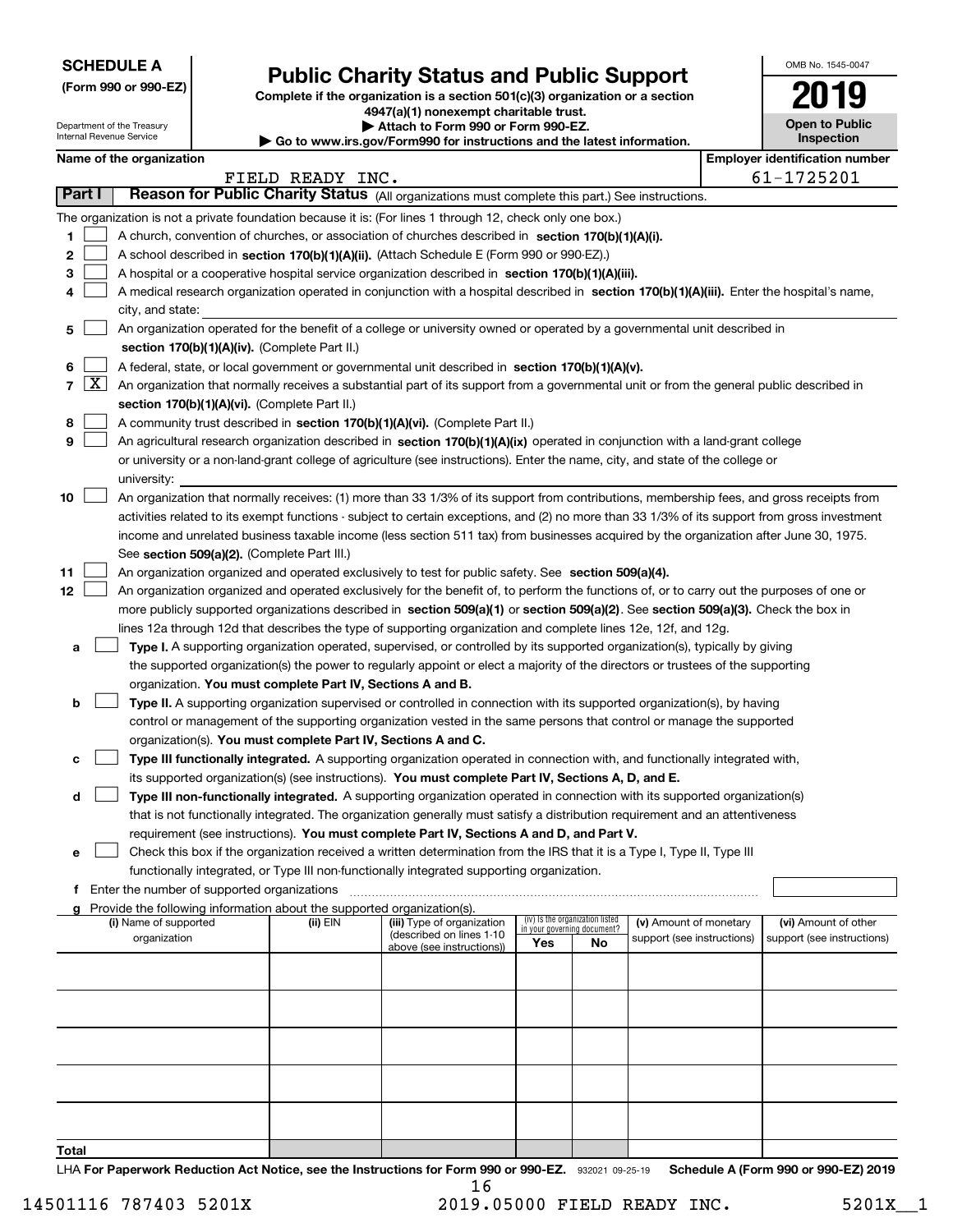#### Schedule A (Form 990 or 990-EZ) 2019 Page FIELD READY INC. 61-1725201

**2**

**Part II** | Support Schedule for Organizations Described in Sections 170(b)(1)(A)(iv) and 170(b)(1)(A)(vi)

(Complete only if you checked the box on line 5, 7, or 8 of Part I or if the organization failed to qualify under Part III. If the organization fails to qualify under the tests listed below, please complete Part III.)

| <b>Section A. Public Support</b>                                                                                                               |          |            |                        |            |                                             |                                          |
|------------------------------------------------------------------------------------------------------------------------------------------------|----------|------------|------------------------|------------|---------------------------------------------|------------------------------------------|
| Calendar year (or fiscal year beginning in) $\blacktriangleright$                                                                              | (a) 2015 | $(b)$ 2016 | $(c)$ 2017             | $(d)$ 2018 | (e) 2019                                    | (f) Total                                |
| 1 Gifts, grants, contributions, and                                                                                                            |          |            |                        |            |                                             |                                          |
| membership fees received. (Do not                                                                                                              |          |            |                        |            |                                             |                                          |
| include any "unusual grants.")                                                                                                                 | 56, 185. | 350, 237.  | 789,846.               | 1089515.   | 1214300.                                    | 3500083.                                 |
| 2 Tax revenues levied for the organ-                                                                                                           |          |            |                        |            |                                             |                                          |
| ization's benefit and either paid to                                                                                                           |          |            |                        |            |                                             |                                          |
| or expended on its behalf                                                                                                                      |          |            |                        |            |                                             |                                          |
| 3 The value of services or facilities                                                                                                          |          |            |                        |            |                                             |                                          |
| furnished by a governmental unit to                                                                                                            |          |            |                        |            |                                             |                                          |
| the organization without charge                                                                                                                |          |            |                        |            |                                             |                                          |
| 4 Total. Add lines 1 through 3                                                                                                                 | 56, 185. | 350, 237.  | $\overline{789,846}$ . | 1089515.   | 1214300.                                    | 3500083.                                 |
| 5 The portion of total contributions                                                                                                           |          |            |                        |            |                                             |                                          |
| by each person (other than a                                                                                                                   |          |            |                        |            |                                             |                                          |
| governmental unit or publicly                                                                                                                  |          |            |                        |            |                                             |                                          |
| supported organization) included                                                                                                               |          |            |                        |            |                                             |                                          |
| on line 1 that exceeds 2% of the                                                                                                               |          |            |                        |            |                                             |                                          |
| amount shown on line 11,                                                                                                                       |          |            |                        |            |                                             |                                          |
| column (f)                                                                                                                                     |          |            |                        |            |                                             |                                          |
| 6 Public support. Subtract line 5 from line 4.                                                                                                 |          |            |                        |            |                                             | 3500083.                                 |
| <b>Section B. Total Support</b>                                                                                                                |          |            |                        |            |                                             |                                          |
| Calendar year (or fiscal year beginning in)                                                                                                    | (a) 2015 | $(b)$ 2016 | $(c)$ 2017             | $(d)$ 2018 | (e) 2019                                    | (f) Total                                |
| <b>7</b> Amounts from line 4                                                                                                                   | 56, 185. | 350, 237.  | $\overline{789,846}$ . | 1089515.   | 1214300.                                    | 3500083.                                 |
| 8 Gross income from interest,                                                                                                                  |          |            |                        |            |                                             |                                          |
|                                                                                                                                                |          |            |                        |            |                                             |                                          |
| dividends, payments received on                                                                                                                |          |            |                        |            |                                             |                                          |
| securities loans, rents, royalties,                                                                                                            |          |            |                        |            | 96.                                         | 96.                                      |
| and income from similar sources                                                                                                                |          |            |                        |            |                                             |                                          |
| 9 Net income from unrelated business                                                                                                           |          |            |                        |            |                                             |                                          |
| activities, whether or not the                                                                                                                 |          |            |                        |            |                                             |                                          |
| business is regularly carried on                                                                                                               |          |            |                        |            |                                             |                                          |
| <b>10</b> Other income. Do not include gain                                                                                                    |          |            |                        |            |                                             |                                          |
| or loss from the sale of capital                                                                                                               |          |            |                        |            |                                             |                                          |
| assets (Explain in Part VI.)                                                                                                                   |          |            | 1,105.                 |            |                                             | 1,105.                                   |
| 11 Total support. Add lines 7 through 10                                                                                                       |          |            |                        |            |                                             | 3501284.                                 |
| <b>12</b> Gross receipts from related activities, etc. (see instructions)                                                                      |          |            |                        |            | 12                                          |                                          |
| 13 First five years. If the Form 990 is for the organization's first, second, third, fourth, or fifth tax year as a section 501(c)(3)          |          |            |                        |            |                                             |                                          |
| organization, check this box and stop here                                                                                                     |          |            |                        |            |                                             |                                          |
| Section C. Computation of Public Support Percentage                                                                                            |          |            |                        |            |                                             |                                          |
| 14 Public support percentage for 2019 (line 6, column (f) divided by line 11, column (f) <i>mummeronom</i>                                     |          |            |                        |            | 14                                          | 99.97<br>%                               |
|                                                                                                                                                |          |            |                        |            | 15                                          | 99.95<br>%                               |
| 16a 33 1/3% support test - 2019. If the organization did not check the box on line 13, and line 14 is 33 1/3% or more, check this box and      |          |            |                        |            |                                             |                                          |
| stop here. The organization qualifies as a publicly supported organization                                                                     |          |            |                        |            |                                             | $\blacktriangleright$ $\boxed{\text{X}}$ |
| b 33 1/3% support test - 2018. If the organization did not check a box on line 13 or 16a, and line 15 is 33 1/3% or more, check this box       |          |            |                        |            |                                             |                                          |
| and stop here. The organization qualifies as a publicly supported organization                                                                 |          |            |                        |            |                                             |                                          |
| 17a 10% -facts-and-circumstances test - 2019. If the organization did not check a box on line 13, 16a, or 16b, and line 14 is 10% or more,     |          |            |                        |            |                                             |                                          |
| and if the organization meets the "facts-and-circumstances" test, check this box and stop here. Explain in Part VI how the organization        |          |            |                        |            |                                             |                                          |
| meets the "facts-and-circumstances" test. The organization qualifies as a publicly supported organization                                      |          |            |                        |            |                                             |                                          |
| <b>b 10% -facts-and-circumstances test - 2018.</b> If the organization did not check a box on line 13, 16a, 16b, or 17a, and line 15 is 10% or |          |            |                        |            |                                             |                                          |
| more, and if the organization meets the "facts-and-circumstances" test, check this box and stop here. Explain in Part VI how the               |          |            |                        |            |                                             |                                          |
| organization meets the "facts-and-circumstances" test. The organization qualifies as a publicly supported organization                         |          |            |                        |            |                                             |                                          |
| 18 Private foundation. If the organization did not check a box on line 13, 16a, 16b, 17a, or 17b, check this box and see instructions          |          |            |                        |            |                                             |                                          |
|                                                                                                                                                |          |            |                        |            | <b>Cohodulo A (Form 000 or 000 EZ) 2010</b> |                                          |

**Schedule A (Form 990 or 990-EZ) 2019**

932022 09-25-19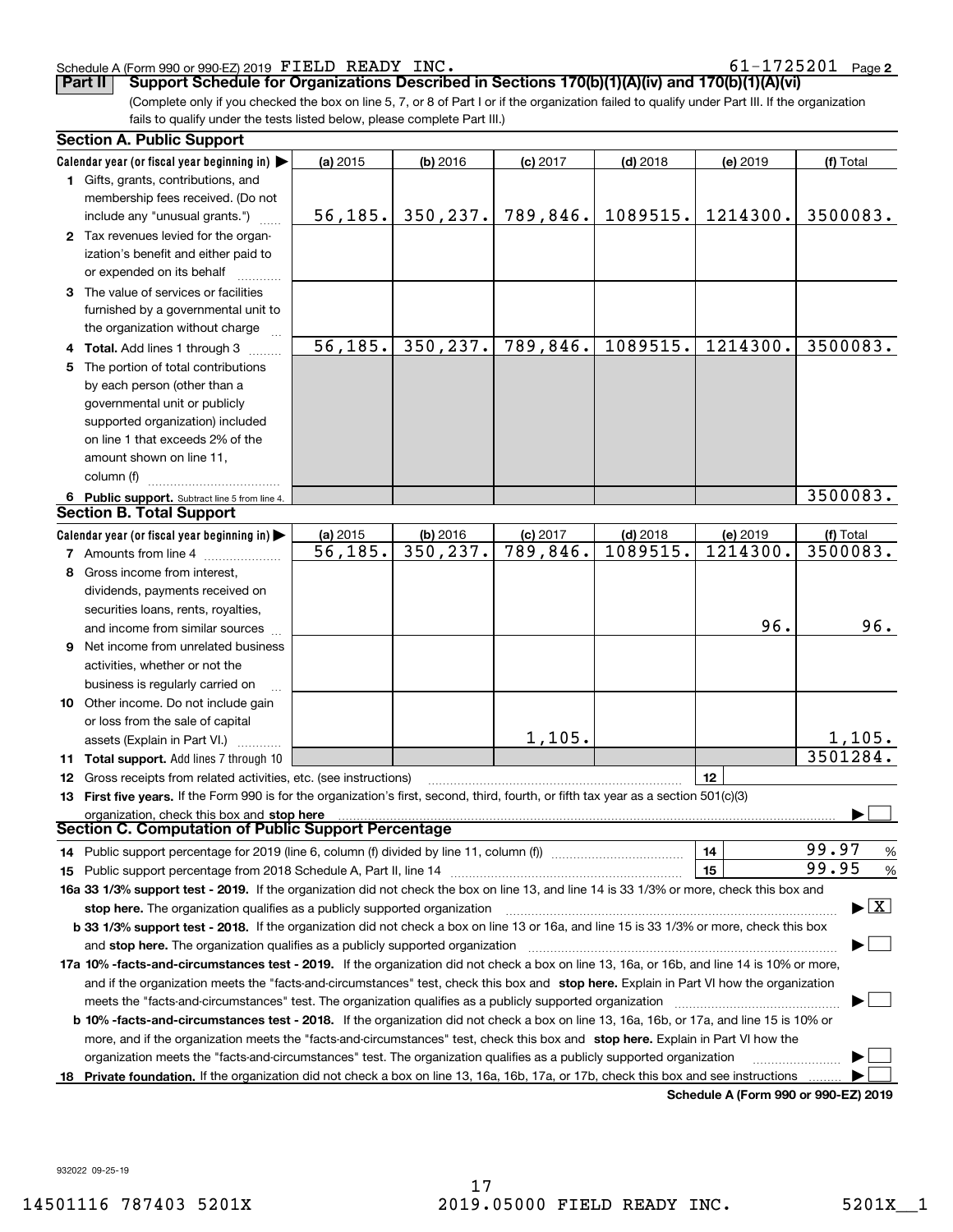#### Schedule A (Form 990 or 990-EZ) 2019 Page FIELD READY INC. 61-1725201

#### **Part III Support Schedule for Organizations Described in Section 509(a)(2)**

**3**

(Complete only if you checked the box on line 10 of Part I or if the organization failed to qualify under Part II. If the organization fails to qualify under the tests listed below, please complete Part II.)

|    | <b>Section A. Public Support</b>                                                                                                                                                                                               |            |          |                 |            |          |                                      |
|----|--------------------------------------------------------------------------------------------------------------------------------------------------------------------------------------------------------------------------------|------------|----------|-----------------|------------|----------|--------------------------------------|
|    | Calendar year (or fiscal year beginning in) $\blacktriangleright$                                                                                                                                                              | (a) 2015   | (b) 2016 | <b>(c)</b> 2017 | $(d)$ 2018 | (e) 2019 | (f) Total                            |
|    | 1 Gifts, grants, contributions, and                                                                                                                                                                                            |            |          |                 |            |          |                                      |
|    | membership fees received. (Do not                                                                                                                                                                                              |            |          |                 |            |          |                                      |
|    | include any "unusual grants.")                                                                                                                                                                                                 |            |          |                 |            |          |                                      |
|    | <b>2</b> Gross receipts from admissions,<br>merchandise sold or services per-<br>formed, or facilities furnished in<br>any activity that is related to the<br>organization's tax-exempt purpose                                |            |          |                 |            |          |                                      |
|    | 3 Gross receipts from activities that<br>are not an unrelated trade or bus-                                                                                                                                                    |            |          |                 |            |          |                                      |
|    | iness under section 513                                                                                                                                                                                                        |            |          |                 |            |          |                                      |
|    | 4 Tax revenues levied for the organ-<br>ization's benefit and either paid to<br>or expended on its behalf<br>.                                                                                                                 |            |          |                 |            |          |                                      |
|    | 5 The value of services or facilities<br>furnished by a governmental unit to                                                                                                                                                   |            |          |                 |            |          |                                      |
|    | the organization without charge                                                                                                                                                                                                |            |          |                 |            |          |                                      |
|    | <b>6 Total.</b> Add lines 1 through 5                                                                                                                                                                                          |            |          |                 |            |          |                                      |
|    | 7a Amounts included on lines 1, 2, and<br>3 received from disqualified persons                                                                                                                                                 |            |          |                 |            |          |                                      |
|    | <b>b</b> Amounts included on lines 2 and 3 received<br>from other than disqualified persons that<br>exceed the greater of \$5,000 or 1% of the<br>amount on line 13 for the year                                               |            |          |                 |            |          |                                      |
|    | c Add lines 7a and 7b                                                                                                                                                                                                          |            |          |                 |            |          |                                      |
|    | 8 Public support. (Subtract line 7c from line 6.)                                                                                                                                                                              |            |          |                 |            |          |                                      |
|    | <b>Section B. Total Support</b>                                                                                                                                                                                                |            |          |                 |            |          |                                      |
|    | Calendar year (or fiscal year beginning in)                                                                                                                                                                                    | (a) $2015$ | (b) 2016 | <b>(c)</b> 2017 | $(d)$ 2018 | (e) 2019 | (f) Total                            |
|    | 9 Amounts from line 6                                                                                                                                                                                                          |            |          |                 |            |          |                                      |
|    | 10a Gross income from interest,<br>dividends, payments received on<br>securities loans, rents, royalties,<br>and income from similar sources                                                                                   |            |          |                 |            |          |                                      |
|    | <b>b</b> Unrelated business taxable income<br>(less section 511 taxes) from businesses<br>acquired after June 30, 1975 [10001]                                                                                                 |            |          |                 |            |          |                                      |
|    | c Add lines 10a and 10b                                                                                                                                                                                                        |            |          |                 |            |          |                                      |
|    | 11 Net income from unrelated business<br>activities not included in line 10b,<br>whether or not the business is<br>regularly carried on                                                                                        |            |          |                 |            |          |                                      |
|    | <b>12</b> Other income. Do not include gain<br>or loss from the sale of capital<br>assets (Explain in Part VI.)                                                                                                                |            |          |                 |            |          |                                      |
|    | 13 Total support. (Add lines 9, 10c, 11, and 12.)                                                                                                                                                                              |            |          |                 |            |          |                                      |
|    | 14 First five years. If the Form 990 is for the organization's first, second, third, fourth, or fifth tax year as a section 501(c)(3) organization,                                                                            |            |          |                 |            |          |                                      |
|    | check this box and stop here communication and content to the state of the state of the state of the state of the state of the state of the state of the state of the state of the state of the state of the state of the stat |            |          |                 |            |          |                                      |
|    | <b>Section C. Computation of Public Support Percentage</b>                                                                                                                                                                     |            |          |                 |            |          |                                      |
|    |                                                                                                                                                                                                                                |            |          |                 |            | 15       | %                                    |
| 16 | Public support percentage from 2018 Schedule A, Part III, line 15                                                                                                                                                              |            |          |                 |            | 16       | %                                    |
|    | <b>Section D. Computation of Investment Income Percentage</b>                                                                                                                                                                  |            |          |                 |            |          |                                      |
|    | 17 Investment income percentage for 2019 (line 10c, column (f), divided by line 13, column (f))                                                                                                                                |            |          |                 |            | 17       | %                                    |
|    | 18 Investment income percentage from 2018 Schedule A, Part III, line 17                                                                                                                                                        |            |          |                 |            | 18       | %                                    |
|    | 19a 33 1/3% support tests - 2019. If the organization did not check the box on line 14, and line 15 is more than 33 1/3%, and line 17 is not                                                                                   |            |          |                 |            |          |                                      |
|    | more than 33 1/3%, check this box and stop here. The organization qualifies as a publicly supported organization                                                                                                               |            |          |                 |            |          | $\sim$ 1                             |
|    | b 33 1/3% support tests - 2018. If the organization did not check a box on line 14 or line 19a, and line 16 is more than 33 1/3%, and                                                                                          |            |          |                 |            |          |                                      |
|    | line 18 is not more than 33 1/3%, check this box and stop here. The organization qualifies as a publicly supported organization                                                                                                |            |          |                 |            |          |                                      |
| 20 | Private foundation. If the organization did not check a box on line 14, 19a, or 19b, check this box and see instructions                                                                                                       |            |          |                 |            |          |                                      |
|    | 932023 09-25-19                                                                                                                                                                                                                |            | 18       |                 |            |          | Schedule A (Form 990 or 990-EZ) 2019 |

14501116 787403 5201X 2019.05000 FIELD READY INC. 5201X\_\_1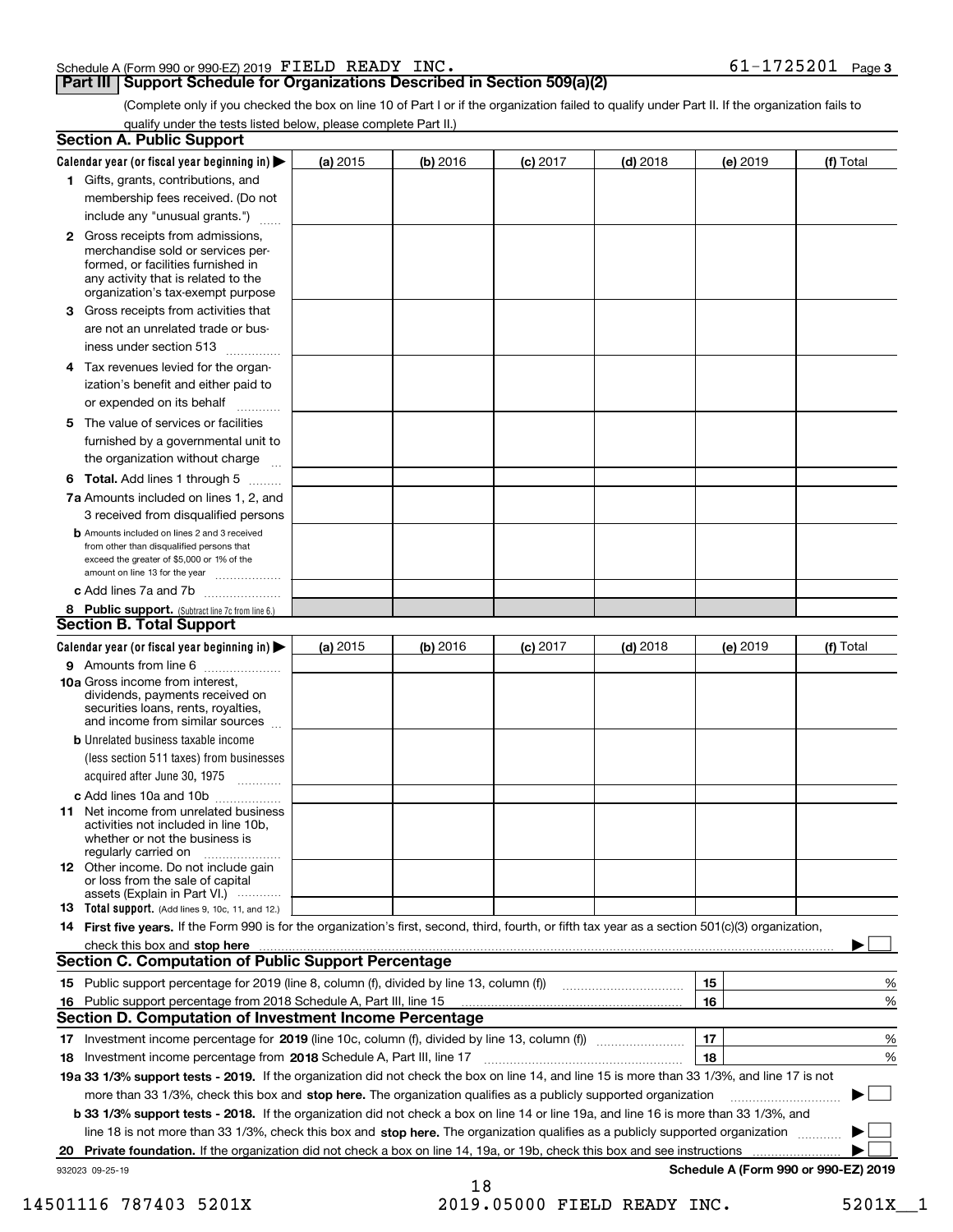**1**

**2**

**3a**

**3b**

**3c**

**4a**

**4b**

**YesNo**

### **Part IV Supporting Organizations**

(Complete only if you checked a box in line 12 on Part I. If you checked 12a of Part I, complete Sections A and B. If you checked 12b of Part I, complete Sections A and C. If you checked 12c of Part I, complete Sections A, D, and E. If you checked 12d of Part I, complete Sections A and D, and complete Part V.)

#### **Section A. All Supporting Organizations**

- **1** Are all of the organization's supported organizations listed by name in the organization's governing documents? If "No," describe in **Part VI** how the supported organizations are designated. If designated by *class or purpose, describe the designation. If historic and continuing relationship, explain.*
- **2** Did the organization have any supported organization that does not have an IRS determination of status under section 509(a)(1) or (2)? If "Yes," explain in Part VI how the organization determined that the supported *organization was described in section 509(a)(1) or (2).*
- **3a** Did the organization have a supported organization described in section 501(c)(4), (5), or (6)? If "Yes," answer *(b) and (c) below.*
- **b** Did the organization confirm that each supported organization qualified under section 501(c)(4), (5), or (6) and satisfied the public support tests under section 509(a)(2)? If "Yes," describe in **Part VI** when and how the *organization made the determination.*
- **c**Did the organization ensure that all support to such organizations was used exclusively for section 170(c)(2)(B) purposes? If "Yes," explain in **Part VI** what controls the organization put in place to ensure such use.
- **4a***If* Was any supported organization not organized in the United States ("foreign supported organization")? *"Yes," and if you checked 12a or 12b in Part I, answer (b) and (c) below.*
- **b** Did the organization have ultimate control and discretion in deciding whether to make grants to the foreign supported organization? If "Yes," describe in **Part VI** how the organization had such control and discretion *despite being controlled or supervised by or in connection with its supported organizations.*
- **c** Did the organization support any foreign supported organization that does not have an IRS determination under sections 501(c)(3) and 509(a)(1) or (2)? If "Yes," explain in **Part VI** what controls the organization used *to ensure that all support to the foreign supported organization was used exclusively for section 170(c)(2)(B) purposes.*
- **5a** Did the organization add, substitute, or remove any supported organizations during the tax year? If "Yes," answer (b) and (c) below (if applicable). Also, provide detail in **Part VI,** including (i) the names and EIN *numbers of the supported organizations added, substituted, or removed; (ii) the reasons for each such action; (iii) the authority under the organization's organizing document authorizing such action; and (iv) how the action was accomplished (such as by amendment to the organizing document).*
- **b** Type I or Type II only. Was any added or substituted supported organization part of a class already designated in the organization's organizing document?
- **cSubstitutions only.**  Was the substitution the result of an event beyond the organization's control?
- **6** Did the organization provide support (whether in the form of grants or the provision of services or facilities) to **Part VI.** *If "Yes," provide detail in* support or benefit one or more of the filing organization's supported organizations? anyone other than (i) its supported organizations, (ii) individuals that are part of the charitable class benefited by one or more of its supported organizations, or (iii) other supporting organizations that also
- **7**Did the organization provide a grant, loan, compensation, or other similar payment to a substantial contributor *If "Yes," complete Part I of Schedule L (Form 990 or 990-EZ).* regard to a substantial contributor? (as defined in section 4958(c)(3)(C)), a family member of a substantial contributor, or a 35% controlled entity with
- **8** Did the organization make a loan to a disqualified person (as defined in section 4958) not described in line 7? *If "Yes," complete Part I of Schedule L (Form 990 or 990-EZ).*
- **9a** Was the organization controlled directly or indirectly at any time during the tax year by one or more in section 509(a)(1) or (2))? If "Yes," *provide detail in* <code>Part VI.</code> disqualified persons as defined in section 4946 (other than foundation managers and organizations described
- **b** Did one or more disqualified persons (as defined in line 9a) hold a controlling interest in any entity in which the supporting organization had an interest? If "Yes," provide detail in P**art VI**.
- **c**Did a disqualified person (as defined in line 9a) have an ownership interest in, or derive any personal benefit from, assets in which the supporting organization also had an interest? If "Yes," provide detail in P**art VI.**
- **10a** Was the organization subject to the excess business holdings rules of section 4943 because of section supporting organizations)? If "Yes," answer 10b below. 4943(f) (regarding certain Type II supporting organizations, and all Type III non-functionally integrated
- **b** Did the organization have any excess business holdings in the tax year? (Use Schedule C, Form 4720, to *determine whether the organization had excess business holdings.)*

932024 09-25-19



19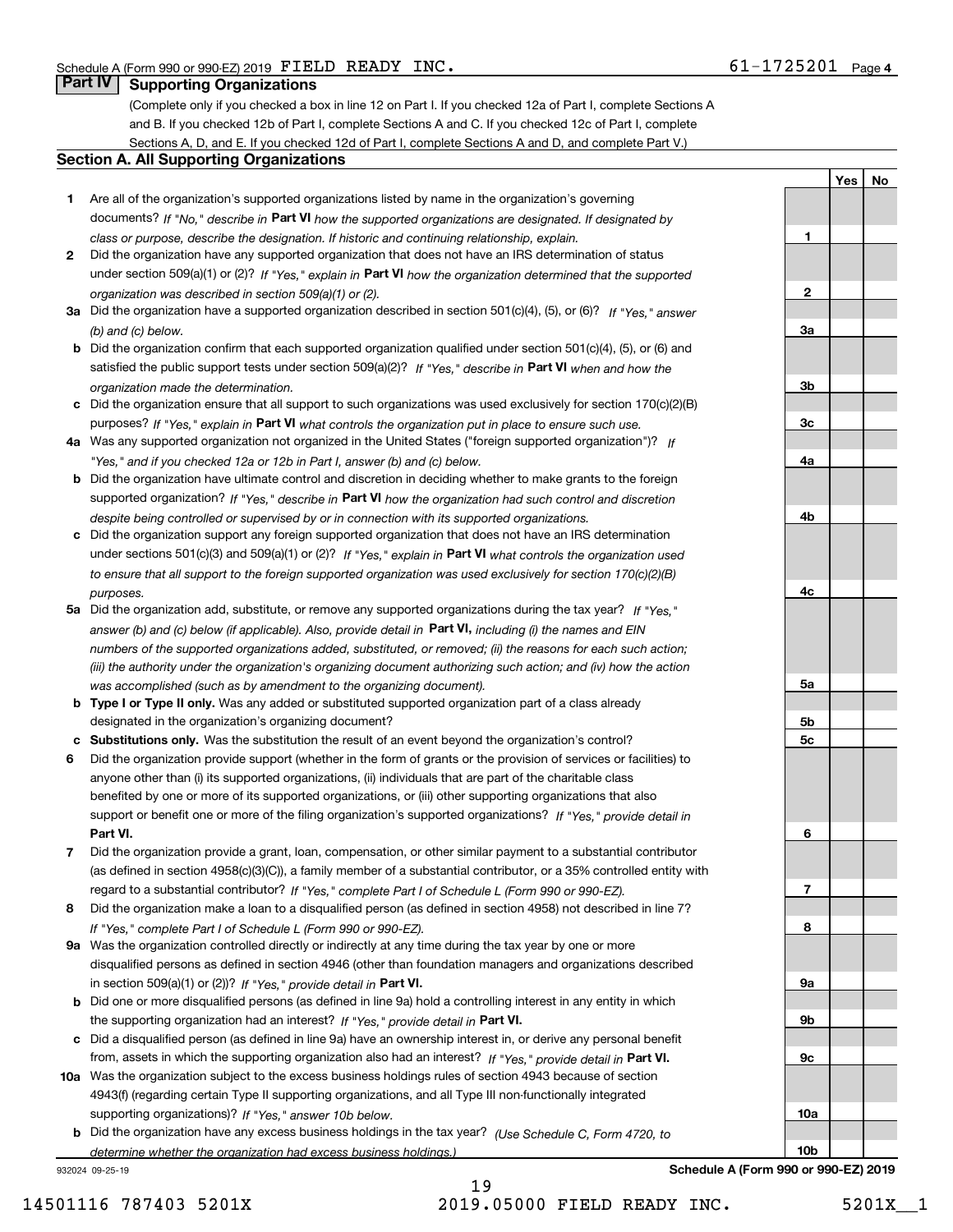|    |                                                                                                                                   |              | Yes | No |
|----|-----------------------------------------------------------------------------------------------------------------------------------|--------------|-----|----|
| 11 | Has the organization accepted a gift or contribution from any of the following persons?                                           |              |     |    |
|    | a A person who directly or indirectly controls, either alone or together with persons described in (b) and (c)                    |              |     |    |
|    | below, the governing body of a supported organization?                                                                            | 11a          |     |    |
|    | <b>b</b> A family member of a person described in (a) above?                                                                      | 11b          |     |    |
|    | c A 35% controlled entity of a person described in (a) or (b) above? If "Yes" to a, b, or c, provide detail in Part VI.           | 11c          |     |    |
|    | <b>Section B. Type I Supporting Organizations</b>                                                                                 |              |     |    |
|    |                                                                                                                                   |              | Yes | No |
| 1  | Did the directors, trustees, or membership of one or more supported organizations have the power to                               |              |     |    |
|    | regularly appoint or elect at least a majority of the organization's directors or trustees at all times during the                |              |     |    |
|    | tax year? If "No," describe in Part VI how the supported organization(s) effectively operated, supervised, or                     |              |     |    |
|    | controlled the organization's activities. If the organization had more than one supported organization,                           |              |     |    |
|    | describe how the powers to appoint and/or remove directors or trustees were allocated among the supported                         |              |     |    |
|    | organizations and what conditions or restrictions, if any, applied to such powers during the tax year.                            | 1            |     |    |
| 2  | Did the organization operate for the benefit of any supported organization other than the supported                               |              |     |    |
|    | organization(s) that operated, supervised, or controlled the supporting organization? If "Yes," explain in                        |              |     |    |
|    | <b>Part VI</b> how providing such benefit carried out the purposes of the supported organization(s) that operated,                |              |     |    |
|    | supervised, or controlled the supporting organization.                                                                            | $\mathbf{2}$ |     |    |
|    | <b>Section C. Type II Supporting Organizations</b>                                                                                |              |     |    |
|    |                                                                                                                                   |              | Yes | No |
| 1  | Were a majority of the organization's directors or trustees during the tax year also a majority of the directors                  |              |     |    |
|    | or trustees of each of the organization's supported organization(s)? If "No," describe in Part VI how control                     |              |     |    |
|    | or management of the supporting organization was vested in the same persons that controlled or managed                            |              |     |    |
|    | the supported organization(s).                                                                                                    | 1            |     |    |
|    | <b>Section D. All Type III Supporting Organizations</b>                                                                           |              |     |    |
|    |                                                                                                                                   |              | Yes | No |
| 1  | Did the organization provide to each of its supported organizations, by the last day of the fifth month of the                    |              |     |    |
|    | organization's tax year, (i) a written notice describing the type and amount of support provided during the prior tax             |              |     |    |
|    | year, (ii) a copy of the Form 990 that was most recently filed as of the date of notification, and (iii) copies of the            |              |     |    |
|    | organization's governing documents in effect on the date of notification, to the extent not previously provided?                  | 1            |     |    |
| 2  | Were any of the organization's officers, directors, or trustees either (i) appointed or elected by the supported                  |              |     |    |
|    | organization(s) or (ii) serving on the governing body of a supported organization? If "No," explain in Part VI how                |              |     |    |
|    | the organization maintained a close and continuous working relationship with the supported organization(s).                       | $\mathbf{2}$ |     |    |
| 3  | By reason of the relationship described in (2), did the organization's supported organizations have a                             |              |     |    |
|    | significant voice in the organization's investment policies and in directing the use of the organization's                        |              |     |    |
|    | income or assets at all times during the tax year? If "Yes," describe in Part VI the role the organization's                      |              |     |    |
|    | supported organizations played in this regard.                                                                                    | 3            |     |    |
|    | Section E. Type III Functionally Integrated Supporting Organizations                                                              |              |     |    |
| 1  | Check the box next to the method that the organization used to satisfy the Integral Part Test during the year (see instructions). |              |     |    |
| a  | The organization satisfied the Activities Test. Complete line 2 below.                                                            |              |     |    |
| b  | The organization is the parent of each of its supported organizations. Complete line 3 below.                                     |              |     |    |
| C  | The organization supported a governmental entity. Describe in Part VI how you supported a government entity (see instructions),   |              |     |    |
| 2  | Activities Test. Answer (a) and (b) below.                                                                                        |              | Yes | No |
| а  | Did substantially all of the organization's activities during the tax year directly further the exempt purposes of                |              |     |    |
|    | the supported organization(s) to which the organization was responsive? If "Yes," then in Part VI identify                        |              |     |    |
|    | those supported organizations and explain how these activities directly furthered their exempt purposes,                          |              |     |    |
|    | how the organization was responsive to those supported organizations, and how the organization determined                         |              |     |    |
|    | that these activities constituted substantially all of its activities.                                                            | 2a           |     |    |
|    | <b>b</b> Did the activities described in (a) constitute activities that, but for the organization's involvement, one or more      |              |     |    |
|    | of the organization's supported organization(s) would have been engaged in? If "Yes," explain in Part VI the                      |              |     |    |
|    | reasons for the organization's position that its supported organization(s) would have engaged in these                            |              |     |    |
|    | activities but for the organization's involvement.                                                                                | 2b           |     |    |
| з  | Parent of Supported Organizations. Answer (a) and (b) below.                                                                      |              |     |    |
| a  | Did the organization have the power to regularly appoint or elect a majority of the officers, directors, or                       |              |     |    |
|    | trustees of each of the supported organizations? Provide details in Part VI.                                                      | За           |     |    |
|    | <b>b</b> Did the organization exercise a substantial degree of direction over the policies, programs, and activities of each      |              |     |    |
|    | of its supported organizations? If "Yes," describe in Part VI the role played by the organization in this regard                  | Зb           |     |    |
|    | Schedule A (Form 990 or 990-EZ) 2019<br>932025 09-25-19                                                                           |              |     |    |

14501116 787403 5201X 2019.05000 FIELD READY INC. 5201X\_1

20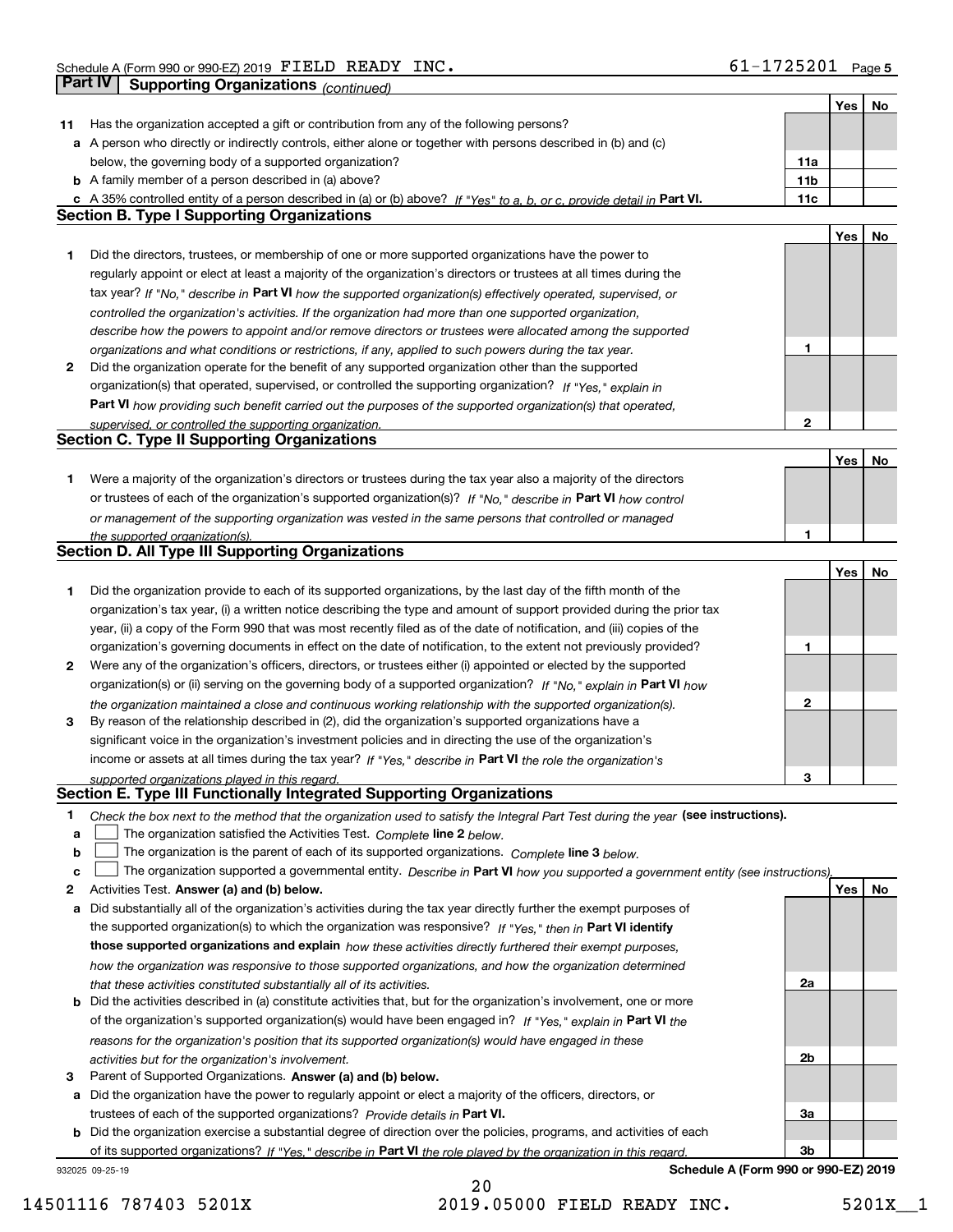932026 09-25-19

**1**

#### 1 Check here if the organization satisfied the Integral Part Test as a qualifying trust on Nov. 20, 1970 (explain in Part VI). See instructions. All other Type III non-functionally integrated supporting organizations must complete Sections A through E.

**Part V Type III Non-Functionally Integrated 509(a)(3) Supporting Organizations** 

| Section A - Adjusted Net Income         |                                                                                                                                   |                | (A) Prior Year | (B) Current Year<br>(optional) |
|-----------------------------------------|-----------------------------------------------------------------------------------------------------------------------------------|----------------|----------------|--------------------------------|
| 1                                       | Net short-term capital gain                                                                                                       | 1              |                |                                |
| $\mathbf{2}$                            | Recoveries of prior-year distributions                                                                                            | $\overline{2}$ |                |                                |
| 3                                       | Other gross income (see instructions)                                                                                             | 3              |                |                                |
| 4                                       | Add lines 1 through 3.                                                                                                            | 4              |                |                                |
| 5                                       | Depreciation and depletion                                                                                                        | 5              |                |                                |
| 6                                       | Portion of operating expenses paid or incurred for production or                                                                  |                |                |                                |
|                                         | collection of gross income or for management, conservation, or                                                                    |                |                |                                |
|                                         | maintenance of property held for production of income (see instructions)                                                          | 6              |                |                                |
| 7                                       | Other expenses (see instructions)                                                                                                 | $\overline{7}$ |                |                                |
| 8                                       | <b>Adjusted Net Income</b> (subtract lines 5, 6, and 7 from line 4)                                                               | 8              |                |                                |
|                                         | <b>Section B - Minimum Asset Amount</b>                                                                                           |                | (A) Prior Year | (B) Current Year<br>(optional) |
| 1                                       | Aggregate fair market value of all non-exempt-use assets (see                                                                     |                |                |                                |
|                                         | instructions for short tax year or assets held for part of year):                                                                 |                |                |                                |
|                                         | <b>a</b> Average monthly value of securities                                                                                      | 1a             |                |                                |
|                                         | <b>b</b> Average monthly cash balances                                                                                            | 1 <sub>b</sub> |                |                                |
|                                         | c Fair market value of other non-exempt-use assets                                                                                | 1c             |                |                                |
|                                         | d Total (add lines 1a, 1b, and 1c)                                                                                                | 1d             |                |                                |
|                                         | e Discount claimed for blockage or other                                                                                          |                |                |                                |
|                                         | factors (explain in detail in Part VI):                                                                                           |                |                |                                |
| $\mathbf{2}$                            | Acquisition indebtedness applicable to non-exempt-use assets                                                                      | $\mathbf{2}$   |                |                                |
| 3                                       | Subtract line 2 from line 1d.                                                                                                     | 3              |                |                                |
| 4                                       | Cash deemed held for exempt use. Enter 1-1/2% of line 3 (for greater amount,                                                      |                |                |                                |
|                                         | see instructions).                                                                                                                | 4              |                |                                |
| 5                                       | Net value of non-exempt-use assets (subtract line 4 from line 3)                                                                  | 5              |                |                                |
| 6                                       | Multiply line 5 by .035.                                                                                                          | 6              |                |                                |
| 7                                       | Recoveries of prior-year distributions                                                                                            | $\overline{7}$ |                |                                |
| 8                                       | Minimum Asset Amount (add line 7 to line 6)                                                                                       | 8              |                |                                |
| <b>Section C - Distributable Amount</b> |                                                                                                                                   |                |                | <b>Current Year</b>            |
| 1                                       | Adjusted net income for prior year (from Section A, line 8, Column A)                                                             | 1              |                |                                |
| 2                                       | Enter 85% of line 1.                                                                                                              | $\overline{2}$ |                |                                |
| 3                                       | Minimum asset amount for prior year (from Section B, line 8, Column A)                                                            | 3              |                |                                |
| 4                                       | Enter greater of line 2 or line 3.                                                                                                | 4              |                |                                |
| 5                                       | Income tax imposed in prior year                                                                                                  | 5              |                |                                |
| 6                                       | <b>Distributable Amount.</b> Subtract line 5 from line 4, unless subject to                                                       |                |                |                                |
|                                         | emergency temporary reduction (see instructions).                                                                                 | 6              |                |                                |
| 7                                       | Check here if the current year is the organization's first as a non-functionally integrated Type III supporting organization (see |                |                |                                |

Check here if the current year is the organization's first as a non-functionally integrated Type III supporting organization (see instructions).

**Schedule A (Form 990 or 990-EZ) 2019**

Τ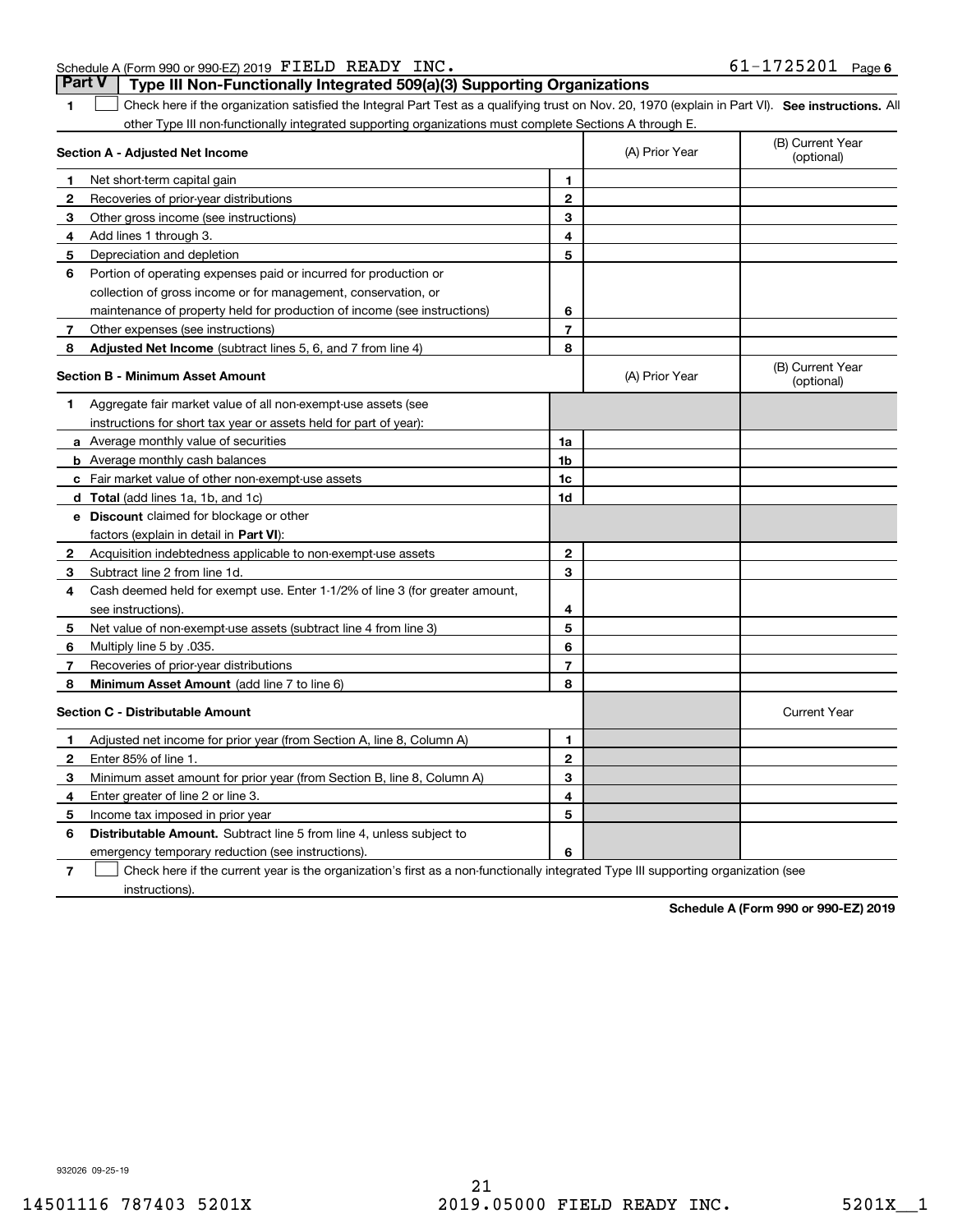| Part V | Type III Non-Functionally Integrated 509(a)(3) Supporting Organizations                    |                             | (continued)                           |                                         |  |
|--------|--------------------------------------------------------------------------------------------|-----------------------------|---------------------------------------|-----------------------------------------|--|
|        | Section D - Distributions                                                                  |                             |                                       | <b>Current Year</b>                     |  |
| 1      | Amounts paid to supported organizations to accomplish exempt purposes                      |                             |                                       |                                         |  |
| 2      | Amounts paid to perform activity that directly furthers exempt purposes of supported       |                             |                                       |                                         |  |
|        | organizations, in excess of income from activity                                           |                             |                                       |                                         |  |
| 3      | Administrative expenses paid to accomplish exempt purposes of supported organizations      |                             |                                       |                                         |  |
| 4      | Amounts paid to acquire exempt-use assets                                                  |                             |                                       |                                         |  |
| 5      | Qualified set-aside amounts (prior IRS approval required)                                  |                             |                                       |                                         |  |
| 6      | Other distributions (describe in Part VI). See instructions.                               |                             |                                       |                                         |  |
| 7      | <b>Total annual distributions.</b> Add lines 1 through 6.                                  |                             |                                       |                                         |  |
| 8      | Distributions to attentive supported organizations to which the organization is responsive |                             |                                       |                                         |  |
|        | (provide details in Part VI). See instructions.                                            |                             |                                       |                                         |  |
| 9      | Distributable amount for 2019 from Section C, line 6                                       |                             |                                       |                                         |  |
| 10     | Line 8 amount divided by line 9 amount                                                     |                             |                                       |                                         |  |
|        |                                                                                            | (i)                         | (iii)                                 | (iii)                                   |  |
|        | <b>Section E - Distribution Allocations</b> (see instructions)                             | <b>Excess Distributions</b> | <b>Underdistributions</b><br>Pre-2019 | <b>Distributable</b><br>Amount for 2019 |  |
| 1      | Distributable amount for 2019 from Section C, line 6                                       |                             |                                       |                                         |  |
| 2      | Underdistributions, if any, for years prior to 2019 (reason-                               |                             |                                       |                                         |  |
|        | able cause required- explain in <b>Part VI</b> ). See instructions.                        |                             |                                       |                                         |  |
| З      | Excess distributions carryover, if any, to 2019                                            |                             |                                       |                                         |  |
|        | <b>a</b> From 2014                                                                         |                             |                                       |                                         |  |
|        | <b>b</b> From $2015$                                                                       |                             |                                       |                                         |  |
|        | c From 2016                                                                                |                             |                                       |                                         |  |
|        | <b>d</b> From 2017                                                                         |                             |                                       |                                         |  |
|        | e From 2018                                                                                |                             |                                       |                                         |  |
|        | <b>Total</b> of lines 3a through e                                                         |                             |                                       |                                         |  |
|        | <b>g</b> Applied to underdistributions of prior years                                      |                             |                                       |                                         |  |
|        | <b>h</b> Applied to 2019 distributable amount                                              |                             |                                       |                                         |  |
|        | Carryover from 2014 not applied (see instructions)                                         |                             |                                       |                                         |  |
|        | Remainder. Subtract lines 3g, 3h, and 3i from 3f.                                          |                             |                                       |                                         |  |
| 4      | Distributions for 2019 from Section D,                                                     |                             |                                       |                                         |  |
|        | line $7:$                                                                                  |                             |                                       |                                         |  |
|        | <b>a</b> Applied to underdistributions of prior years                                      |                             |                                       |                                         |  |
|        | <b>b</b> Applied to 2019 distributable amount                                              |                             |                                       |                                         |  |
| c      | Remainder. Subtract lines 4a and 4b from 4.                                                |                             |                                       |                                         |  |
| 5      | Remaining underdistributions for years prior to 2019, if                                   |                             |                                       |                                         |  |
|        | any. Subtract lines 3g and 4a from line 2. For result greater                              |                             |                                       |                                         |  |
|        | than zero, explain in Part VI. See instructions.                                           |                             |                                       |                                         |  |
| 6      | Remaining underdistributions for 2019. Subtract lines 3h                                   |                             |                                       |                                         |  |
|        | and 4b from line 1. For result greater than zero, explain in                               |                             |                                       |                                         |  |
|        | <b>Part VI.</b> See instructions.                                                          |                             |                                       |                                         |  |
| 7      | Excess distributions carryover to 2020. Add lines 3j                                       |                             |                                       |                                         |  |
|        | and 4c.                                                                                    |                             |                                       |                                         |  |
| 8      | Breakdown of line 7:                                                                       |                             |                                       |                                         |  |
|        | a Excess from 2015                                                                         |                             |                                       |                                         |  |
|        | <b>b</b> Excess from 2016                                                                  |                             |                                       |                                         |  |
|        | c Excess from 2017                                                                         |                             |                                       |                                         |  |
|        | d Excess from 2018                                                                         |                             |                                       |                                         |  |
|        | e Excess from 2019                                                                         |                             |                                       |                                         |  |

**Schedule A (Form 990 or 990-EZ) 2019**

932027 09-25-19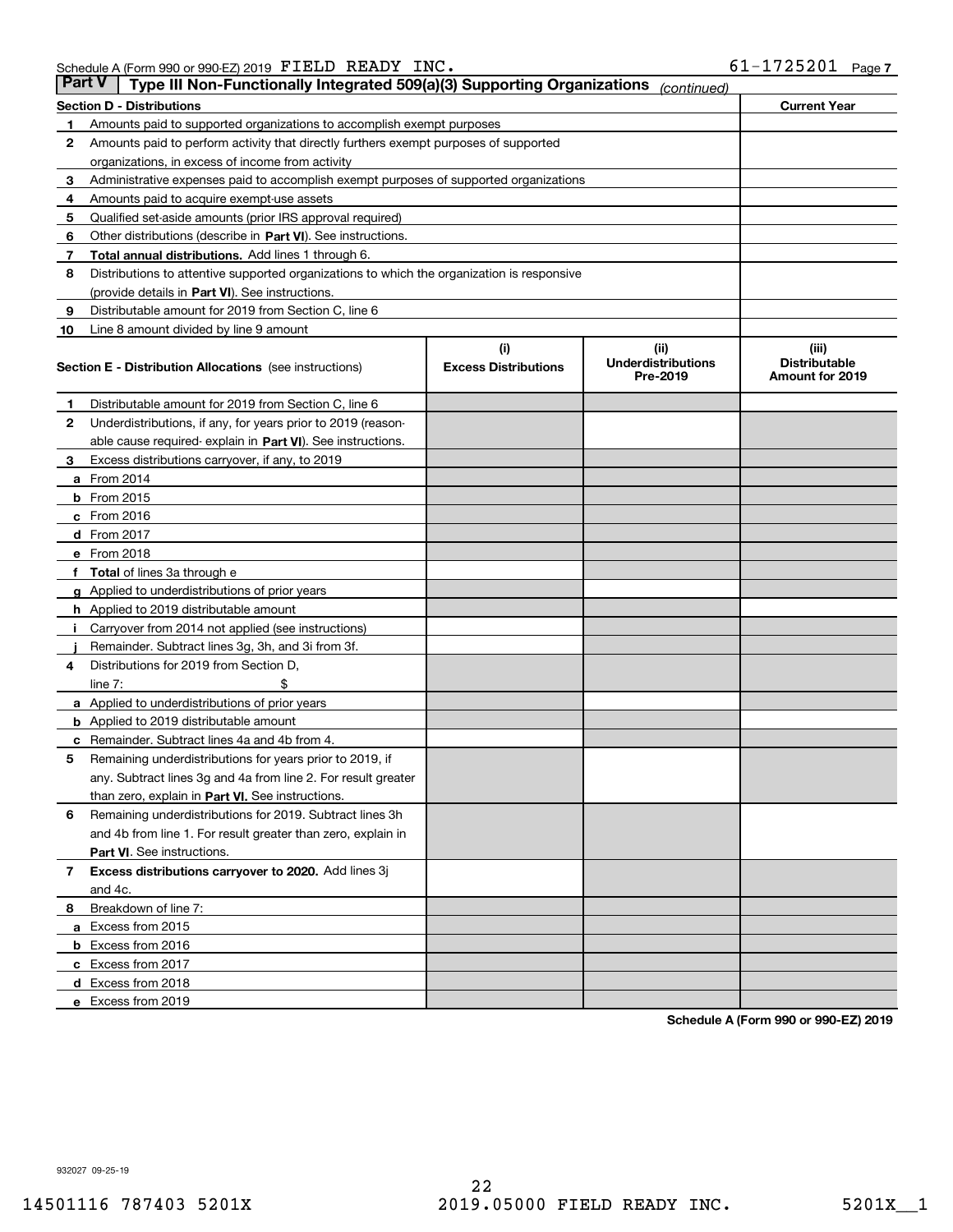#### Schedule A (Form 990 or 990-EZ) 2019 Page FIELD READY INC. 61-1725201

| <b>Part VI</b>  | Supplemental Information. Provide the explanations required by Part II, line 10; Part II, line 17a or 17b; Part III, line 12;<br>Part IV, Section A, lines 1, 2, 3b, 3c, 4b, 4c, 5a, 6, 9a, 9b, 9c, 11a, 11b, and 11c; Part IV, Section B, lines 1 and 2; Part IV, Section C,<br>line 1; Part IV, Section D, lines 2 and 3; Part IV, Section E, lines 1c, 2a, 2b, 3a, and 3b; Part V, line 1; Part V, Section B, line 1e; Part V,<br>Section D, lines 5, 6, and 8; and Part V, Section E, lines 2, 5, and 6. Also complete this part for any additional information.<br>(See instructions.) |
|-----------------|---------------------------------------------------------------------------------------------------------------------------------------------------------------------------------------------------------------------------------------------------------------------------------------------------------------------------------------------------------------------------------------------------------------------------------------------------------------------------------------------------------------------------------------------------------------------------------------------|
|                 |                                                                                                                                                                                                                                                                                                                                                                                                                                                                                                                                                                                             |
|                 |                                                                                                                                                                                                                                                                                                                                                                                                                                                                                                                                                                                             |
|                 |                                                                                                                                                                                                                                                                                                                                                                                                                                                                                                                                                                                             |
|                 |                                                                                                                                                                                                                                                                                                                                                                                                                                                                                                                                                                                             |
|                 |                                                                                                                                                                                                                                                                                                                                                                                                                                                                                                                                                                                             |
|                 |                                                                                                                                                                                                                                                                                                                                                                                                                                                                                                                                                                                             |
|                 |                                                                                                                                                                                                                                                                                                                                                                                                                                                                                                                                                                                             |
|                 |                                                                                                                                                                                                                                                                                                                                                                                                                                                                                                                                                                                             |
|                 |                                                                                                                                                                                                                                                                                                                                                                                                                                                                                                                                                                                             |
|                 |                                                                                                                                                                                                                                                                                                                                                                                                                                                                                                                                                                                             |
|                 |                                                                                                                                                                                                                                                                                                                                                                                                                                                                                                                                                                                             |
|                 |                                                                                                                                                                                                                                                                                                                                                                                                                                                                                                                                                                                             |
|                 |                                                                                                                                                                                                                                                                                                                                                                                                                                                                                                                                                                                             |
|                 |                                                                                                                                                                                                                                                                                                                                                                                                                                                                                                                                                                                             |
|                 |                                                                                                                                                                                                                                                                                                                                                                                                                                                                                                                                                                                             |
|                 |                                                                                                                                                                                                                                                                                                                                                                                                                                                                                                                                                                                             |
|                 |                                                                                                                                                                                                                                                                                                                                                                                                                                                                                                                                                                                             |
|                 |                                                                                                                                                                                                                                                                                                                                                                                                                                                                                                                                                                                             |
|                 |                                                                                                                                                                                                                                                                                                                                                                                                                                                                                                                                                                                             |
|                 |                                                                                                                                                                                                                                                                                                                                                                                                                                                                                                                                                                                             |
|                 |                                                                                                                                                                                                                                                                                                                                                                                                                                                                                                                                                                                             |
|                 |                                                                                                                                                                                                                                                                                                                                                                                                                                                                                                                                                                                             |
|                 |                                                                                                                                                                                                                                                                                                                                                                                                                                                                                                                                                                                             |
|                 |                                                                                                                                                                                                                                                                                                                                                                                                                                                                                                                                                                                             |
|                 |                                                                                                                                                                                                                                                                                                                                                                                                                                                                                                                                                                                             |
|                 |                                                                                                                                                                                                                                                                                                                                                                                                                                                                                                                                                                                             |
|                 |                                                                                                                                                                                                                                                                                                                                                                                                                                                                                                                                                                                             |
|                 |                                                                                                                                                                                                                                                                                                                                                                                                                                                                                                                                                                                             |
|                 |                                                                                                                                                                                                                                                                                                                                                                                                                                                                                                                                                                                             |
|                 |                                                                                                                                                                                                                                                                                                                                                                                                                                                                                                                                                                                             |
|                 |                                                                                                                                                                                                                                                                                                                                                                                                                                                                                                                                                                                             |
| 932028 09-25-19 | Schedule A (Form 990 or 990-EZ) 2019<br>23                                                                                                                                                                                                                                                                                                                                                                                                                                                                                                                                                  |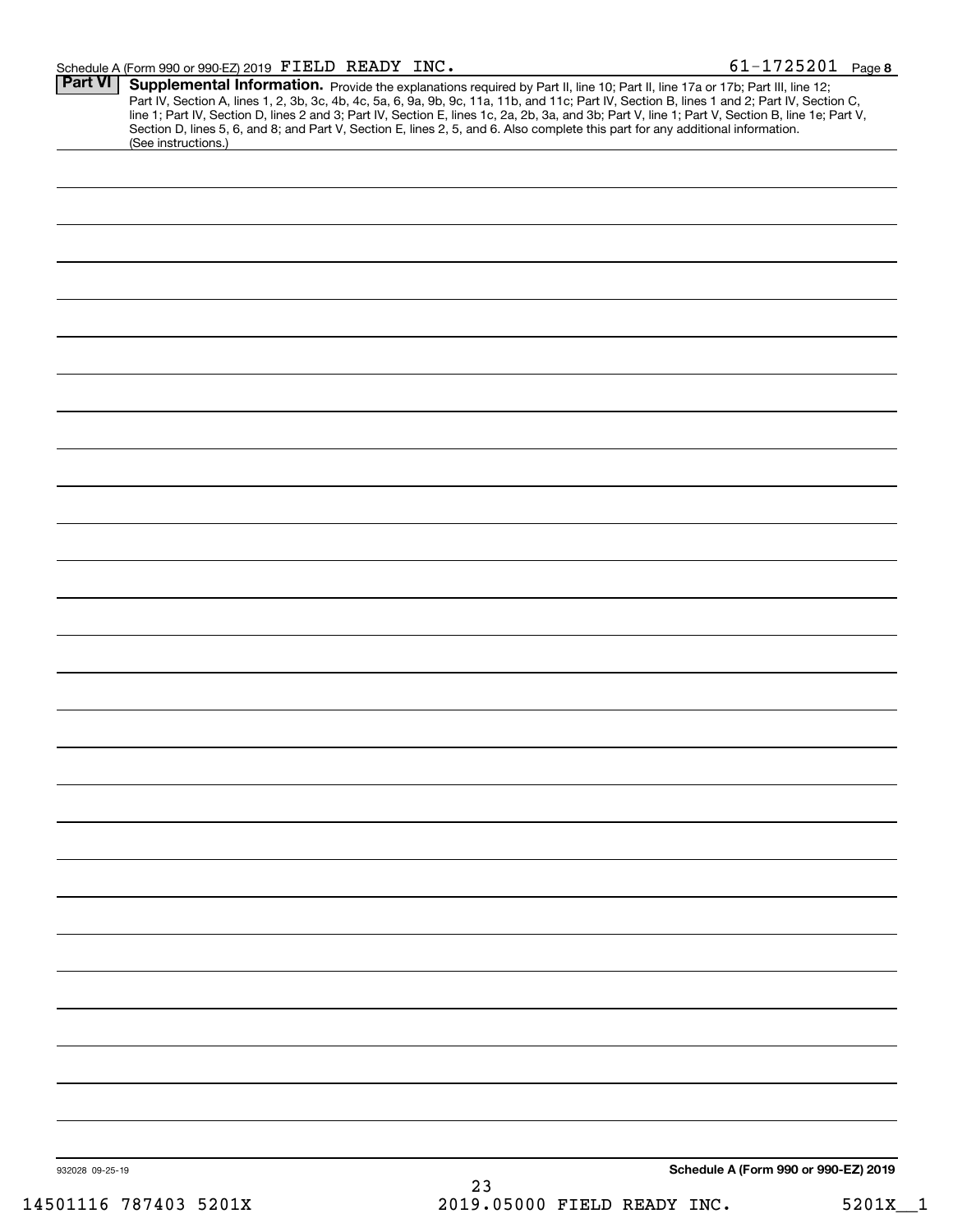Department of the Treasury Internal Revenue Service **(Form 990, 990-EZ, or 990-PF)**

Name of the organization

**Organization type** (check one):

## **Schedule B Schedule of Contributors**

**| Attach to Form 990, Form 990-EZ, or Form 990-PF. | Go to www.irs.gov/Form990 for the latest information.** OMB No. 1545-0047

**2019**

**Employer identification number**

61-1725201

| FIELD READY INC. |  |
|------------------|--|
|                  |  |

| Filers of:         | Section:                                                                    |
|--------------------|-----------------------------------------------------------------------------|
| Form 990 or 990-EZ | $\lfloor x \rfloor$ 501(c)( 3) (enter number) organization                  |
|                    | $4947(a)(1)$ nonexempt charitable trust not treated as a private foundation |
|                    | 527 political organization                                                  |
| Form 990-PF        | 501(c)(3) exempt private foundation                                         |
|                    | 4947(a)(1) nonexempt charitable trust treated as a private foundation       |
|                    | 501(c)(3) taxable private foundation                                        |

Check if your organization is covered by the **General Rule** or a **Special Rule. Note:**  Only a section 501(c)(7), (8), or (10) organization can check boxes for both the General Rule and a Special Rule. See instructions.

#### **General Rule**

 $\mathcal{L}^{\text{max}}$ 

For an organization filing Form 990, 990-EZ, or 990-PF that received, during the year, contributions totaling \$5,000 or more (in money or property) from any one contributor. Complete Parts I and II. See instructions for determining a contributor's total contributions.

#### **Special Rules**

any one contributor, during the year, total contributions of the greater of  $\,$  (1) \$5,000; or **(2)** 2% of the amount on (i) Form 990, Part VIII, line 1h;  $\boxed{\textbf{X}}$  For an organization described in section 501(c)(3) filing Form 990 or 990-EZ that met the 33 1/3% support test of the regulations under sections 509(a)(1) and 170(b)(1)(A)(vi), that checked Schedule A (Form 990 or 990-EZ), Part II, line 13, 16a, or 16b, and that received from or (ii) Form 990-EZ, line 1. Complete Parts I and II.

year, total contributions of more than \$1,000 *exclusively* for religious, charitable, scientific, literary, or educational purposes, or for the For an organization described in section 501(c)(7), (8), or (10) filing Form 990 or 990-EZ that received from any one contributor, during the prevention of cruelty to children or animals. Complete Parts I, II, and III.  $\mathcal{L}^{\text{max}}$ 

purpose. Don't complete any of the parts unless the **General Rule** applies to this organization because it received *nonexclusively* year, contributions <sub>exclusively</sub> for religious, charitable, etc., purposes, but no such contributions totaled more than \$1,000. If this box is checked, enter here the total contributions that were received during the year for an  $\;$ exclusively religious, charitable, etc., For an organization described in section 501(c)(7), (8), or (10) filing Form 990 or 990-EZ that received from any one contributor, during the religious, charitable, etc., contributions totaling \$5,000 or more during the year  $\Box$ — $\Box$   $\Box$  $\mathcal{L}^{\text{max}}$ 

**Caution:**  An organization that isn't covered by the General Rule and/or the Special Rules doesn't file Schedule B (Form 990, 990-EZ, or 990-PF),  **must** but it answer "No" on Part IV, line 2, of its Form 990; or check the box on line H of its Form 990-EZ or on its Form 990-PF, Part I, line 2, to certify that it doesn't meet the filing requirements of Schedule B (Form 990, 990-EZ, or 990-PF).

**For Paperwork Reduction Act Notice, see the instructions for Form 990, 990-EZ, or 990-PF. Schedule B (Form 990, 990-EZ, or 990-PF) (2019)** LHA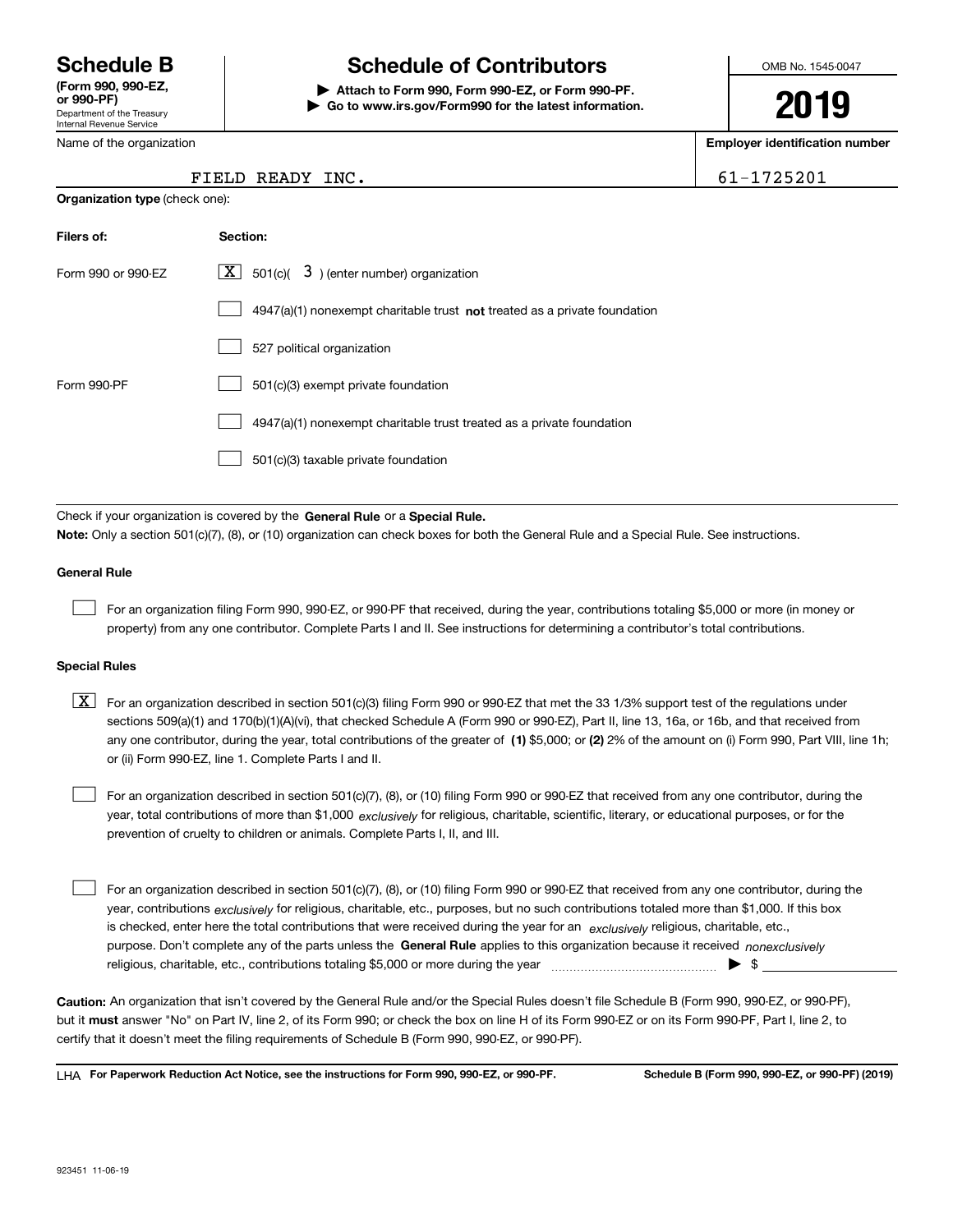### Schedule B (Form 990, 990-EZ, or 990-PF) (2019) Page 2

|                  | Schedule B (Form 990, 990-EZ, or 990-PF) (2019)                                                       |                                   |                             | Page 2                                                                                                      |
|------------------|-------------------------------------------------------------------------------------------------------|-----------------------------------|-----------------------------|-------------------------------------------------------------------------------------------------------------|
|                  | Name of organization                                                                                  |                                   |                             | <b>Employer identification number</b>                                                                       |
| FIELD READY INC. |                                                                                                       | 61-1725201                        |                             |                                                                                                             |
| Part I           | <b>Contributors</b> (see instructions). Use duplicate copies of Part I if additional space is needed. |                                   |                             |                                                                                                             |
| (a)<br>No.       | (c)<br>(b)<br><b>Total contributions</b><br>Name, address, and ZIP + 4                                |                                   | (d)<br>Type of contribution |                                                                                                             |
| 1                | ELIZABETH LOUISE SMITH FUND<br>225 N MICHIGAN AVE #2200<br>CHICAGO, IL 60601                          | 62,000.<br>\$                     |                             | X<br>Person<br>Payroll<br>Noncash<br>(Complete Part II for<br>noncash contributions.)                       |
| (a)<br>No.       | (b)<br>Name, address, and ZIP + 4                                                                     | (c)<br><b>Total contributions</b> |                             | (d)<br>Type of contribution                                                                                 |
| 2                | SHUTTLEWORTH FOUNDATION<br>22 UPLANDS RD<br>SALTFORD, BRISTOL, UNITED KINGDOM BS31<br>3JJ             | 50,632.<br>\$                     |                             | Person<br>Payroll<br>Noncash<br>$\overline{\mathbf{x}}$<br>(Complete Part II for<br>noncash contributions.) |
| (a)<br>No.       | (c)<br>(b)<br><b>Total contributions</b><br>Name, address, and ZIP + 4                                |                                   |                             | (d)<br>Type of contribution                                                                                 |
| 3                | SOLIDWORKS CORP<br>175 WYMAN ST<br>WALTHAM, MA 02451                                                  | 110,000.<br>\$                    |                             | Person<br>Payroll<br>Noncash<br>$\overline{\mathbf{x}}$<br>(Complete Part II for<br>noncash contributions.) |
| (a)<br>No.       | (b)<br>Name, address, and ZIP + 4                                                                     | (c)<br><b>Total contributions</b> |                             | (d)<br>Type of contribution                                                                                 |
| 4                | THE DASSAULT SYSTMES U.S. FOUNDATION<br>175 WYMAN ST<br>WALTHAM, MA 02451                             | 50,000.<br>\$                     |                             | $\mathbf{X}$<br>Person<br>Payroll<br>Noncash<br>(Complete Part II for<br>noncash contributions.)            |
| (a)<br>No.       | (b)<br>Name, address, and ZIP + 4                                                                     | (c)<br><b>Total contributions</b> |                             | (d)<br>Type of contribution                                                                                 |
| 5                | MASSIVE SMALL MANUFACTURING LTD<br>22 UPLANDS ROAD<br>SALTFORD, BRISTOL, UNITED KINGDOM BS31<br>3JJ   | 25,553.<br>\$                     |                             | $\mathbf{X}$<br>Person<br>Payroll<br>Noncash<br>(Complete Part II for<br>noncash contributions.)            |
| (a)<br>No.       | (b)<br>Name, address, and ZIP + 4                                                                     | (c)<br><b>Total contributions</b> |                             | (d)<br>Type of contribution                                                                                 |
| 6                | DEUTSCHE GESELLSCHAFT FR<br>INTERNATIONALE ZUSAMMENARBEIT (GIZ)<br>GМ                                 |                                   |                             | $\mathbf{X}$<br>Person<br>Payroll                                                                           |
|                  | DAG-HAMMARSKJOLD-WEG 1-5                                                                              | 535,182.<br>\$                    |                             | Noncash<br>(Complete Part II for                                                                            |
| 923452 11-06-19  | ESCHBORN, GERMANY 65760                                                                               |                                   |                             | noncash contributions.)<br>Schedule B (Form 990, 990-EZ, or 990-PF) (2019)                                  |

22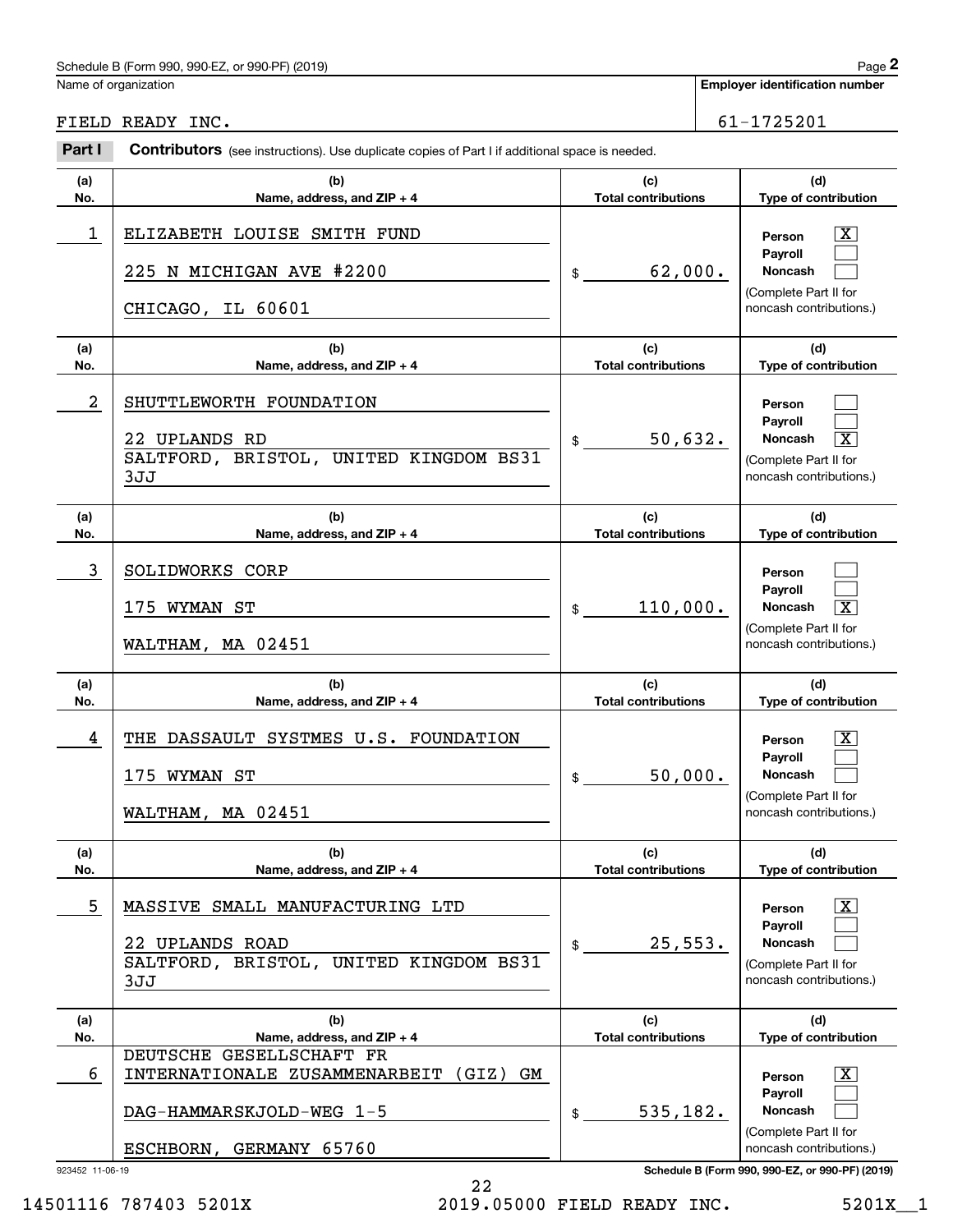## Schedule B (Form 990, 990-EZ, or 990-PF) (2019) Page 2

| Name of organization<br>FIELD READY INC.<br>Part I<br>Contributors (see instructions). Use duplicate copies of Part I if additional space is needed.<br>(a)<br>(b)<br>No.<br>Name, address, and ZIP + 4<br>7<br>INNOVATIONS PTY LTD<br><b>HITNET</b><br>696 BOURKE ST<br>\$<br>MELBOURNE, VIC, AUSTRALIA 3000<br>(b)<br>(a)<br>No.<br>Name, address, and ZIP + 4<br>8<br><b>USAID</b><br>1300 PENNSYLVANIA AVENUE<br>\$<br>WASHINGTON<br>DC 20523<br>$\overline{ }$<br>(b)<br>(a)<br>No.<br>Name, address, and ZIP + 4 | (c)<br><b>Total contributions</b> | <b>Employer identification number</b><br>61-1725201<br>(d)                                                         |
|------------------------------------------------------------------------------------------------------------------------------------------------------------------------------------------------------------------------------------------------------------------------------------------------------------------------------------------------------------------------------------------------------------------------------------------------------------------------------------------------------------------------|-----------------------------------|--------------------------------------------------------------------------------------------------------------------|
|                                                                                                                                                                                                                                                                                                                                                                                                                                                                                                                        |                                   |                                                                                                                    |
|                                                                                                                                                                                                                                                                                                                                                                                                                                                                                                                        |                                   |                                                                                                                    |
|                                                                                                                                                                                                                                                                                                                                                                                                                                                                                                                        |                                   |                                                                                                                    |
|                                                                                                                                                                                                                                                                                                                                                                                                                                                                                                                        |                                   | Type of contribution                                                                                               |
|                                                                                                                                                                                                                                                                                                                                                                                                                                                                                                                        | 27,964.                           | $\overline{\mathbf{X}}$<br>Person<br>Payroll<br><b>Noncash</b><br>(Complete Part II for<br>noncash contributions.) |
|                                                                                                                                                                                                                                                                                                                                                                                                                                                                                                                        | (c)<br><b>Total contributions</b> | (d)<br>Type of contribution                                                                                        |
|                                                                                                                                                                                                                                                                                                                                                                                                                                                                                                                        | 97,220.                           | $\mathbf{X}$<br>Person<br>Payroll<br><b>Noncash</b><br>(Complete Part II for<br>noncash contributions.)            |
|                                                                                                                                                                                                                                                                                                                                                                                                                                                                                                                        | (c)<br><b>Total contributions</b> | (d)<br>Type of contribution                                                                                        |
| \$                                                                                                                                                                                                                                                                                                                                                                                                                                                                                                                     |                                   | Person<br>Payroll<br>Noncash<br>(Complete Part II for<br>noncash contributions.)                                   |
| (b)<br>(a)<br>No.<br>Name, address, and ZIP + 4                                                                                                                                                                                                                                                                                                                                                                                                                                                                        | (c)<br><b>Total contributions</b> | (d)<br>Type of contribution                                                                                        |
| \$                                                                                                                                                                                                                                                                                                                                                                                                                                                                                                                     |                                   | Person<br>Payroll<br><b>Noncash</b><br>(Complete Part II for<br>noncash contributions.)                            |
| (b)<br>(a)<br>No.<br>Name, address, and ZIP + 4                                                                                                                                                                                                                                                                                                                                                                                                                                                                        | (c)<br><b>Total contributions</b> | (d)<br>Type of contribution                                                                                        |
| \$                                                                                                                                                                                                                                                                                                                                                                                                                                                                                                                     |                                   | Person<br>Payroll<br>Noncash<br>(Complete Part II for<br>noncash contributions.)                                   |
| (b)<br>(a)<br>No.<br>Name, address, and ZIP + 4                                                                                                                                                                                                                                                                                                                                                                                                                                                                        | (c)<br><b>Total contributions</b> | (d)<br>Type of contribution                                                                                        |
| \$<br>923452 11-06-19                                                                                                                                                                                                                                                                                                                                                                                                                                                                                                  |                                   | Person                                                                                                             |

23 14501116 787403 5201X 2019.05000 FIELD READY INC. 5201X\_\_1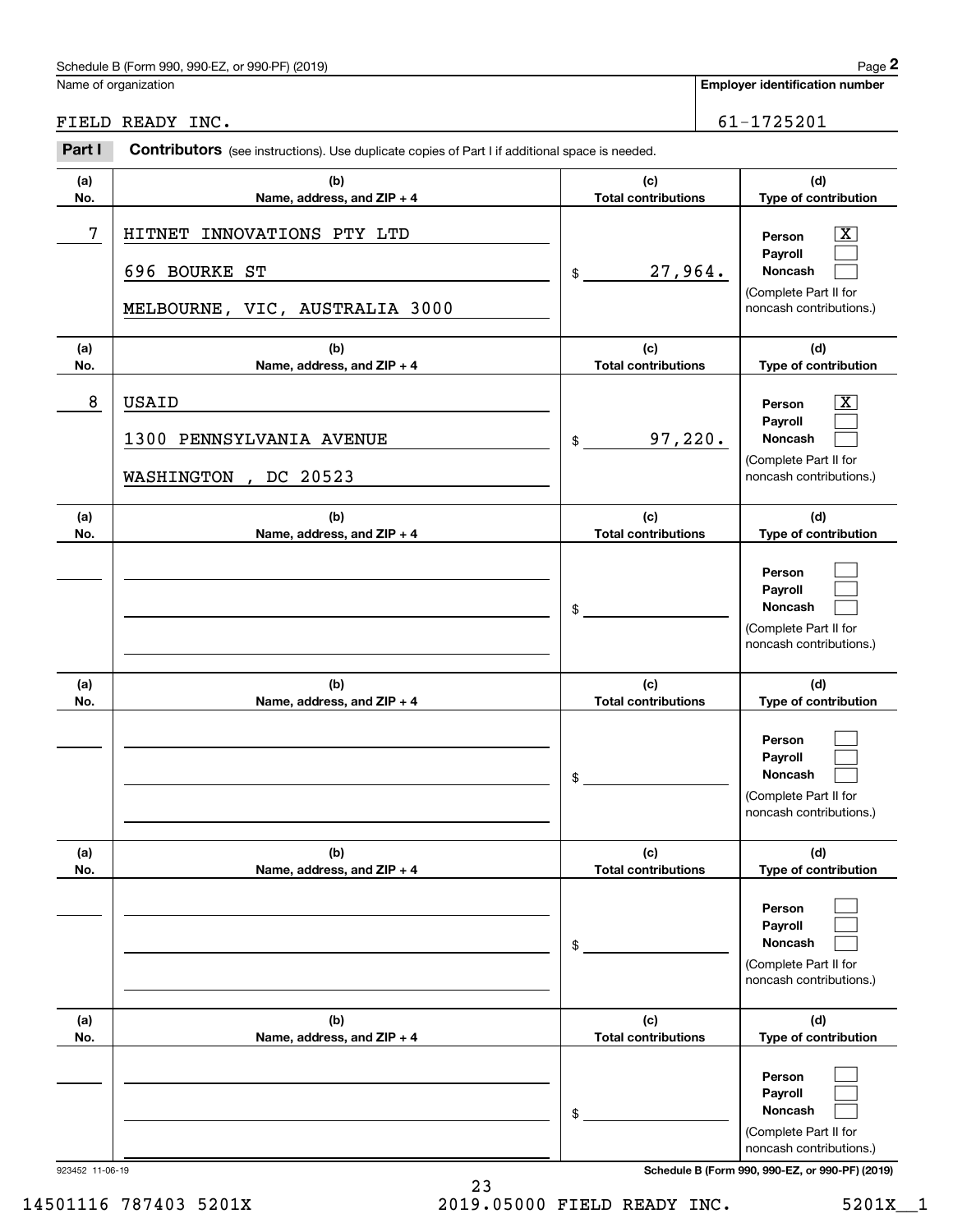|                              | Schedule B (Form 990, 990-EZ, or 990-PF) (2019)                                                     |                                                 |  | Page 3                                          |
|------------------------------|-----------------------------------------------------------------------------------------------------|-------------------------------------------------|--|-------------------------------------------------|
|                              | Name of organization                                                                                |                                                 |  | <b>Employer identification number</b>           |
|                              | FIELD READY INC.                                                                                    |                                                 |  | 61-1725201                                      |
| Part II                      | Noncash Property (see instructions). Use duplicate copies of Part II if additional space is needed. |                                                 |  |                                                 |
| (a)<br>No.<br>from<br>Part I | (b)<br>Description of noncash property given                                                        | (c)<br>FMV (or estimate)<br>(See instructions.) |  | (d)<br>Date received                            |
| 2                            | PROFESSIONAL DEVELOPMENT AND TRAVEL EXPENSES FOR ENGINEER                                           |                                                 |  |                                                 |
|                              |                                                                                                     | 50,632.<br>\$                                   |  |                                                 |
| (a)<br>No.<br>from<br>Part I | (b)<br>Description of noncash property given                                                        | (c)<br>FMV (or estimate)<br>(See instructions.) |  | (d)<br>Date received                            |
| 3                            | CAD SOFTWARE LICENSES                                                                               |                                                 |  |                                                 |
|                              |                                                                                                     | 110,000.<br>$\$\$                               |  |                                                 |
| (a)<br>No.<br>from<br>Part I | (b)<br>Description of noncash property given                                                        | (c)<br>FMV (or estimate)<br>(See instructions.) |  | (d)<br>Date received                            |
|                              |                                                                                                     | \$                                              |  |                                                 |
| (a)<br>No.<br>from<br>Part I | (b)<br>Description of noncash property given                                                        | (c)<br>FMV (or estimate)<br>(See instructions.) |  | (d)<br>Date received                            |
|                              |                                                                                                     | \$                                              |  |                                                 |
| (a)<br>No.<br>from<br>Part I | (b)<br>Description of noncash property given                                                        | (c)<br>FMV (or estimate)<br>(See instructions.) |  | (d)<br>Date received                            |
|                              |                                                                                                     | \$                                              |  |                                                 |
| (a)<br>No.<br>from<br>Part I | (b)<br>Description of noncash property given                                                        | (c)<br>FMV (or estimate)<br>(See instructions.) |  | (d)<br>Date received                            |
|                              |                                                                                                     | \$                                              |  |                                                 |
| 923453 11-06-19              |                                                                                                     |                                                 |  | Schedule B (Form 990, 990-EZ, or 990-PF) (2019) |

14501116 787403 5201X 2019.05000 FIELD READY INC. 5201X\_\_1

24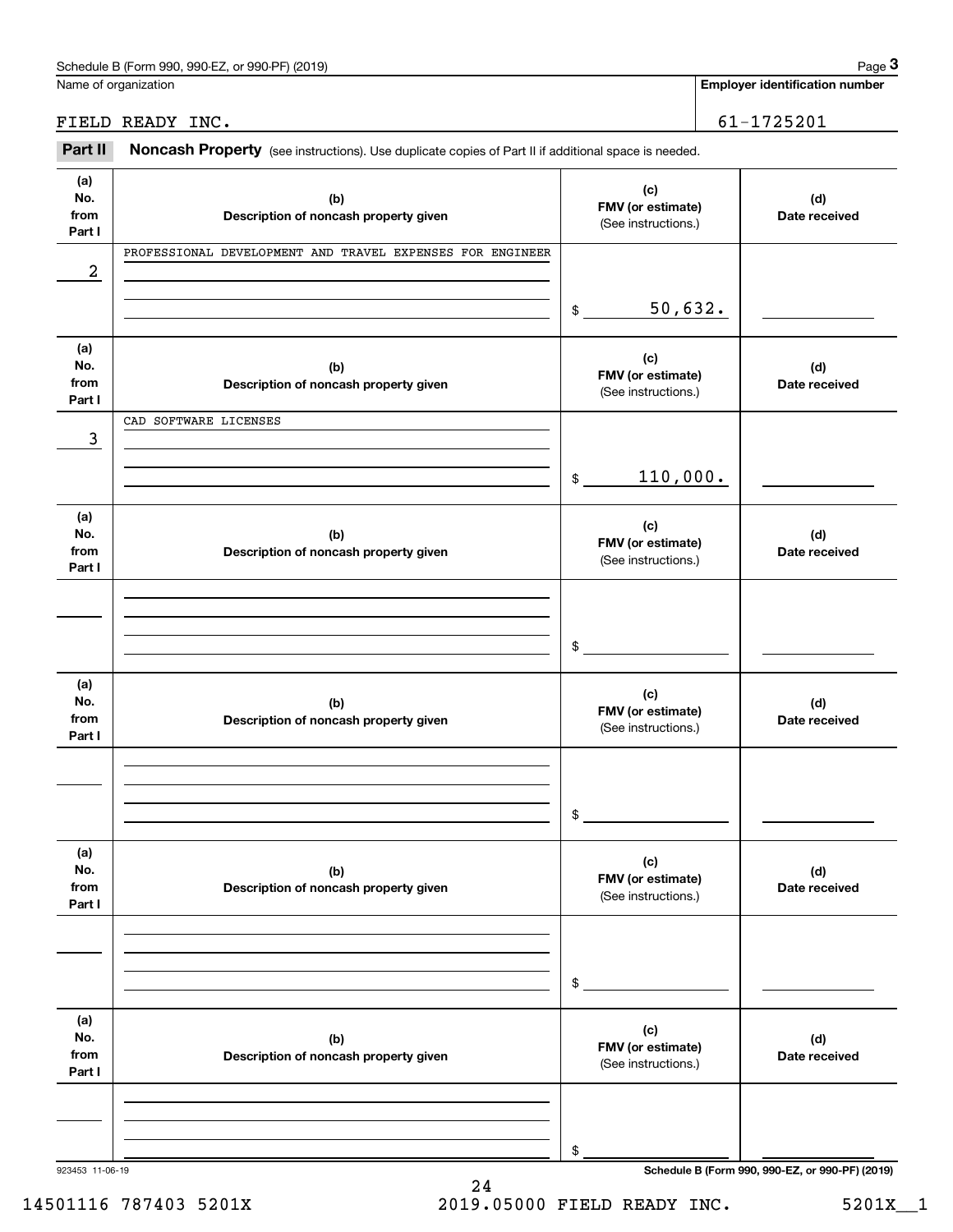|                           | Schedule B (Form 990, 990-EZ, or 990-PF) (2019)                                                                                                                                   |                      | Page 4                                                                                                                                                         |  |  |  |
|---------------------------|-----------------------------------------------------------------------------------------------------------------------------------------------------------------------------------|----------------------|----------------------------------------------------------------------------------------------------------------------------------------------------------------|--|--|--|
| Name of organization      |                                                                                                                                                                                   |                      | <b>Employer identification number</b>                                                                                                                          |  |  |  |
|                           | FIELD READY INC.                                                                                                                                                                  |                      | 61-1725201                                                                                                                                                     |  |  |  |
| Part III                  | from any one contributor. Complete columns (a) through (e) and the following line entry. For organizations                                                                        |                      | Exclusively religious, charitable, etc., contributions to organizations described in section 501(c)(7), (8), or (10) that total more than \$1,000 for the year |  |  |  |
|                           | completing Part III, enter the total of exclusively religious, charitable, etc., contributions of \$1,000 or less for the year. (Enter this info. once.) $\blacktriangleright$ \$ |                      |                                                                                                                                                                |  |  |  |
| (a) No.                   | Use duplicate copies of Part III if additional space is needed.                                                                                                                   |                      |                                                                                                                                                                |  |  |  |
| from<br>Part I            | (b) Purpose of gift                                                                                                                                                               | (c) Use of gift      | (d) Description of how gift is held                                                                                                                            |  |  |  |
|                           |                                                                                                                                                                                   |                      |                                                                                                                                                                |  |  |  |
|                           |                                                                                                                                                                                   |                      |                                                                                                                                                                |  |  |  |
|                           |                                                                                                                                                                                   |                      |                                                                                                                                                                |  |  |  |
|                           |                                                                                                                                                                                   | (e) Transfer of gift |                                                                                                                                                                |  |  |  |
|                           | Transferee's name, address, and ZIP + 4                                                                                                                                           |                      | Relationship of transferor to transferee                                                                                                                       |  |  |  |
|                           |                                                                                                                                                                                   |                      |                                                                                                                                                                |  |  |  |
|                           |                                                                                                                                                                                   |                      |                                                                                                                                                                |  |  |  |
|                           |                                                                                                                                                                                   |                      |                                                                                                                                                                |  |  |  |
| (a) No.<br>from<br>Part I | (b) Purpose of gift                                                                                                                                                               | (c) Use of gift      | (d) Description of how gift is held                                                                                                                            |  |  |  |
|                           |                                                                                                                                                                                   |                      |                                                                                                                                                                |  |  |  |
|                           |                                                                                                                                                                                   |                      |                                                                                                                                                                |  |  |  |
|                           |                                                                                                                                                                                   |                      |                                                                                                                                                                |  |  |  |
|                           | (e) Transfer of gift                                                                                                                                                              |                      |                                                                                                                                                                |  |  |  |
|                           | Transferee's name, address, and ZIP + 4                                                                                                                                           |                      | Relationship of transferor to transferee                                                                                                                       |  |  |  |
|                           |                                                                                                                                                                                   |                      |                                                                                                                                                                |  |  |  |
|                           |                                                                                                                                                                                   |                      |                                                                                                                                                                |  |  |  |
|                           |                                                                                                                                                                                   |                      |                                                                                                                                                                |  |  |  |
| (a) No.<br>from           | (b) Purpose of gift                                                                                                                                                               | (c) Use of gift      | (d) Description of how gift is held                                                                                                                            |  |  |  |
| Part I                    |                                                                                                                                                                                   |                      |                                                                                                                                                                |  |  |  |
|                           |                                                                                                                                                                                   |                      |                                                                                                                                                                |  |  |  |
|                           |                                                                                                                                                                                   |                      |                                                                                                                                                                |  |  |  |
|                           |                                                                                                                                                                                   | (e) Transfer of gift |                                                                                                                                                                |  |  |  |
|                           |                                                                                                                                                                                   |                      |                                                                                                                                                                |  |  |  |
|                           | Transferee's name, address, and ZIP + 4                                                                                                                                           |                      | Relationship of transferor to transferee                                                                                                                       |  |  |  |
|                           |                                                                                                                                                                                   |                      |                                                                                                                                                                |  |  |  |
|                           |                                                                                                                                                                                   |                      |                                                                                                                                                                |  |  |  |
| (a) No.<br>from           |                                                                                                                                                                                   |                      |                                                                                                                                                                |  |  |  |
| Part I                    | (b) Purpose of gift                                                                                                                                                               | (c) Use of gift      | (d) Description of how gift is held                                                                                                                            |  |  |  |
|                           |                                                                                                                                                                                   |                      |                                                                                                                                                                |  |  |  |
|                           |                                                                                                                                                                                   |                      |                                                                                                                                                                |  |  |  |
|                           |                                                                                                                                                                                   |                      |                                                                                                                                                                |  |  |  |
|                           |                                                                                                                                                                                   | (e) Transfer of gift |                                                                                                                                                                |  |  |  |
|                           | Transferee's name, address, and ZIP + 4                                                                                                                                           |                      | Relationship of transferor to transferee                                                                                                                       |  |  |  |
|                           |                                                                                                                                                                                   |                      |                                                                                                                                                                |  |  |  |
|                           |                                                                                                                                                                                   |                      |                                                                                                                                                                |  |  |  |
|                           |                                                                                                                                                                                   |                      |                                                                                                                                                                |  |  |  |
| 923454 11-06-19           |                                                                                                                                                                                   |                      | Schedule B (Form 990, 990-EZ, or 990-PF) (2019)                                                                                                                |  |  |  |

14501116 787403 5201X <br>2019.05000 FIELD READY INC. 5201X\_1

25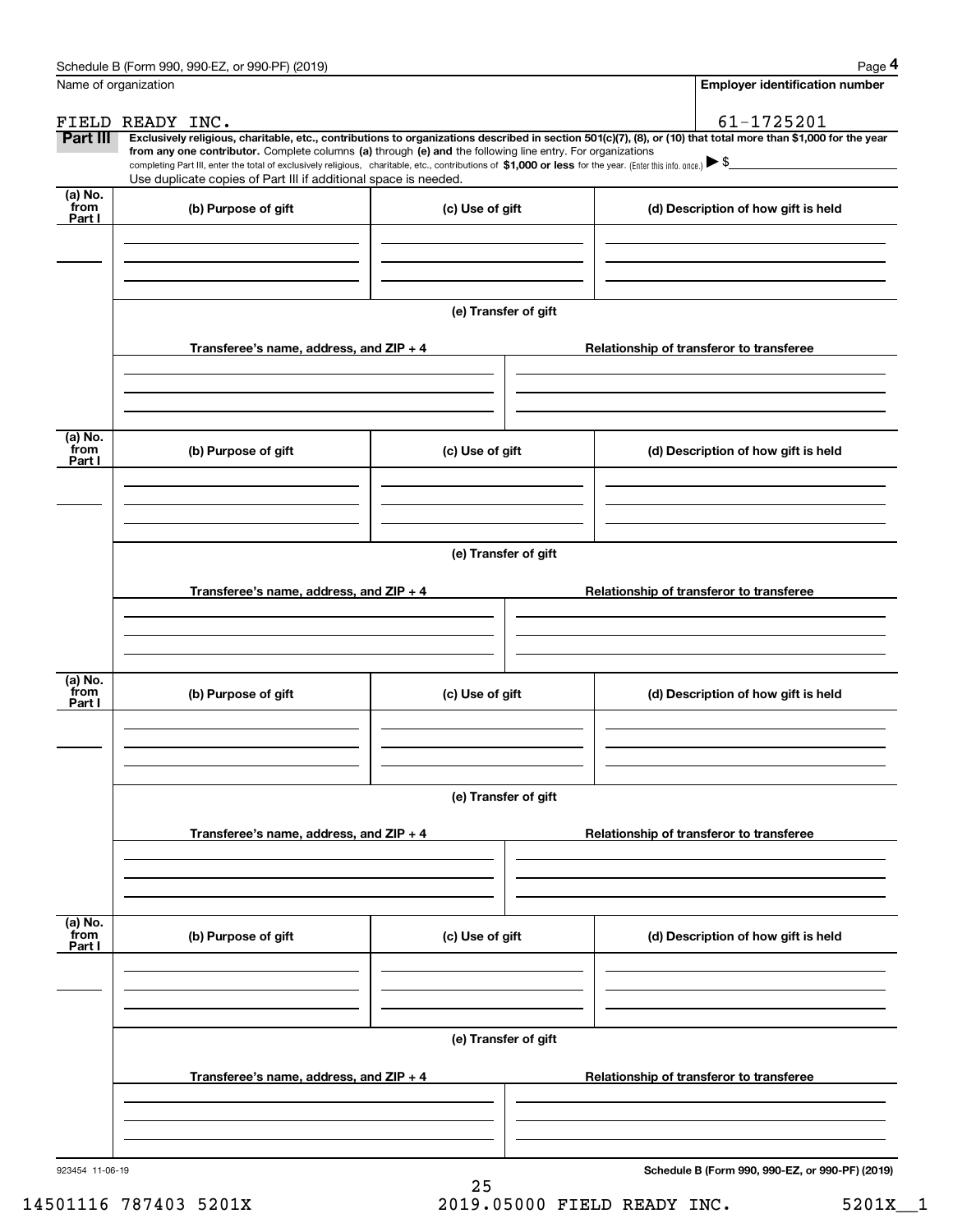| <b>SCHEDULE D</b>                   |                                                                  | <b>Supplemental Financial Statements</b>                                                                                             |                |
|-------------------------------------|------------------------------------------------------------------|--------------------------------------------------------------------------------------------------------------------------------------|----------------|
| (Form 990)                          |                                                                  | Complete if the organization answered "Yes" on Form 990,<br>Part IV, line 6, 7, 8, 9, 10, 11a, 11b, 11c, 11d, 11e, 11f, 12a, or 12b. |                |
| Department of the Treasury          |                                                                  | Attach to Form 990.                                                                                                                  |                |
| <b>Internal Revenue Service</b>     |                                                                  | Go to www.irs.gov/Form990 for instructions and the latest information.                                                               |                |
| Name of the organization            |                                                                  |                                                                                                                                      | <b>Employe</b> |
|                                     | FIELD READY INC.                                                 |                                                                                                                                      |                |
| Part I                              |                                                                  | Organizations Maintaining Donor Advised Funds or Other Similar Funds or Accounts.                                                    |                |
|                                     | organization answered "Yes" on Form 990, Part IV, line 6.        |                                                                                                                                      |                |
|                                     |                                                                  | (a) Donor advised funds                                                                                                              | (b) Funds a    |
| 1                                   |                                                                  |                                                                                                                                      |                |
| 2                                   | Aggregate value of contributions to (during year) <i>mimimal</i> |                                                                                                                                      |                |
| 3                                   | Aggregate value of grants from (during year)                     |                                                                                                                                      |                |
| Aggregate value at end of year<br>4 |                                                                  |                                                                                                                                      |                |
| 5                                   |                                                                  | Did the organization inform all donors and donor advisors in writing that the assets held in donor advised funds                     |                |
|                                     |                                                                  | are the organization's property, subject to the organization's exclusive legal control?                                              |                |
| 6                                   |                                                                  | Did the organization inform all grantees, donors, and donor advisors in writing that grant funds can be used only                    |                |
|                                     |                                                                  |                                                                                                                                      |                |
|                                     |                                                                  | for charitable purposes and not for the benefit of the donor or donor advisor, or for any other purpose conferring                   |                |

### OMB No. 1545-0047 **Open to Public 2019**

**Inspection Employer identification number** 

61-1725201

| Part I  |                            | Organizations Maintaining Donor Advised Funds or Other Similar Funds or Accounts. Complete if the                                                                                                                             |                         |                                                    |
|---------|----------------------------|-------------------------------------------------------------------------------------------------------------------------------------------------------------------------------------------------------------------------------|-------------------------|----------------------------------------------------|
|         |                            | organization answered "Yes" on Form 990, Part IV, line 6.                                                                                                                                                                     |                         |                                                    |
|         |                            |                                                                                                                                                                                                                               | (a) Donor advised funds | (b) Funds and other accounts                       |
| 1       |                            |                                                                                                                                                                                                                               |                         |                                                    |
| 2       |                            | Aggregate value of contributions to (during year)                                                                                                                                                                             |                         |                                                    |
| з       |                            | Aggregate value of grants from (during year)<br>.                                                                                                                                                                             |                         |                                                    |
| 4       |                            |                                                                                                                                                                                                                               |                         |                                                    |
| 5       |                            | Did the organization inform all donors and donor advisors in writing that the assets held in donor advised funds                                                                                                              |                         |                                                    |
|         |                            |                                                                                                                                                                                                                               |                         | Yes<br>No                                          |
| 6       |                            | Did the organization inform all grantees, donors, and donor advisors in writing that grant funds can be used only                                                                                                             |                         |                                                    |
|         |                            | for charitable purposes and not for the benefit of the donor or donor advisor, or for any other purpose conferring                                                                                                            |                         |                                                    |
|         |                            | impermissible private benefit?                                                                                                                                                                                                |                         | Yes<br>No                                          |
| Part II |                            | Conservation Easements. Complete if the organization answered "Yes" on Form 990, Part IV, line 7.                                                                                                                             |                         |                                                    |
| 1.      |                            | Purpose(s) of conservation easements held by the organization (check all that apply).                                                                                                                                         |                         |                                                    |
|         |                            | Preservation of land for public use (for example, recreation or education)                                                                                                                                                    |                         | Preservation of a historically important land area |
|         |                            | Protection of natural habitat                                                                                                                                                                                                 |                         | Preservation of a certified historic structure     |
|         |                            | Preservation of open space                                                                                                                                                                                                    |                         |                                                    |
| 2       |                            | Complete lines 2a through 2d if the organization held a qualified conservation contribution in the form of a conservation easement on the last                                                                                |                         |                                                    |
|         |                            | day of the tax year.                                                                                                                                                                                                          |                         | Held at the End of the Tax Year                    |
|         |                            | Total number of conservation easements                                                                                                                                                                                        |                         | 2a                                                 |
|         |                            | Total acreage restricted by conservation easements                                                                                                                                                                            |                         | 2 <sub>b</sub>                                     |
|         |                            | Number of conservation easements on a certified historic structure included in (a) manufacture included in (a)                                                                                                                |                         | 2c                                                 |
| d       |                            | Number of conservation easements included in (c) acquired after 7/25/06, and not on a historic structure                                                                                                                      |                         |                                                    |
|         |                            | listed in the National Register [111] Marshall Register [11] Marshall Register [11] Marshall Register [11] Marshall Register [11] Marshall Register [11] Marshall Register [11] Marshall Register [11] Marshall Register [11] |                         | 2d                                                 |
| з       |                            | Number of conservation easements modified, transferred, released, extinguished, or terminated by the organization during the tax                                                                                              |                         |                                                    |
|         | $year \blacktriangleright$ |                                                                                                                                                                                                                               |                         |                                                    |
| 4       |                            | Number of states where property subject to conservation easement is located >                                                                                                                                                 |                         |                                                    |
| 5       |                            | Does the organization have a written policy regarding the periodic monitoring, inspection, handling of                                                                                                                        |                         |                                                    |
|         |                            | violations, and enforcement of the conservation easements it holds?                                                                                                                                                           |                         | Yes<br>No                                          |
| 6       |                            | Staff and volunteer hours devoted to monitoring, inspecting, handling of violations, and enforcing conservation easements during the year                                                                                     |                         |                                                    |
|         |                            | Amount of expenses incurred in monitoring, inspecting, handling of violations, and enforcing conservation easements during the year                                                                                           |                         |                                                    |
| 7.      | ▶ \$                       |                                                                                                                                                                                                                               |                         |                                                    |
| 8       |                            | Does each conservation easement reported on line 2(d) above satisfy the requirements of section 170(h)(4)(B)(i)                                                                                                               |                         |                                                    |
|         |                            | and section $170(h)(4)(B)(ii)?$                                                                                                                                                                                               |                         | Yes<br>No                                          |
| 9       |                            | In Part XIII, describe how the organization reports conservation easements in its revenue and expense statement and                                                                                                           |                         |                                                    |
|         |                            | balance sheet, and include, if applicable, the text of the footnote to the organization's financial statements that describes the                                                                                             |                         |                                                    |
|         |                            | organization's accounting for conservation easements.                                                                                                                                                                         |                         |                                                    |
|         | Part III                   | Organizations Maintaining Collections of Art, Historical Treasures, or Other Similar Assets.                                                                                                                                  |                         |                                                    |
|         |                            | Complete if the organization answered "Yes" on Form 990, Part IV, line 8.                                                                                                                                                     |                         |                                                    |
|         |                            | 1a If the organization elected, as permitted under FASB ASC 958, not to report in its revenue statement and balance sheet works                                                                                               |                         |                                                    |
|         |                            | of art, historical treasures, or other similar assets held for public exhibition, education, or research in furtherance of public                                                                                             |                         |                                                    |
|         |                            | service, provide in Part XIII the text of the footnote to its financial statements that describes these items.                                                                                                                |                         |                                                    |
|         |                            | <b>b</b> If the organization elected, as permitted under FASB ASC 958, to report in its revenue statement and balance sheet works of                                                                                          |                         |                                                    |
|         |                            | art, historical treasures, or other similar assets held for public exhibition, education, or research in furtherance of public service,                                                                                       |                         |                                                    |
|         |                            | provide the following amounts relating to these items:                                                                                                                                                                        |                         |                                                    |
|         |                            |                                                                                                                                                                                                                               |                         |                                                    |
|         |                            | (ii) Assets included in Form 990, Part X                                                                                                                                                                                      |                         | $\mathbb{S}$                                       |
| 2       |                            | If the organization received or held works of art, historical treasures, or other similar assets for financial gain, provide                                                                                                  |                         |                                                    |
|         |                            | the following amounts required to be reported under FASB ASC 958 relating to these items:                                                                                                                                     |                         |                                                    |
|         |                            |                                                                                                                                                                                                                               |                         | \$                                                 |
|         |                            | <b>b</b> Assets included in Form 990, Part X                                                                                                                                                                                  |                         | $\blacktriangleright$ s                            |
|         |                            | LHA For Paperwork Reduction Act Notice, see the Instructions for Form 990.                                                                                                                                                    |                         | Schedule D (Form 990) 2019                         |

932051 10-02-19

| 14501116 787403 5201X | 2019.05000 FIELD READY INC. | 5201X 1 |
|-----------------------|-----------------------------|---------|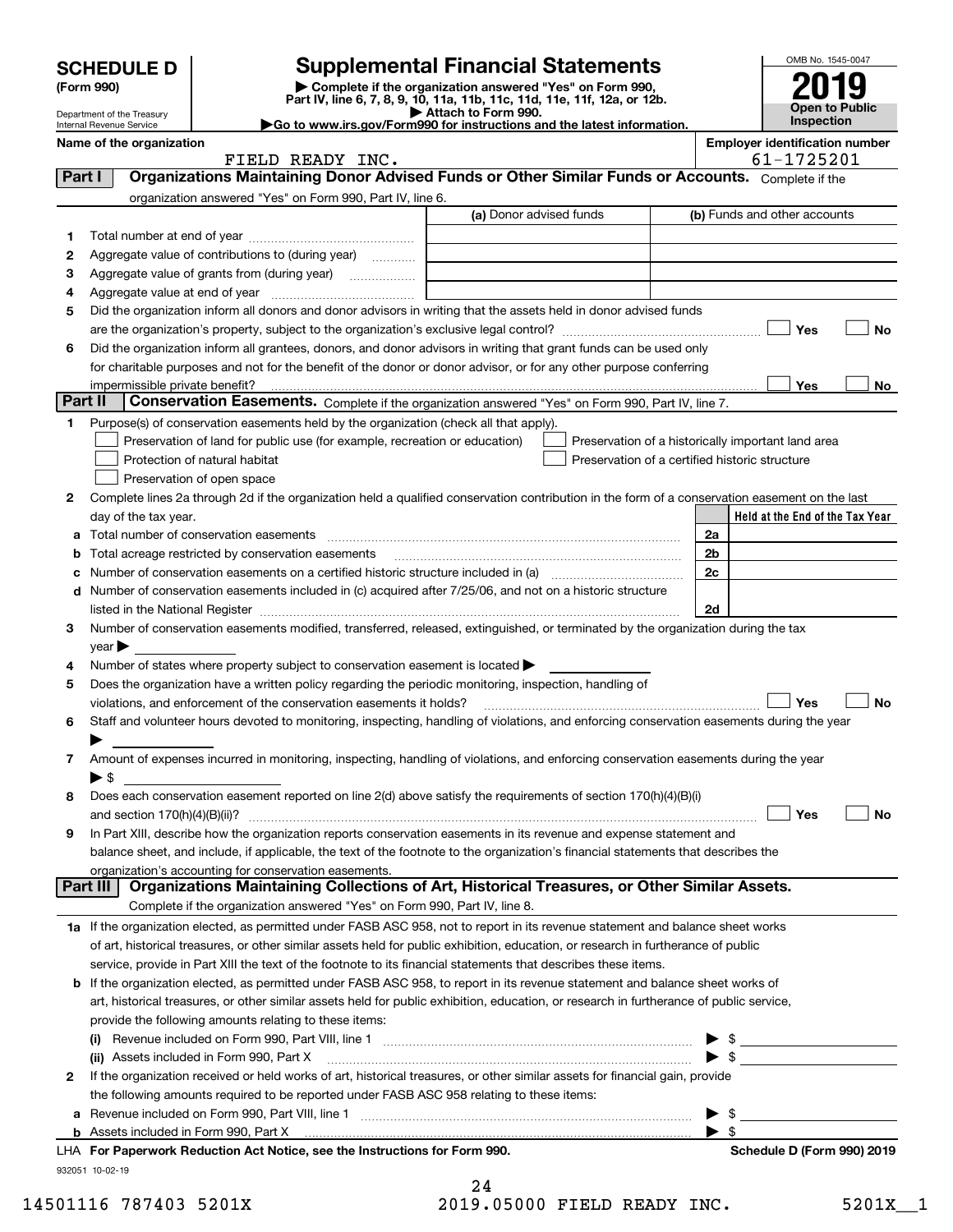|               | Schedule D (Form 990) 2019                                                                                                                                                                                                                                                                                                  | FIELD READY INC.                        |   |                |                                                                                                                                                                                                                               |                                 | $61 - 1725201$ Page 2 |                     |                        |     |
|---------------|-----------------------------------------------------------------------------------------------------------------------------------------------------------------------------------------------------------------------------------------------------------------------------------------------------------------------------|-----------------------------------------|---|----------------|-------------------------------------------------------------------------------------------------------------------------------------------------------------------------------------------------------------------------------|---------------------------------|-----------------------|---------------------|------------------------|-----|
|               | Part III<br>Organizations Maintaining Collections of Art, Historical Treasures, or Other Similar Assets (continued)                                                                                                                                                                                                         |                                         |   |                |                                                                                                                                                                                                                               |                                 |                       |                     |                        |     |
| 3             | Using the organization's acquisition, accession, and other records, check any of the following that make significant use of its                                                                                                                                                                                             |                                         |   |                |                                                                                                                                                                                                                               |                                 |                       |                     |                        |     |
|               | collection items (check all that apply):                                                                                                                                                                                                                                                                                    |                                         |   |                |                                                                                                                                                                                                                               |                                 |                       |                     |                        |     |
| а             | Public exhibition                                                                                                                                                                                                                                                                                                           |                                         |   |                | Loan or exchange program                                                                                                                                                                                                      |                                 |                       |                     |                        |     |
| b             | Scholarly research                                                                                                                                                                                                                                                                                                          |                                         |   |                | Other and the contract of the contract of the contract of the contract of the contract of the contract of the contract of the contract of the contract of the contract of the contract of the contract of the contract of the |                                 |                       |                     |                        |     |
| с             | Preservation for future generations                                                                                                                                                                                                                                                                                         |                                         |   |                |                                                                                                                                                                                                                               |                                 |                       |                     |                        |     |
| 4             | Provide a description of the organization's collections and explain how they further the organization's exempt purpose in Part XIII.                                                                                                                                                                                        |                                         |   |                |                                                                                                                                                                                                                               |                                 |                       |                     |                        |     |
| 5             | During the year, did the organization solicit or receive donations of art, historical treasures, or other similar assets                                                                                                                                                                                                    |                                         |   |                |                                                                                                                                                                                                                               |                                 |                       |                     |                        |     |
|               | Part IV                                                                                                                                                                                                                                                                                                                     |                                         |   |                |                                                                                                                                                                                                                               |                                 |                       | Yes                 |                        | No  |
|               | Escrow and Custodial Arrangements. Complete if the organization answered "Yes" on Form 990, Part IV, line 9, or<br>reported an amount on Form 990, Part X, line 21.                                                                                                                                                         |                                         |   |                |                                                                                                                                                                                                                               |                                 |                       |                     |                        |     |
|               | 1a Is the organization an agent, trustee, custodian or other intermediary for contributions or other assets not included                                                                                                                                                                                                    |                                         |   |                |                                                                                                                                                                                                                               |                                 |                       |                     |                        |     |
|               |                                                                                                                                                                                                                                                                                                                             |                                         |   |                |                                                                                                                                                                                                                               |                                 |                       | Yes                 |                        | No  |
|               | on Form 990, Part X? [11] matter contracts and contracts and contracts are contracted and contracts are contracted and contract and contract of the contract of the contract of the contract of the contract of the contract o<br><b>b</b> If "Yes," explain the arrangement in Part XIII and complete the following table: |                                         |   |                |                                                                                                                                                                                                                               |                                 |                       |                     |                        |     |
|               |                                                                                                                                                                                                                                                                                                                             |                                         |   |                |                                                                                                                                                                                                                               |                                 |                       | Amount              |                        |     |
| c             | Beginning balance <b>with the contract of the contract of the contract of the contract of the contract of the contract of the contract of the contract of the contract of the contract of the contract of the contract of the co</b>                                                                                        |                                         |   |                |                                                                                                                                                                                                                               | 1c                              |                       |                     |                        |     |
|               | Additions during the year manufactured and an account of the year manufactured and account of the year manufactured and account of the state of the state of the state of the state of the state of the state of the state of                                                                                               |                                         |   |                |                                                                                                                                                                                                                               | 1d                              |                       |                     |                        |     |
| е             | Distributions during the year manufactured and an account of the year manufactured and the year manufactured and the year manufactured and the year manufactured and the year manufactured and the year manufactured and the y                                                                                              |                                         |   |                |                                                                                                                                                                                                                               | 1e                              |                       |                     |                        |     |
| f             |                                                                                                                                                                                                                                                                                                                             |                                         |   |                |                                                                                                                                                                                                                               | 1f                              |                       |                     |                        |     |
|               | 2a Did the organization include an amount on Form 990, Part X, line 21, for escrow or custodial account liability?                                                                                                                                                                                                          |                                         |   |                |                                                                                                                                                                                                                               |                                 | .                     | Yes                 |                        | No  |
|               | <b>b</b> If "Yes," explain the arrangement in Part XIII. Check here if the explanation has been provided on Part XIII                                                                                                                                                                                                       |                                         |   |                |                                                                                                                                                                                                                               |                                 |                       |                     |                        |     |
| <b>Part V</b> | Endowment Funds. Complete if the organization answered "Yes" on Form 990, Part IV, line 10.                                                                                                                                                                                                                                 |                                         |   |                |                                                                                                                                                                                                                               |                                 |                       |                     |                        |     |
|               |                                                                                                                                                                                                                                                                                                                             | (a) Current year                        |   | (b) Prior year | (c) Two years back $\vert$ (d) Three years back $\vert$                                                                                                                                                                       |                                 |                       | (e) Four years back |                        |     |
| 1a            | Beginning of year balance                                                                                                                                                                                                                                                                                                   |                                         |   |                |                                                                                                                                                                                                                               |                                 |                       |                     |                        |     |
| b             |                                                                                                                                                                                                                                                                                                                             |                                         |   |                |                                                                                                                                                                                                                               |                                 |                       |                     |                        |     |
|               | Net investment earnings, gains, and losses                                                                                                                                                                                                                                                                                  |                                         |   |                |                                                                                                                                                                                                                               |                                 |                       |                     |                        |     |
|               |                                                                                                                                                                                                                                                                                                                             |                                         |   |                |                                                                                                                                                                                                                               |                                 |                       |                     |                        |     |
|               | e Other expenditures for facilities                                                                                                                                                                                                                                                                                         |                                         |   |                |                                                                                                                                                                                                                               |                                 |                       |                     |                        |     |
|               | and programs                                                                                                                                                                                                                                                                                                                |                                         |   |                |                                                                                                                                                                                                                               |                                 |                       |                     |                        |     |
|               | f Administrative expenses                                                                                                                                                                                                                                                                                                   |                                         |   |                |                                                                                                                                                                                                                               |                                 |                       |                     |                        |     |
| g<br>2        | Provide the estimated percentage of the current year end balance (line 1g, column (a)) held as:                                                                                                                                                                                                                             |                                         |   |                |                                                                                                                                                                                                                               |                                 |                       |                     |                        |     |
| а             | Board designated or quasi-endowment                                                                                                                                                                                                                                                                                         |                                         | % |                |                                                                                                                                                                                                                               |                                 |                       |                     |                        |     |
|               | Permanent endowment >                                                                                                                                                                                                                                                                                                       | %                                       |   |                |                                                                                                                                                                                                                               |                                 |                       |                     |                        |     |
|               | <b>c</b> Term endowment $\blacktriangleright$                                                                                                                                                                                                                                                                               | %                                       |   |                |                                                                                                                                                                                                                               |                                 |                       |                     |                        |     |
|               | The percentages on lines 2a, 2b, and 2c should equal 100%.                                                                                                                                                                                                                                                                  |                                         |   |                |                                                                                                                                                                                                                               |                                 |                       |                     |                        |     |
|               | 3a Are there endowment funds not in the possession of the organization that are held and administered for the organization                                                                                                                                                                                                  |                                         |   |                |                                                                                                                                                                                                                               |                                 |                       |                     |                        |     |
|               | by:                                                                                                                                                                                                                                                                                                                         |                                         |   |                |                                                                                                                                                                                                                               |                                 |                       |                     | <b>Yes</b>             | No. |
|               | (i)                                                                                                                                                                                                                                                                                                                         |                                         |   |                |                                                                                                                                                                                                                               |                                 |                       | 3a(i)               |                        |     |
|               |                                                                                                                                                                                                                                                                                                                             |                                         |   |                |                                                                                                                                                                                                                               |                                 |                       | 3a(ii)              |                        |     |
|               |                                                                                                                                                                                                                                                                                                                             |                                         |   |                |                                                                                                                                                                                                                               |                                 |                       | 3b                  |                        |     |
| 4             | Describe in Part XIII the intended uses of the organization's endowment funds.                                                                                                                                                                                                                                              |                                         |   |                |                                                                                                                                                                                                                               |                                 |                       |                     |                        |     |
|               | Land, Buildings, and Equipment.<br><b>Part VI</b>                                                                                                                                                                                                                                                                           |                                         |   |                |                                                                                                                                                                                                                               |                                 |                       |                     |                        |     |
|               | Complete if the organization answered "Yes" on Form 990, Part IV, line 11a. See Form 990, Part X, line 10.                                                                                                                                                                                                                  |                                         |   |                |                                                                                                                                                                                                                               |                                 |                       |                     |                        |     |
|               | Description of property                                                                                                                                                                                                                                                                                                     | (a) Cost or other<br>basis (investment) |   |                | (b) Cost or other<br>basis (other)                                                                                                                                                                                            | (c) Accumulated<br>depreciation |                       | (d) Book value      |                        |     |
|               |                                                                                                                                                                                                                                                                                                                             |                                         |   |                |                                                                                                                                                                                                                               |                                 |                       |                     |                        |     |
| b             |                                                                                                                                                                                                                                                                                                                             |                                         |   |                |                                                                                                                                                                                                                               |                                 |                       |                     |                        |     |
| c             |                                                                                                                                                                                                                                                                                                                             |                                         |   |                |                                                                                                                                                                                                                               |                                 |                       |                     |                        |     |
| d             |                                                                                                                                                                                                                                                                                                                             |                                         |   |                |                                                                                                                                                                                                                               |                                 |                       |                     |                        |     |
|               |                                                                                                                                                                                                                                                                                                                             |                                         |   |                | 70,213.                                                                                                                                                                                                                       |                                 |                       |                     | 70,213.                |     |
|               | Total. Add lines 1a through 1e. (Column (d) must equal Form 990. Part X, column (B), line 10c.)                                                                                                                                                                                                                             |                                         |   |                |                                                                                                                                                                                                                               |                                 |                       |                     | $\overline{70}$ , 213. |     |

**Schedule D (Form 990) 2019**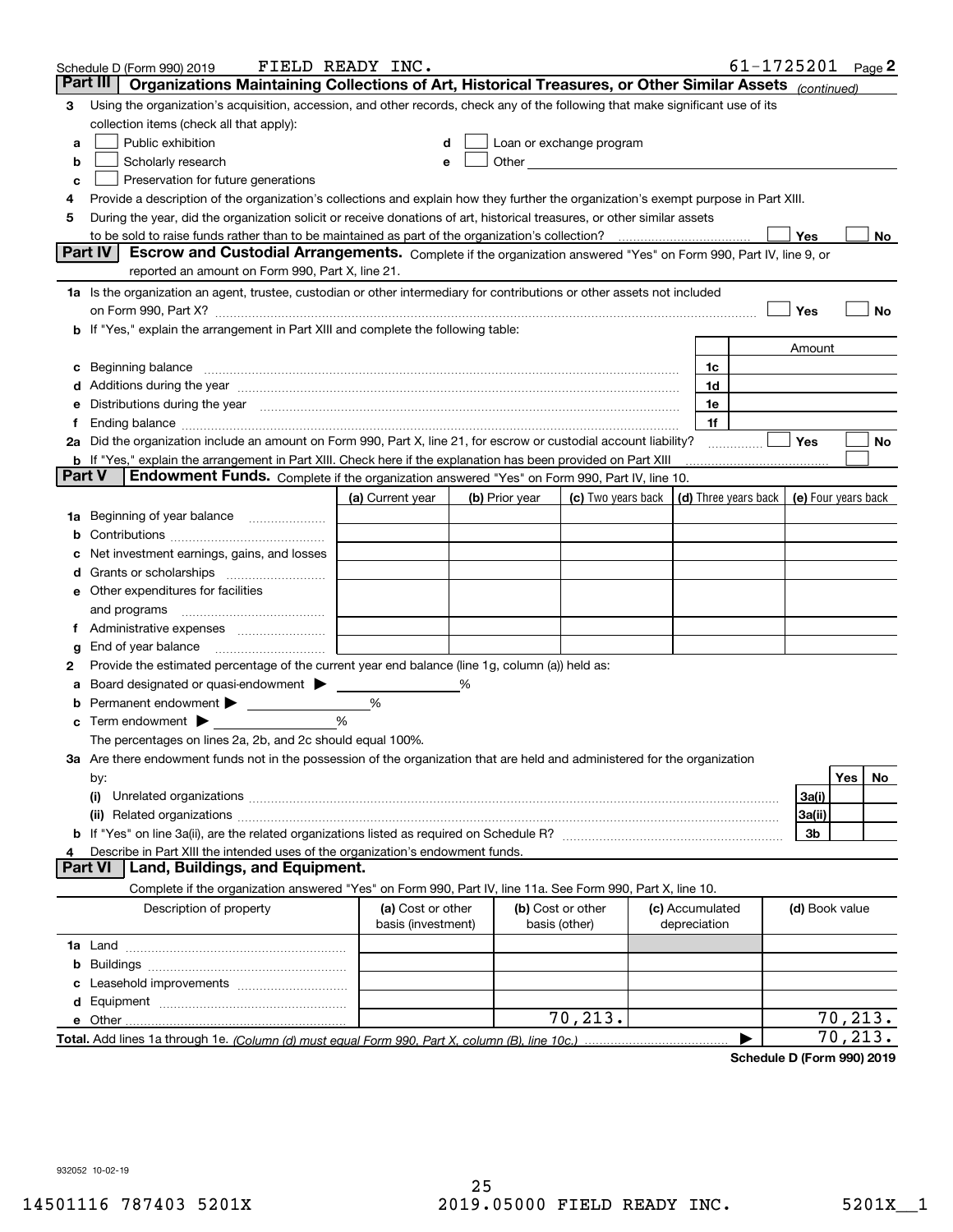| Complete if the organization answered "Yes" on Form 990, Part IV, line 11b. See Form 990, Part X, line 12. |                |                                                           |
|------------------------------------------------------------------------------------------------------------|----------------|-----------------------------------------------------------|
| (a) Description of security or category (including name of security)                                       | (b) Book value | (c) Method of valuation: Cost or end-of-year market value |
| (1) Financial derivatives                                                                                  |                |                                                           |
| (2) Closely held equity interests                                                                          |                |                                                           |
| (3) Other                                                                                                  |                |                                                           |
| (A)                                                                                                        |                |                                                           |
| (B)                                                                                                        |                |                                                           |
| (C)                                                                                                        |                |                                                           |
| (D)                                                                                                        |                |                                                           |
| (E)                                                                                                        |                |                                                           |
| (F)                                                                                                        |                |                                                           |
| (G)                                                                                                        |                |                                                           |
| (H)                                                                                                        |                |                                                           |
| Total. (Col. (b) must equal Form 990, Part X, col. (B) line $12$ .)                                        |                |                                                           |
| <b>Dort VIII Investments Dreament Delated</b>                                                              |                |                                                           |

#### **Part VIII Investments - Program Related.**

Complete if the organization answered "Yes" on Form 990, Part IV, line 11c. See Form 990, Part X, line 13.

| (a) Description of investment                                                                 | (b) Book value | (c) Method of valuation: Cost or end-of-year market value |
|-----------------------------------------------------------------------------------------------|----------------|-----------------------------------------------------------|
| (1)                                                                                           |                |                                                           |
| (2)                                                                                           |                |                                                           |
| (3)                                                                                           |                |                                                           |
| (4)                                                                                           |                |                                                           |
| $\frac{1}{2}$                                                                                 |                |                                                           |
| (6)                                                                                           |                |                                                           |
| (7)                                                                                           |                |                                                           |
| (8)                                                                                           |                |                                                           |
| (9)                                                                                           |                |                                                           |
| <b>Total.</b> (Col. (b) must equal Form 990, Part X, col. (B) line 13.) $\blacktriangleright$ |                |                                                           |

### **Part IX Other Assets.**

Complete if the organization answered "Yes" on Form 990, Part IV, line 11d. See Form 990, Part X, line 15.

| (a) Description                                                                                                   | (b) Book value |
|-------------------------------------------------------------------------------------------------------------------|----------------|
| DUE FROM SUBSIDIARY<br>(1)                                                                                        | 97,553.        |
| OTHER ASSETS<br>(2)                                                                                               | 3,182.         |
| (3)                                                                                                               |                |
| (4)                                                                                                               |                |
| (5)                                                                                                               |                |
| (6)                                                                                                               |                |
| (7)                                                                                                               |                |
| (8)                                                                                                               |                |
| (9)                                                                                                               |                |
|                                                                                                                   | 100,735.       |
| <b>Other Liabilities.</b><br><b>Part X</b>                                                                        |                |
| Complete if the organization answered "Yes" on Form 990, Part IV, line 11e or 11f. See Form 990, Part X, line 25. |                |
| (a) Description of liability<br>1.                                                                                | (b) Book value |
| Federal income taxes<br>(1)                                                                                       |                |
| (2)                                                                                                               |                |
| (3)                                                                                                               |                |
| (4)                                                                                                               |                |
| (5)                                                                                                               |                |
| (6)                                                                                                               |                |
| (7)                                                                                                               |                |

**Total.**  *(Column (b) must equal Form 990, Part X, col. (B) line 25.)*

 $\blacktriangleright$ 

**2.**Liability for uncertain tax positions. In Part XIII, provide the text of the footnote to the organization's financial statements that reports the organization's liability for uncertain tax positions under FASB ASC 740. Check here if the text of the footnote has been provided in Part XIII  $\boxed{\text{X}}$ 

**Schedule D (Form 990) 2019**

932053 10-02-19

(8)(9)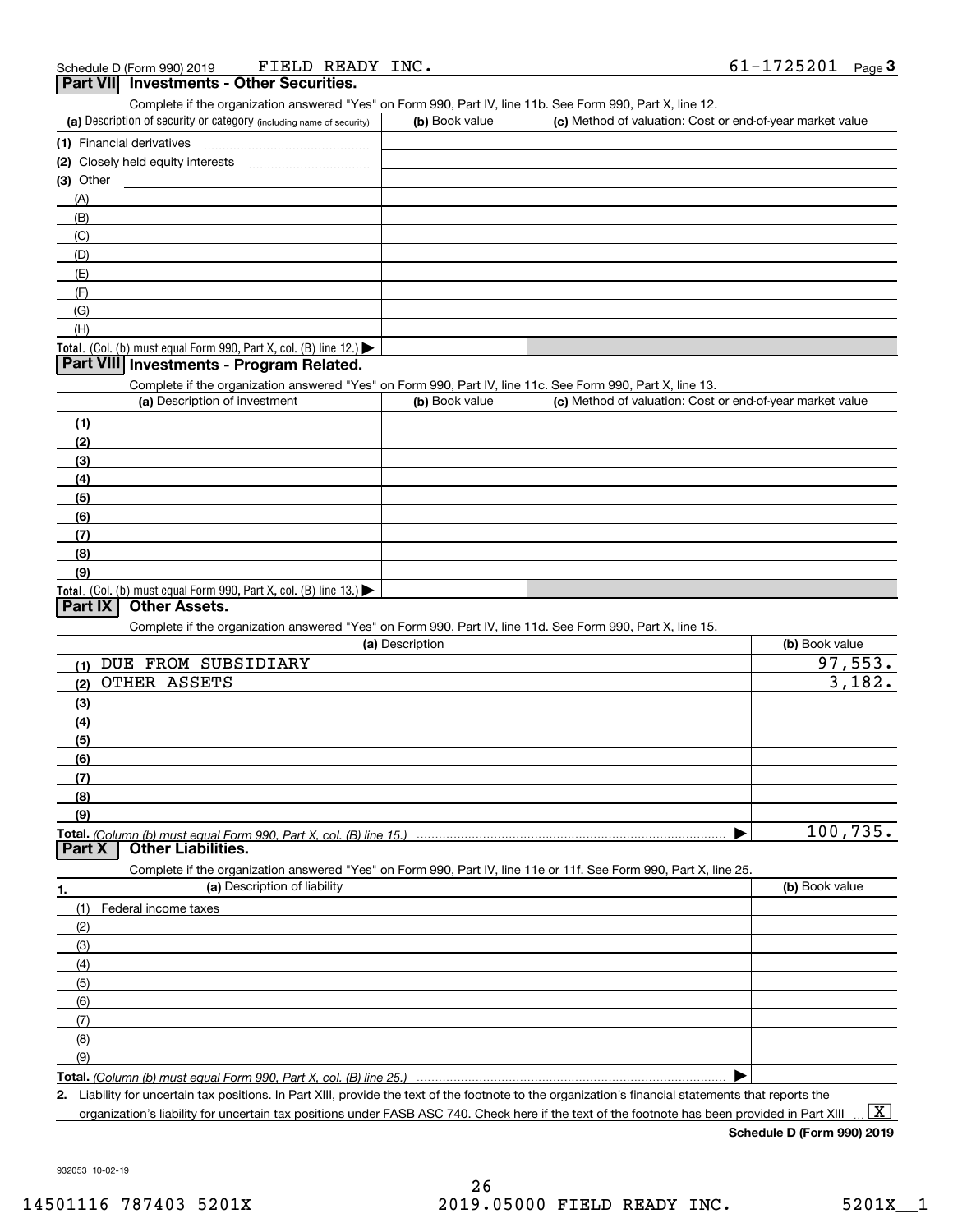|    | FIELD READY INC.<br>Schedule D (Form 990) 2019                                                                                                                                                                                      |                |          |                | 61-1725201<br>Page $4$   |
|----|-------------------------------------------------------------------------------------------------------------------------------------------------------------------------------------------------------------------------------------|----------------|----------|----------------|--------------------------|
|    | Reconciliation of Revenue per Audited Financial Statements With Revenue per Return.<br><b>Part XI</b>                                                                                                                               |                |          |                |                          |
|    | Complete if the organization answered "Yes" on Form 990, Part IV, line 12a.                                                                                                                                                         |                |          |                |                          |
| 1  | Total revenue, gains, and other support per audited financial statements                                                                                                                                                            |                |          | $\blacksquare$ | $\overline{1,347,027}$ . |
| 2  | Amounts included on line 1 but not on Form 990, Part VIII, line 12:                                                                                                                                                                 |                |          |                |                          |
| a  |                                                                                                                                                                                                                                     | 2a             |          |                |                          |
|    |                                                                                                                                                                                                                                     | 2 <sub>b</sub> | 132,631. |                |                          |
|    |                                                                                                                                                                                                                                     | 2c             |          |                |                          |
| d  | Other (Describe in Part XIII.) <b>Construction Contract Construction</b> Chemical Construction Chemical Chemical Chemical Chemical Chemical Chemical Chemical Chemical Chemical Chemical Chemical Chemical Chemical Chemical Chemic | 2d             |          |                |                          |
| е  | Add lines 2a through 2d                                                                                                                                                                                                             |                |          | 2e             | <u>132,631.</u>          |
| 3  |                                                                                                                                                                                                                                     |                |          | $\mathbf{3}$   | 1, 214, 396.             |
| 4  | Amounts included on Form 990, Part VIII, line 12, but not on line 1:                                                                                                                                                                |                |          |                |                          |
|    |                                                                                                                                                                                                                                     | 4a             |          |                |                          |
| b  | Other (Describe in Part XIII.) <b>Construction Contract Construction</b> Chemical Construction Chemical Chemical Chemical Chemical Chemical Chemical Chemical Chemical Chemical Chemical Chemical Chemical Chemical Chemical Chemic | 4 <sub>h</sub> |          |                |                          |
| c. | Add lines 4a and 4b                                                                                                                                                                                                                 |                |          | 4c             | υ.                       |
|    |                                                                                                                                                                                                                                     |                |          | $\overline{5}$ | 1, 214, 396.             |
|    |                                                                                                                                                                                                                                     |                |          |                |                          |
|    | Part XII   Reconciliation of Expenses per Audited Financial Statements With Expenses per Return.                                                                                                                                    |                |          |                |                          |
|    | Complete if the organization answered "Yes" on Form 990, Part IV, line 12a.                                                                                                                                                         |                |          |                |                          |
| 1  | Total expenses and losses per audited financial statements [11, 11] manuscription control expenses and losses per audited financial statements [11] manuscription of the statements [11] manuscription of the statements [11]       |                |          | $\mathbf{1}$   | 1,288,155.               |
| 2  | Amounts included on line 1 but not on Form 990, Part IX, line 25:                                                                                                                                                                   |                |          |                |                          |
| a  |                                                                                                                                                                                                                                     | 2a             | 132,631. |                |                          |
|    |                                                                                                                                                                                                                                     | 2 <sub>b</sub> |          |                |                          |
| c  |                                                                                                                                                                                                                                     | 2c             |          |                |                          |
|    |                                                                                                                                                                                                                                     | 2d             |          |                |                          |
|    | Add lines 2a through 2d <b>contained a contained a contained a contained a</b> contained a contained a contact the set                                                                                                              |                |          | 2e             | 132,631.                 |
| 3  |                                                                                                                                                                                                                                     |                |          | $\mathbf{3}$   | 1, 155, 524.             |
| 4  | Amounts included on Form 990, Part IX, line 25, but not on line 1:                                                                                                                                                                  |                |          |                |                          |
| a  |                                                                                                                                                                                                                                     | 4a             |          |                |                          |
| b  |                                                                                                                                                                                                                                     | 4b             |          |                |                          |
|    | Add lines 4a and 4b                                                                                                                                                                                                                 |                |          | 4с             | 0.                       |
|    | Part XIII Supplemental Information.                                                                                                                                                                                                 |                |          | 5              | $\overline{1,155,524}$ . |

Provide the descriptions required for Part II, lines 3, 5, and 9; Part III, lines 1a and 4; Part IV, lines 1b and 2b; Part V, line 4; Part X, line 2; Part XI, lines 2d and 4b; and Part XII, lines 2d and 4b. Also complete this part to provide any additional information.

#### PART X, LINE 2:

| THE ORGANIZATION IS EXEMPT FROM INCOME TAX UNDER SECTION 501(C)(3) OF THE       |
|---------------------------------------------------------------------------------|
| INTERNAL REVENUE CODE. THEREFORE, NO PROVISION IS MADE FOR INCOME TAXES.        |
| IN ADDITION, THE ORGANIZATION OUALIFIES FOR THE CHARITABLE CONTRIBUTION         |
| DEDUCTION UNDER SECTION $170(B)(1)(A)(VI)$ AND HAS BEEN CLASSIFIED AS AN        |
| ORGANIZATION OTHER THAN A PRIVATE FOUNDATION UNDER SECTION $501(A)(1)$ .<br>THE |
| ORGANIZATION FILES ANNUAL INFORMATION RETURNS TO THE INTERNAL REVENUE           |
| SERVICE (FORM 990) AND TO THE OFFICE OF THE ATTORNEY GENERAL OF THE STATE       |
| OF ILLINOIS.                                                                    |
|                                                                                 |

#### THE ORGANIZATION FOLLOWS THE GUIDANCE OF ACCOUNTING STANDARDS CODIFICATION

|                 | 740) |  |  |    | ACCOUNTING FOR INCOME TAXES, RELATED TO UNCERTAINTIES IN INCOME |                            |  |
|-----------------|------|--|--|----|-----------------------------------------------------------------|----------------------------|--|
| 932054 10-02-19 |      |  |  |    |                                                                 | Schedule D (Form 990) 2019 |  |
|                 |      |  |  | ⌒冖 |                                                                 |                            |  |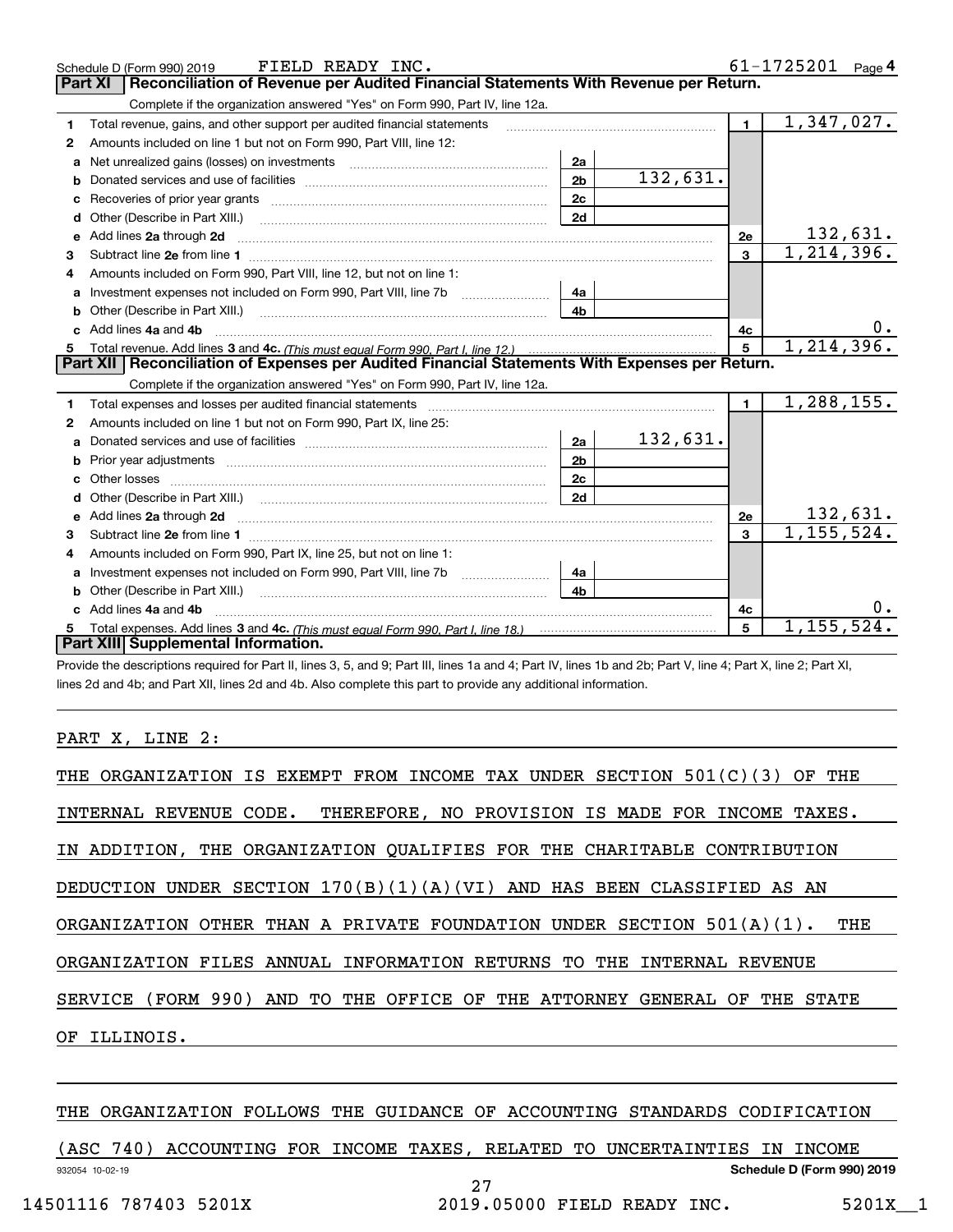TAXES, WHICH PRESCRIBES A THRESHOLD OF MORE LIKELY THAN NOT FOR RECOGNITION AND DERECOGNITION OF TAX POSITIONS TAKEN OR EXPECTED TO BE TAKEN IN A TAX RETURN. THERE ARE NO SUCH UNCERTAIN TAX POSITIONS FOR THE ORGANIZATION FOR THE YEAR ENDED DECEMBER 31, 2019. THE ORGANIZATION IS ALSO SUBJECT TO REPORTING IN OTHER COUNTRIES WHERE IT'S INCORPORATED AND REGISTERED AS A CHARITY ORGANIZATION. FOR FEDERAL INCOME TAX PURPOSES, THE TAX RETURNS ESSENTIALLY REMAIN OPEN FOR POSSIBLE EXAMINATION FOR A PERIOD OF THREE YEARS AFTER THE RESPECTIVE FILING DEADLINES OF THOSE RETURNS. THE ORGANIZATION IS GENERALLY NO LONGER SUBJECT TO EXAMINATIONS BY THE INTERNAL REVENUE SERVICE FOR YEARS PRIOR TO 2016.

**Schedule D (Form 990) 2019**

932055 10-02-19

28 14501116 787403 5201X 2019.05000 FIELD READY INC. 5201X 1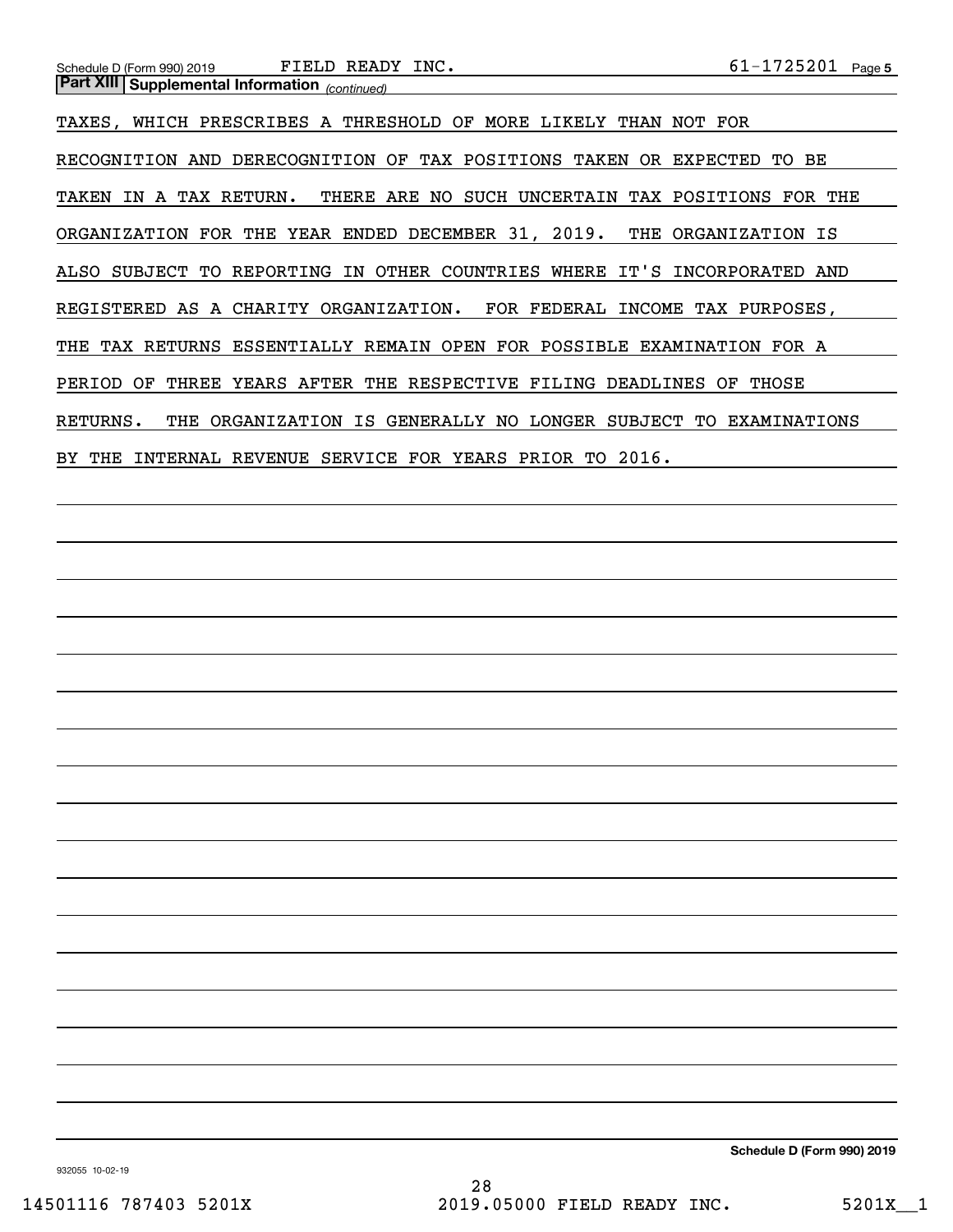|                                                                            |   |           | PROGRAM SERVICES AND        |   |                            |
|----------------------------------------------------------------------------|---|-----------|-----------------------------|---|----------------------------|
| SOUTH AMERICA                                                              | 0 |           | 2 ADMINISTRATION            | R | 23,980.                    |
|                                                                            |   |           |                             |   |                            |
|                                                                            |   |           |                             |   |                            |
|                                                                            |   |           |                             |   |                            |
|                                                                            |   |           |                             |   |                            |
|                                                                            |   |           |                             |   |                            |
|                                                                            |   |           |                             |   |                            |
|                                                                            |   |           |                             |   |                            |
|                                                                            |   |           |                             |   |                            |
|                                                                            |   |           |                             |   |                            |
|                                                                            |   |           |                             |   |                            |
|                                                                            |   |           |                             |   |                            |
|                                                                            |   |           |                             |   |                            |
|                                                                            |   |           |                             |   |                            |
|                                                                            |   |           |                             |   |                            |
|                                                                            |   |           |                             |   |                            |
|                                                                            |   |           |                             |   |                            |
|                                                                            |   |           |                             |   |                            |
|                                                                            |   |           |                             |   |                            |
|                                                                            |   |           |                             |   |                            |
|                                                                            |   |           |                             |   |                            |
| <b>3 a</b> Subtotal                                                        | 5 | 36        |                             |   | 818,359.                   |
| <b>b</b> Total from continuation                                           |   |           |                             |   |                            |
| sheets to Part I                                                           | 0 | $\pmb{0}$ |                             |   | $\mathsf{o}\,$ .           |
| c Totals (add lines 3a                                                     |   |           |                             |   |                            |
| and 3b)                                                                    | 5 | 36        |                             |   | 818,359.                   |
| LHA For Paperwork Reduction Act Notice, see the Instructions for Form 990. |   |           |                             |   | Schedule F (Form 990) 2019 |
|                                                                            |   |           |                             |   |                            |
|                                                                            |   |           |                             |   |                            |
| 932071 10-12-19                                                            |   |           |                             |   |                            |
|                                                                            |   |           | 29                          |   |                            |
| 14501116 787403 5201X                                                      |   |           | 2019.05000 FIELD READY INC. |   | $5201X_1$                  |
|                                                                            |   |           |                             |   |                            |
|                                                                            |   |           |                             |   |                            |

| 2 For grantmakers. Describe in Part V the organization's procedures for monitoring the use of its grants and other assistance outside the |
|-------------------------------------------------------------------------------------------------------------------------------------------|
| United States.                                                                                                                            |

ADMINISTRATION

ADMINISTRATION

PROGRAM SERVICES AND

the grantees' eligibility for the grants or assistance, and the selection criteria used to award the grants or assistance?

**(a)** Region  $\begin{pmatrix} \mathbf{b} \end{pmatrix}$  Number of  $\begin{pmatrix} \mathbf{c} \end{pmatrix}$  Activities conducted in the region  $\begin{pmatrix} \mathbf{e} \end{pmatrix}$  If activity listed in (d)  $\begin{pmatrix} \mathbf{f} \end{pmatrix}$ 

(by type) (such as, fundraising, program services, investments, grants to recipients located in the region)

ON RD

PROGRAM SERVICES AND **RELIEF AID SUPPLIES AND** 

RD

**1For grantmakers.**  Does the organization maintain records to substantiate the amount of its grants and other assistance,

**3** Activities per Region. (The following Part I, line 3 table can be duplicated if additional space is needed.)

employees, agents, and independent contractorsin the region

19

15

| Department of the Treasury<br>Internal Revenue Service | Go to www.irs.gov/F |
|--------------------------------------------------------|---------------------|
| Name of the organization                               |                     |

Form 990, Part IV, line 14b.

(a) Region (b) Number of

officesin the region

3

2

# **SCHEDULE F Statement of Activities Outside the United States**

**| Complete if the organization answered "Yes" on Form 990, Part IV, line 14b, 15, or 16.**

**| Attach to Form 990.**

**Corm990 for instructions and the latest information.** 

| <b>DULE F</b>   | <b>Statement</b>                         |
|-----------------|------------------------------------------|
| 990)            | $\blacktriangleright$ Complete if the or |
| of the Treasury | --------                                 |

OMB No. 1545-0047 **Open to Public InspectionEmployer identification number 2019**

**Yes**

**No**

Total expenditures for and investmentsin the region

217,593.

576,786.

 $(e)$  If activity listed in  $(d)$ is a program service, describe specific type of service(s) in the region

RELIEF AID SUPPLIES AND

| <b>SCHEDULE F</b> | S |
|-------------------|---|
| (Form 990)        | ▶ |
|                   |   |

### **Part I**  $\parallel$  General Information on Activities Outside the United States. Complete if the organization answered "Yes" on FIELD READY INC. 61-1725201

EAST ASIA AND THE

MIDDLE EAST AND

NORTH AFRICA

PACIFIC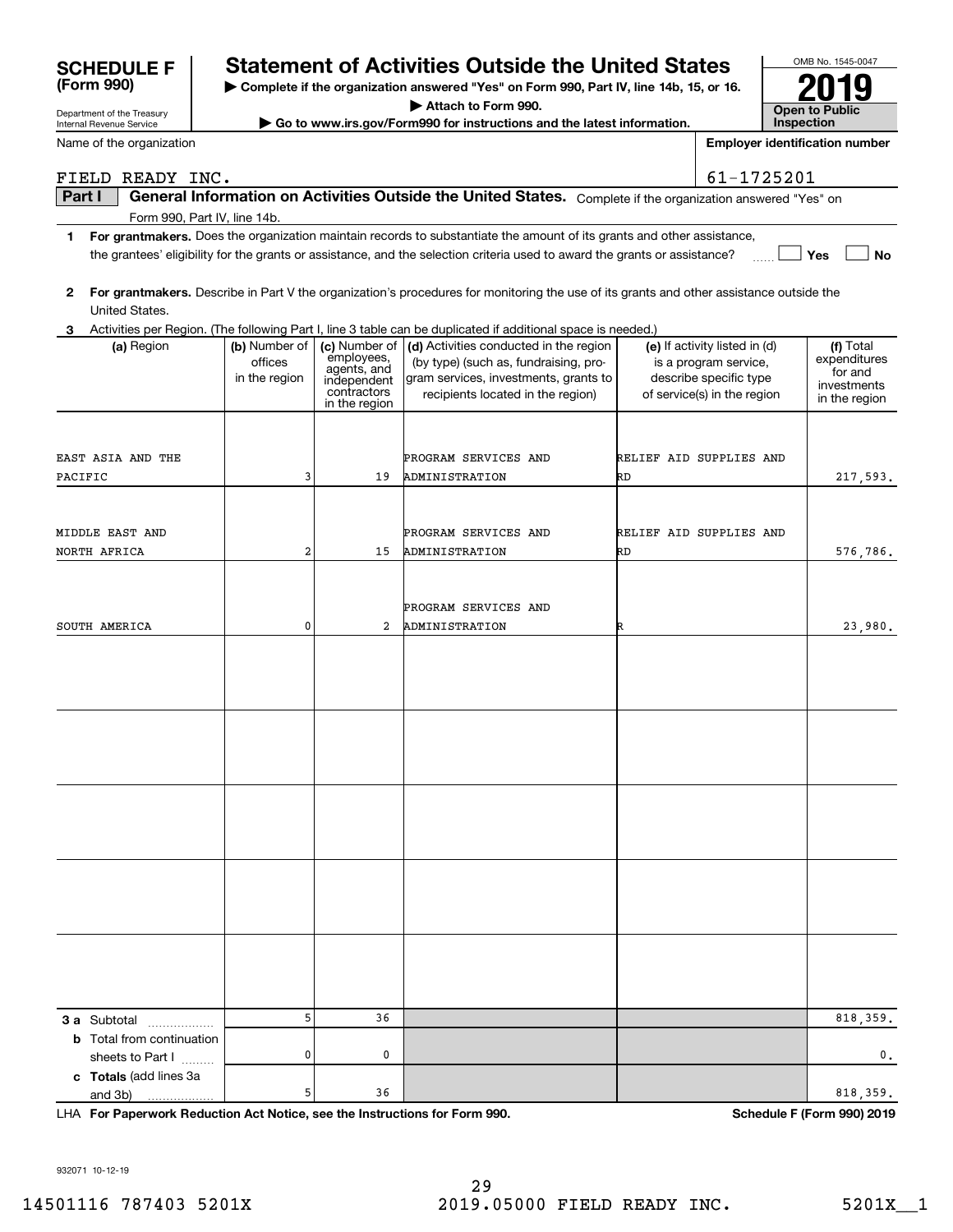**1**

(c) Region

|  | 2 Enter total number of recipient organizations listed above that are recognized as charities by the foreign country, recognized as tax-exempt<br>by the IRS, or for which the grantee or counsel has provided a section 501(c)(3) equivalency letter |  | ▶ |  |
|--|-------------------------------------------------------------------------------------------------------------------------------------------------------------------------------------------------------------------------------------------------------|--|---|--|

Part II | Grants and Other Assistance to Organizations or Entities Outside the United States. Complete if the organization answered "Yes" on Form 990, Part IV, line 15, for any recipient who received more than \$5,000. Part II can be duplicated if additional space is needed.

grant

(b) IRS code section (b) **Conserved Conserved Conserved Conserved Conserved Conserved Conserved Conserved Conserved Conserved Conserved Conserved Conserved Conserved Conserved Conserved Conserved Conserved Conserved Conser** 

**(d)** Purpose of **c i (e)** Amount **i (f)** 

(e) Amount

of cash grant |cash disbursement

(f) Manner of

**(a)** Name of organization  $\begin{bmatrix} 1 & 0 \\ 0 & 1 \end{bmatrix}$  (c) Region

and EIN (if applicable)

(g) Amount of noncashassistance

(h) Description of noncash assistance

**Schedule F (Form 990) 2019**

(i) Method of valuation (book, FMV, appraisal, other)

**3**Enter total number of other organizations or entities |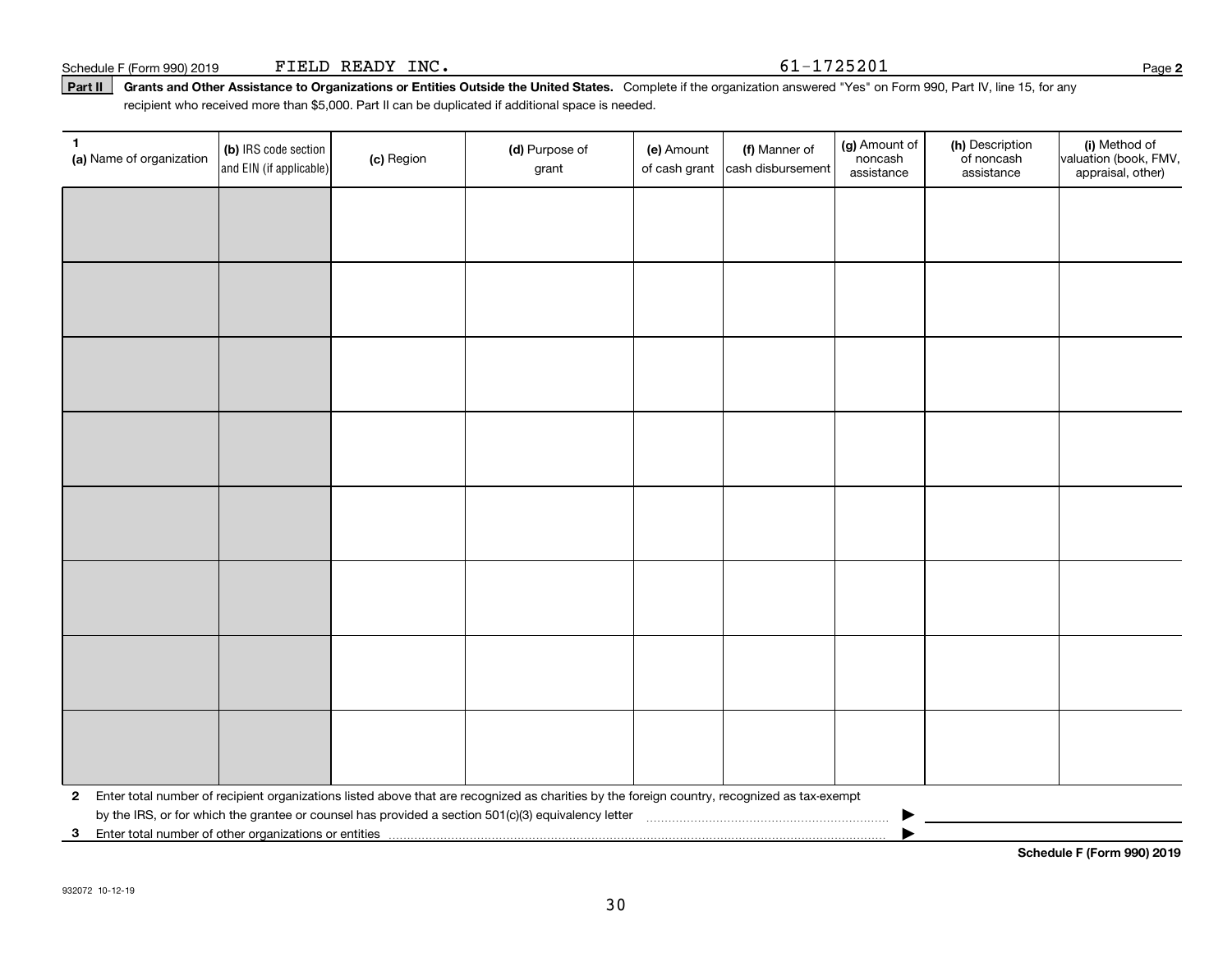cash grant

#### **Part III Grants and Other Assistance to Individuals Outside the United States.**  Complete if the organization answered "Yes" on Form 990, Part IV, line 16.

recipients

| , , ,, <del>,,,,, ,,,, ,,,,,</del>                                                                                                               |                             |  |                                                     |               |                      |                    |     |
|--------------------------------------------------------------------------------------------------------------------------------------------------|-----------------------------|--|-----------------------------------------------------|---------------|----------------------|--------------------|-----|
| Grants and Other Assistance to Individuals Outside the United States. Complete if the organization answered "Yes" on Form 990, Part IV, line 16. |                             |  |                                                     |               |                      |                    |     |
| Part III can be duplicated if additional space is needed.                                                                                        |                             |  |                                                     |               |                      |                    |     |
| 5. mar - Afrancask en erstekender                                                                                                                | $\left( \mathbf{L} \right)$ |  | $\vert$ (c) Number of $\vert$ (d) Amount of $\vert$ | (e) Manner of | <b>(f)</b> Amount of | (g) Description of | (h) |

**(h)** Method of<br>valuation<br>(book, FMV,<br>appraisal, other)

**Schedule F (Form 990) 2019**

**(a)** Type of grant or assistance  $\qquad$  **(b)** Region

(f) Amount of noncashassistance

noncash assistance

(e) Manner of cash disbursement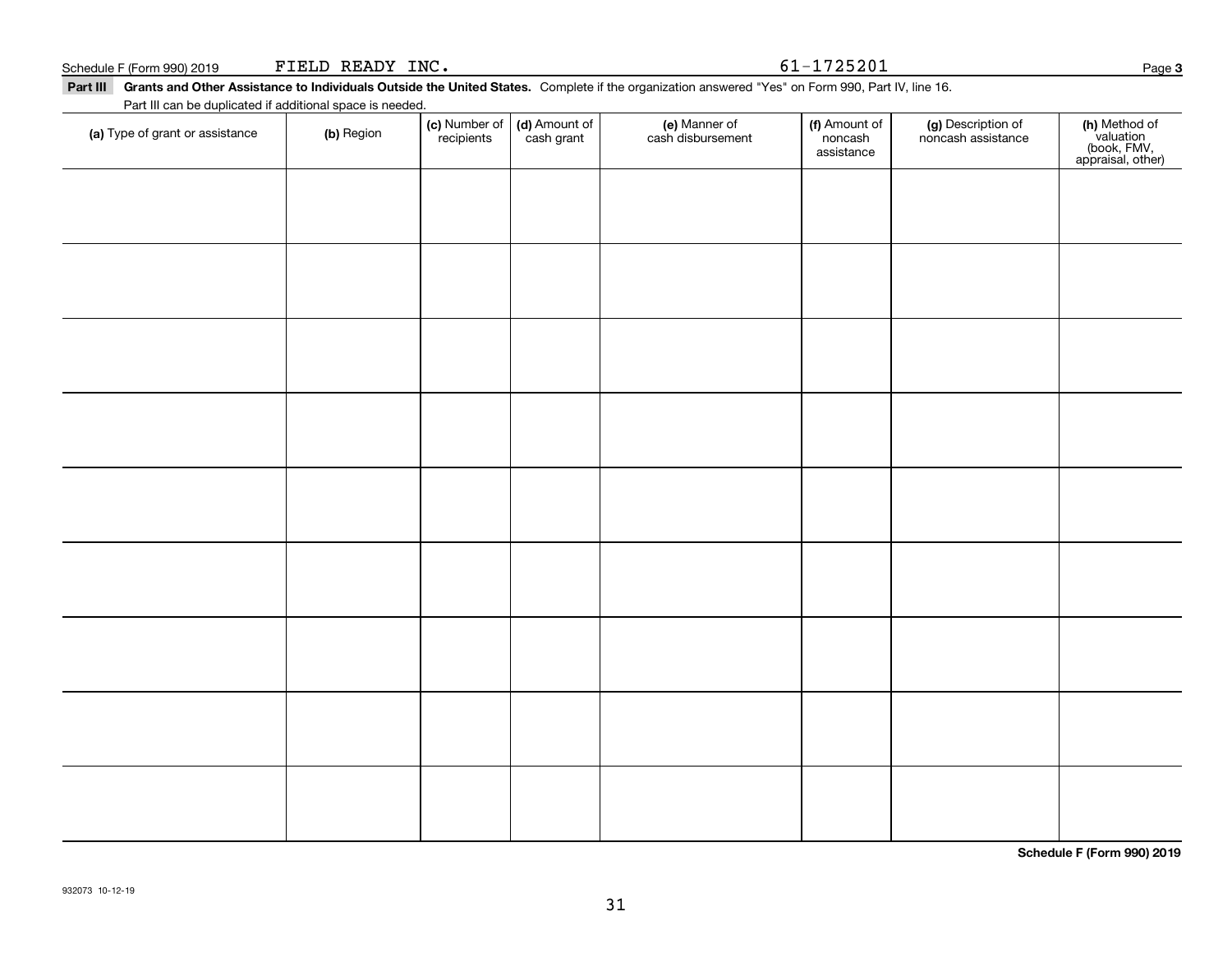| 1            | Was the organization a U.S. transferor of property to a foreign corporation during the tax year? If "Yes," the<br>organization may be required to file Form 926, Return by a U.S. Transferor of Property to a Foreign                                                                                                                                                                                                                          | <b>Yes</b> | ⊦X∣No          |
|--------------|------------------------------------------------------------------------------------------------------------------------------------------------------------------------------------------------------------------------------------------------------------------------------------------------------------------------------------------------------------------------------------------------------------------------------------------------|------------|----------------|
| $\mathbf{2}$ | Did the organization have an interest in a foreign trust during the tax year? If "Yes," the organization<br>may be required to separately file Form 3520, Annual Return To Report Transactions With Foreign<br>Trusts and Receipt of Certain Foreign Gifts, and/or Form 3520-A, Annual Information Return of Foreign<br>Trust With a U.S. Owner (see Instructions for Forms 3520 and 3520-A; don't file with Form 990) manual manual manual    | <b>Yes</b> | X  <br>Nο      |
| 3            | Did the organization have an ownership interest in a foreign corporation during the tax year? If "Yes."<br>the organization may be required to file Form 5471, Information Return of U.S. Persons With Respect to                                                                                                                                                                                                                              | Yes        | $X \mid N_0$   |
| 4            | Was the organization a direct or indirect shareholder of a passive foreign investment company or a<br>qualified electing fund during the tax year? If "Yes," the organization may be required to file Form 8621,<br>Information Return by a Shareholder of a Passive Foreign Investment Company or Qualified Electing Fund<br>(see Instructions for Form 8621)                                                                                 | Yes        | X  <br>Nο      |
| 5            | Did the organization have an ownership interest in a foreign partnership during the tax year? If "Yes."<br>the organization may be required to file Form 8865, Return of U.S. Persons With Respect to Certain<br>Foreign Partnerships (see Instructions for Form 8865) manufactured contain the control of the control of the control of the control of the control of the control of the control of the control of the control of the control | Yes        | $X \mid N_{0}$ |
| 6            | Did the organization have any operations in or related to any boycotting countries during the tax year? If<br>"Yes," the organization may be required to separately file Form 5713, International Boycott Report (see                                                                                                                                                                                                                          | Yes        |                |

**Schedule F (Form 990) 2019**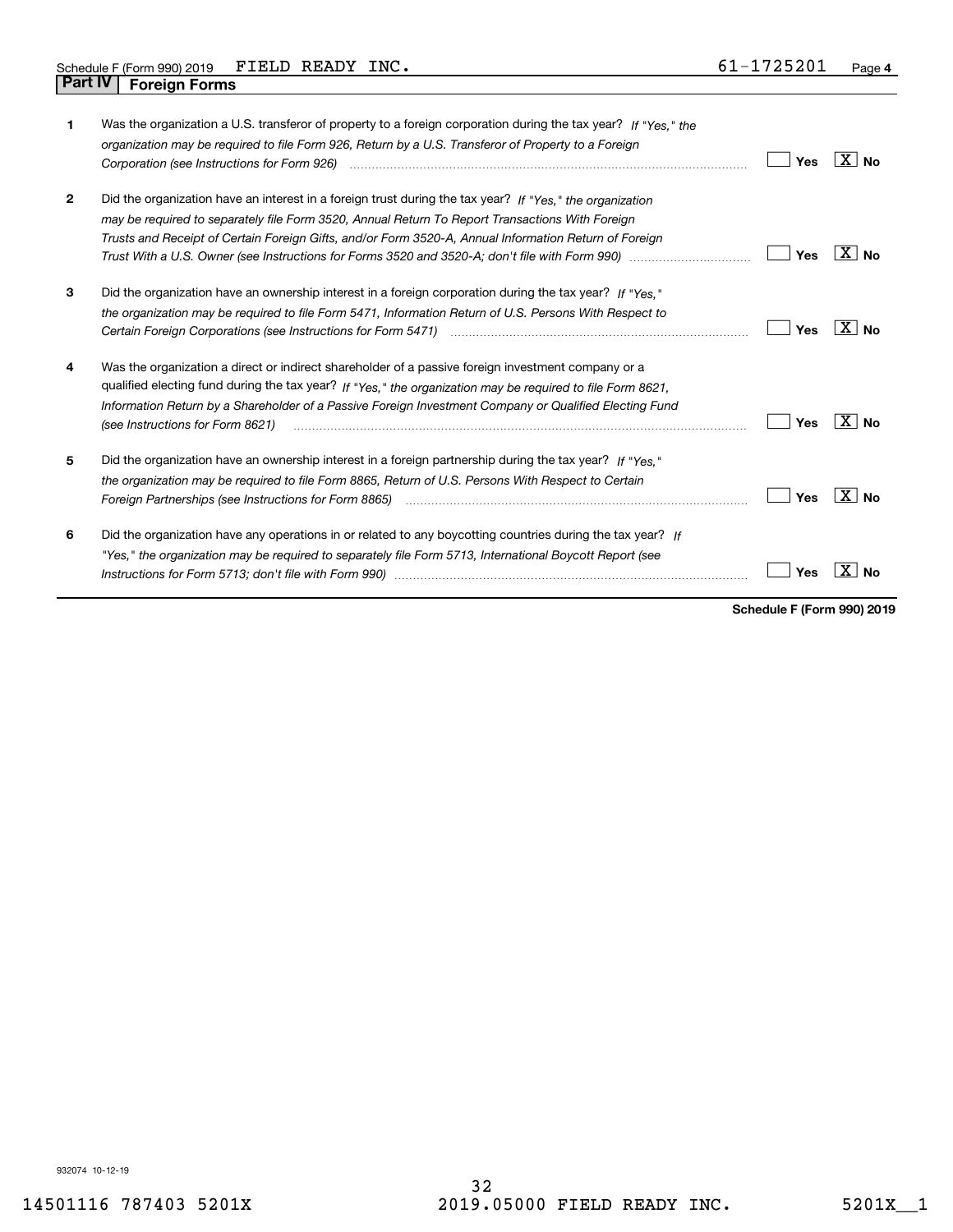| Schedule F (Form 990) 2019 | FIELD READY<br>$^{\circ}$ INC. | 1725201 | Page |
|----------------------------|--------------------------------|---------|------|
|----------------------------|--------------------------------|---------|------|

#### **Part V Supplemental Information**

Provide the information required by Part I, line 2 (monitoring of funds); Part I, line 3, column (f) (accounting method; amounts of investments vs. expenditures per region); Part II, line 1 (accounting method); Part III (accounting method); and Part III, column (c) (estimated number of recipients), as applicable. Also complete this part to provide any additional information. See instructions.

| 932075 10-12-19 | $33$ | Schedule F (Form 990) 2019 |
|-----------------|------|----------------------------|
|                 |      |                            |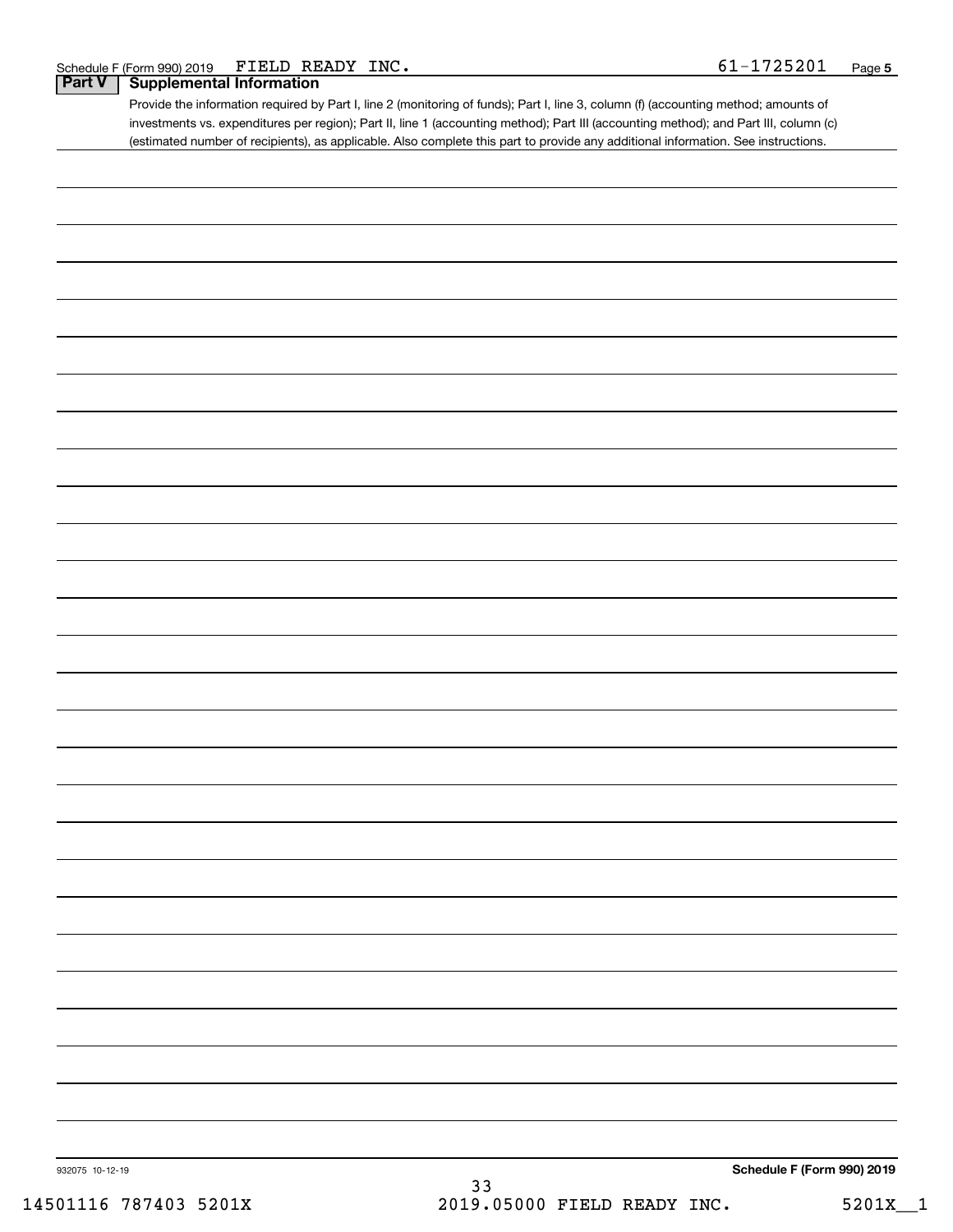#### **SCHEDULE M (Form 990)**

## **Noncash Contributions**

OMB No. 1545-0047

| Department of the Treasury      |  |
|---------------------------------|--|
| <b>Internal Revenue Service</b> |  |

**Complete if the organizations answered "Yes" on Form 990, Part IV, lines 29 or 30.** <sup>J</sup>**2019 Attach to Form 990.** J

**Open to Public Inspection**

|  | Name of the organization |  |
|--|--------------------------|--|

| Go to www.irs.gov/Form990 for instructions and the latest information. |
|------------------------------------------------------------------------|
|                                                                        |

| <b>Employer identification number</b> |
|---------------------------------------|
| 61-1725201                            |

Name of the organization

| FIELD READY J |  |
|---------------|--|
|               |  |

| Part I | <b>Types of Property</b>                                                                                                                  |                               |                                      |                                                                                                       |                                                              |     |    |
|--------|-------------------------------------------------------------------------------------------------------------------------------------------|-------------------------------|--------------------------------------|-------------------------------------------------------------------------------------------------------|--------------------------------------------------------------|-----|----|
|        |                                                                                                                                           | (a)<br>Check if<br>applicable | (b)<br>Number of<br>contributions or | (c)<br>Noncash contribution<br>amounts reported on<br>items contributed  Form 990, Part VIII, line 1g | (d)<br>Method of determining<br>noncash contribution amounts |     |    |
| 1      |                                                                                                                                           |                               |                                      |                                                                                                       |                                                              |     |    |
| 2      | Art - Historical treasures                                                                                                                |                               |                                      |                                                                                                       |                                                              |     |    |
| з      | Art - Fractional interests                                                                                                                |                               |                                      |                                                                                                       |                                                              |     |    |
| 4      | Books and publications                                                                                                                    |                               |                                      |                                                                                                       |                                                              |     |    |
| 5      | Clothing and household goods                                                                                                              |                               |                                      |                                                                                                       |                                                              |     |    |
| 6      |                                                                                                                                           |                               |                                      |                                                                                                       |                                                              |     |    |
| 7      |                                                                                                                                           |                               |                                      |                                                                                                       |                                                              |     |    |
| 8      | Intellectual property                                                                                                                     |                               |                                      |                                                                                                       |                                                              |     |    |
| 9      | Securities - Publicly traded                                                                                                              |                               |                                      |                                                                                                       |                                                              |     |    |
| 10     | Securities - Closely held stock                                                                                                           |                               |                                      |                                                                                                       |                                                              |     |    |
| 11     | Securities - Partnership, LLC, or                                                                                                         |                               |                                      |                                                                                                       |                                                              |     |    |
|        | trust interests                                                                                                                           |                               |                                      |                                                                                                       |                                                              |     |    |
| 12     | Securities - Miscellaneous                                                                                                                |                               |                                      |                                                                                                       |                                                              |     |    |
| 13     | Qualified conservation contribution -                                                                                                     |                               |                                      |                                                                                                       |                                                              |     |    |
|        | Historic structures                                                                                                                       |                               |                                      |                                                                                                       |                                                              |     |    |
| 14     | Qualified conservation contribution - Other                                                                                               |                               |                                      |                                                                                                       |                                                              |     |    |
| 15     | Real estate - Residential                                                                                                                 |                               |                                      |                                                                                                       |                                                              |     |    |
| 16     | Real estate - Commercial                                                                                                                  |                               |                                      |                                                                                                       |                                                              |     |    |
| 17     |                                                                                                                                           |                               |                                      |                                                                                                       |                                                              |     |    |
| 18     |                                                                                                                                           |                               |                                      |                                                                                                       |                                                              |     |    |
| 19     |                                                                                                                                           |                               |                                      |                                                                                                       |                                                              |     |    |
| 20     | Drugs and medical supplies                                                                                                                |                               |                                      |                                                                                                       |                                                              |     |    |
| 21     |                                                                                                                                           |                               |                                      |                                                                                                       |                                                              |     |    |
| 22     |                                                                                                                                           |                               |                                      |                                                                                                       |                                                              |     |    |
| 23     |                                                                                                                                           |                               |                                      |                                                                                                       |                                                              |     |    |
| 24     | Archeological artifacts                                                                                                                   |                               |                                      |                                                                                                       |                                                              |     |    |
| 25     | ( CAD SOFTWARE<br>Other $\blacktriangleright$                                                                                             | X                             | 1                                    | 110,000.FMV                                                                                           |                                                              |     |    |
| 26     | (TRAVEL FOR EN<br>Other $\blacktriangleright$                                                                                             | $\mathbf X$                   | 1                                    | 30,632.FMV                                                                                            |                                                              |     |    |
| 27     | PROFESSIONAL<br>Other $\blacktriangleright$                                                                                               | $\mathbf X$                   | $\overline{a}$                       | 20,000.FMV                                                                                            |                                                              |     |    |
| 28     | Other                                                                                                                                     |                               |                                      |                                                                                                       |                                                              |     |    |
| 29     | Number of Forms 8283 received by the organization during the tax year for contributions                                                   |                               |                                      |                                                                                                       |                                                              |     |    |
|        | for which the organization completed Form 8283, Part IV, Donee Acknowledgement                                                            |                               |                                      | 29                                                                                                    |                                                              |     |    |
|        |                                                                                                                                           |                               |                                      |                                                                                                       |                                                              | Yes | No |
|        | 30a During the year, did the organization receive by contribution any property reported in Part I, lines 1 through 28, that it            |                               |                                      |                                                                                                       |                                                              |     |    |
|        | must hold for at least three years from the date of the initial contribution, and which isn't required to be used for                     |                               |                                      |                                                                                                       |                                                              |     |    |
|        | exempt purposes for the entire holding period?                                                                                            |                               |                                      |                                                                                                       |                                                              | 30a | х  |
|        | <b>b</b> If "Yes," describe the arrangement in Part II.                                                                                   |                               |                                      |                                                                                                       |                                                              |     |    |
| 31     | Does the organization have a gift acceptance policy that requires the review of any nonstandard contributions?                            |                               |                                      |                                                                                                       |                                                              | 31  | х  |
|        | 32a Does the organization hire or use third parties or related organizations to solicit, process, or sell noncash                         |                               |                                      |                                                                                                       |                                                              |     |    |
|        | contributions?                                                                                                                            |                               |                                      |                                                                                                       |                                                              | 32a | x  |
|        | <b>b</b> If "Yes," describe in Part II.                                                                                                   |                               |                                      |                                                                                                       |                                                              |     |    |
|        |                                                                                                                                           |                               |                                      |                                                                                                       |                                                              |     |    |
| 33     | If the organization didn't report an amount in column (c) for a type of property for which column (a) is checked,<br>describe in Part II. |                               |                                      |                                                                                                       |                                                              |     |    |
|        |                                                                                                                                           |                               |                                      |                                                                                                       |                                                              |     |    |

For Paperwork Reduction Act Notice, see the Instructions for Form 990. Schedule M (Form 990) 2019 LHA

932141 09-27-19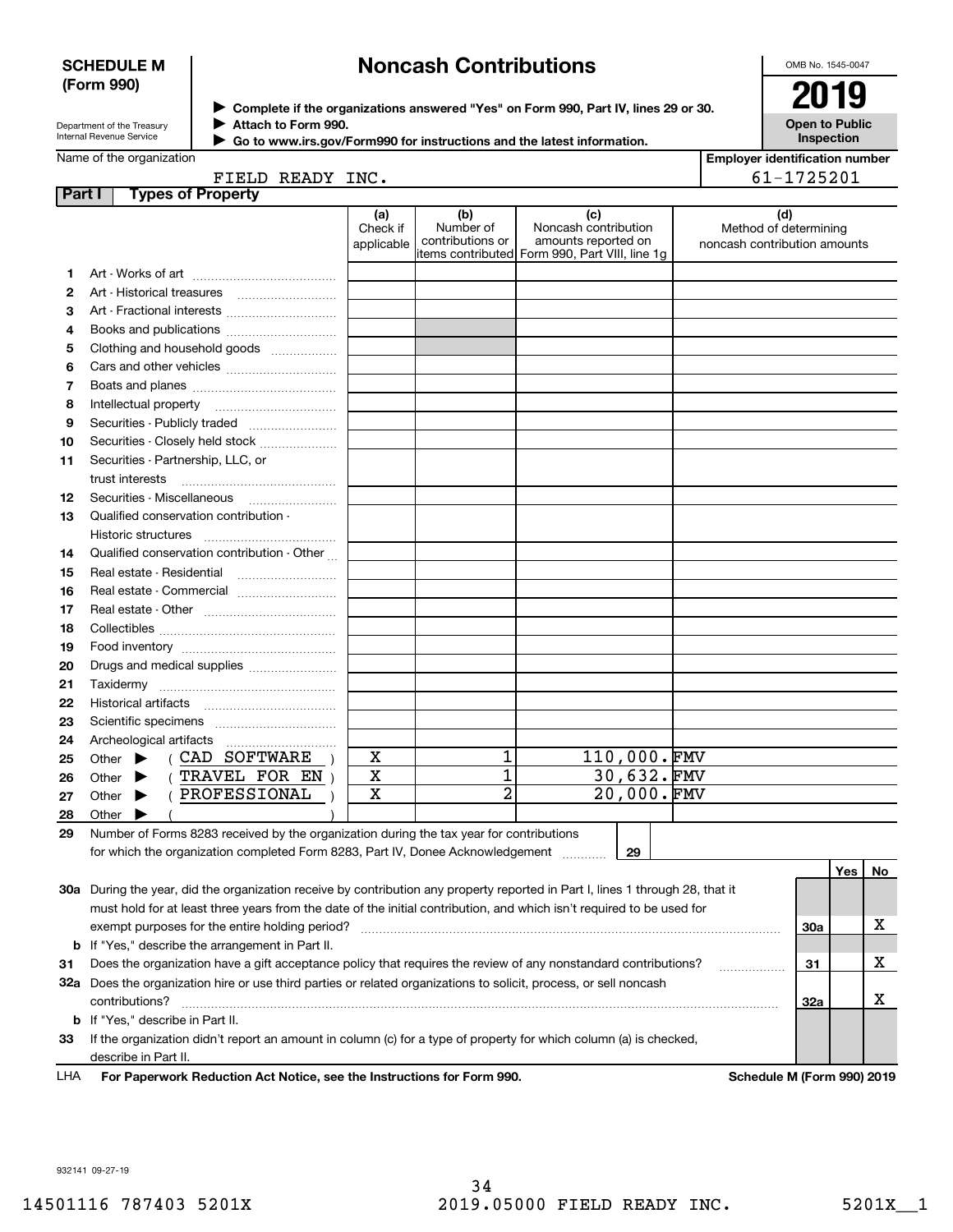Schedule M (Form 990) 2019  ${\bf FIELD}$   ${\bf READV}$   ${\bf INC}$  .  $\hphantom{\bf F}$  .  $\hphantom{\bf F}$  .  $\hphantom{\bf F}$  .  $\hphantom{\bf F}$  .  $\hphantom{\bf F}$  .  $\hphantom{\bf F}$  .  $\hphantom{\bf F}$  .  $\hphantom{\bf F}$  .  $\hphantom{\bf F}$  .  $\hphantom{\bf F}$  .  $\hphantom{\bf F}$  .  $\hphantom{\bf F}$  .  $\hphantom{\bf F}$ 

Part II | Supplemental Information. Provide the information required by Part I, lines 30b, 32b, and 33, and whether the organization is reporting in Part I, column (b), the number of contributions, the number of items received, or a combination of both. Also complete this part for any additional information.

SCHEDULE M, PART I, COLUMN (B):

#### PROFESSIONAL DEVELOPMENT FOR ENGINEER TO LITHUANIA IN MAY 2019 AND TO

NORTH CAROLINA IN OCTOBER 2019.

TRAVEL FOR ENGINEER FROM JANUARY THROUGH AUGUST 2019.

**Schedule M (Form 990) 2019**

932142 09-27-19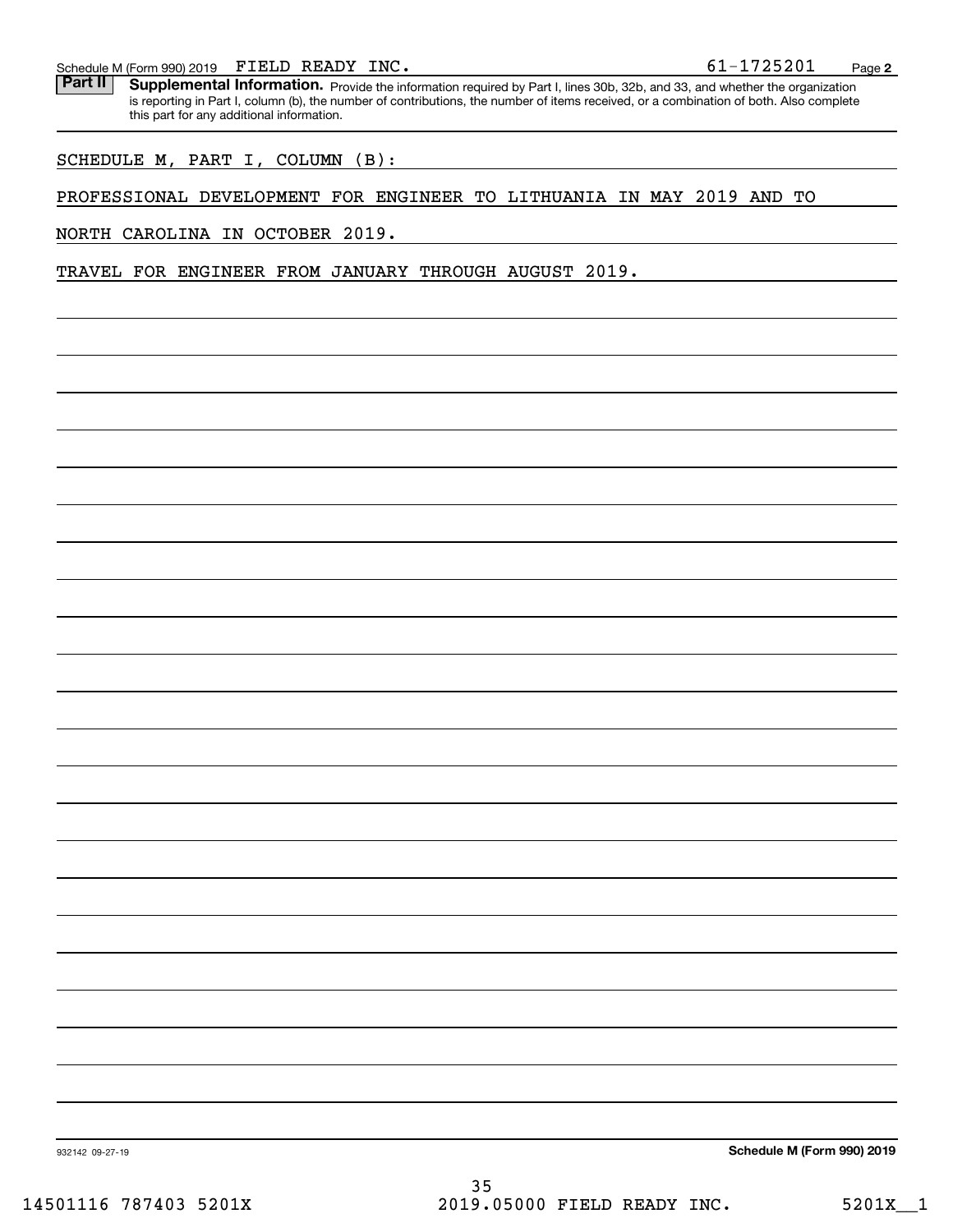**(Form 990 or 990-EZ)**

Department of the Treasury Internal Revenue Service Name of the organization

**Complete to provide information for responses to specific questions on Form 990 or 990-EZ or to provide any additional information. | Attach to Form 990 or 990-EZ. SCHEDULE O Supplemental Information to Form 990 or 990-EZ**

**| Go to www.irs.gov/Form990 for the latest information.**

**Open to Public InspectionEmployer identification number 2019**

OMB No. 1545-0047

FIELD READY INC.  $\vert$  61-1725201

FORM 990, PART I, LINE 1, DESCRIPTION OF ORGANIZATION MISSION:

THROUGH TECHNOLOGY, INNOVATIVE DESIGN AND ENGAGING PEOPLE IN NEW WAYS.

THE IMPACT OF THIS WILL BE DRAMATICALLY IMPROVING EFFICIENCY IN AID

DELIVERY BY MEETING NEEDS THAT ARE AT BEST ONLY PARTIALLY FULFILLED AT

PRESENT BY CUTTING PROCUREMENT COSTS AND REDUCING TRANSPORTATION.

FORM 990, PART III, LINE 1, DESCRIPTION OF ORGANIZATION MISSION:

THAT ARE AT BEST ONLY PARTIALLY FULFILLED AT PRESENT BY CUTTING

PROCUREMENT COSTS AND REDUCING TRANSPORTATION.

FORM 990, PART VI, SECTION A, LINE 8B:

THE ORGANIZATION HAS NO COMMITTEE WITH AUTHORITY TO ACT ON BEHALF OF THE GOVERNING BODY.

FORM 990, PART VI, SECTION B, LINE 11B:

LINE 11B EXPLANATION - THE DRAFT FORM 990 IS REVIEWED BY THE

PRESIDENT/EXECUTIVE DIRECTOR AND TREASURER. ONCE REVIEWED, THE DRAFT IS

SENT TO THE BOARD FOR THEIR REVIEW PRIOR TO FILING.

FORM 990, PART VI, SECTION B, LINE 12C:

ALL BOARD MEMBERS, CONTRACTORS, INTERNS AND VOLUNTEERS ARE REQUIRED TO READ

AND COMPLY WITH THE ORGANIZATION'S STANDARD POLICIES, WHICH INCLUDES THE

CONFLICT OF INTEREST.

FORM 990, PART VI, SECTION C, LINE 19:

THE ORGANIZATION'S GOVERNING DOCUMENTS, POLICIES AND FINANCIAL STATEMENTS

932211 09-06-19 LHA For Paperwork Reduction Act Notice, see the Instructions for Form 990 or 990-EZ. Schedule O (Form 990 or 990-EZ) (2019)

36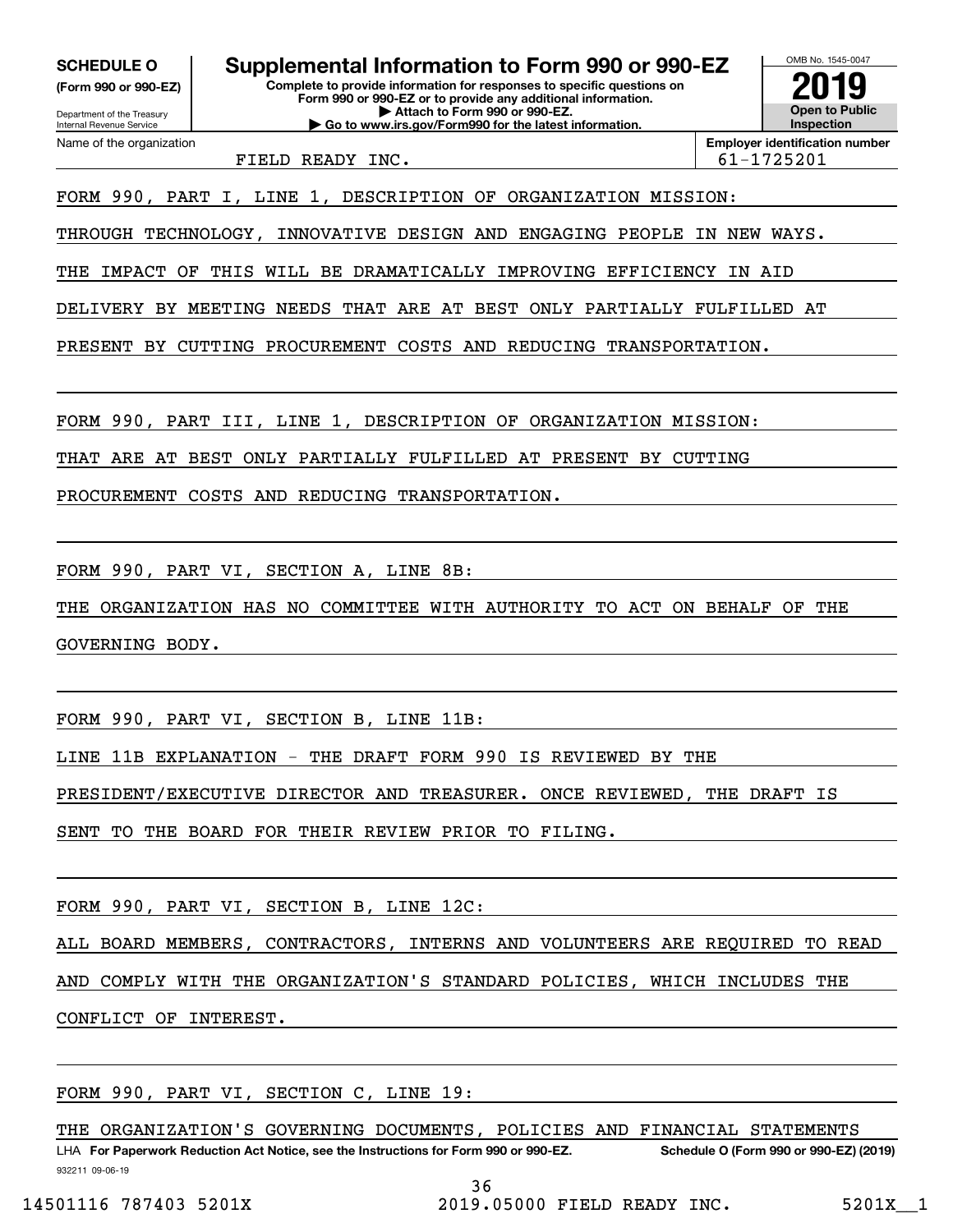| Name of the organization<br>FIELD READY INC.           |    | <b>Employer identification number</b><br>61-1725201 |
|--------------------------------------------------------|----|-----------------------------------------------------|
| MAY BE MADE AVAILABLE TO THE PUBLIC UPON REQUEST.      |    |                                                     |
|                                                        |    |                                                     |
| FORM 990, PART IX, LINE 11G, OTHER FEES:               |    |                                                     |
| CONTRACTORS:                                           |    |                                                     |
| PROGRAM SERVICE EXPENSES                               |    | 344, 446.                                           |
| MANAGEMENT AND GENERAL EXPENSES                        |    | 47,260.                                             |
| FUNDRAISING EXPENSES                                   |    | 23,566.                                             |
| TOTAL EXPENSES                                         |    | 415,272.                                            |
| TOTAL OTHER FEES ON FORM 990, PART IX, LINE 11G, COL A |    | 415,272.                                            |
|                                                        |    |                                                     |
|                                                        |    |                                                     |
|                                                        |    |                                                     |
|                                                        |    |                                                     |
|                                                        |    |                                                     |
|                                                        |    |                                                     |
|                                                        |    |                                                     |
|                                                        |    |                                                     |
|                                                        |    |                                                     |
|                                                        |    |                                                     |
|                                                        |    |                                                     |
|                                                        |    |                                                     |
|                                                        |    |                                                     |
|                                                        |    |                                                     |
|                                                        |    |                                                     |
|                                                        |    |                                                     |
|                                                        |    |                                                     |
|                                                        |    |                                                     |
|                                                        |    |                                                     |
|                                                        |    |                                                     |
| 932212 09-06-19                                        | 37 | Schedule O (Form 990 or 990-EZ) (2019)              |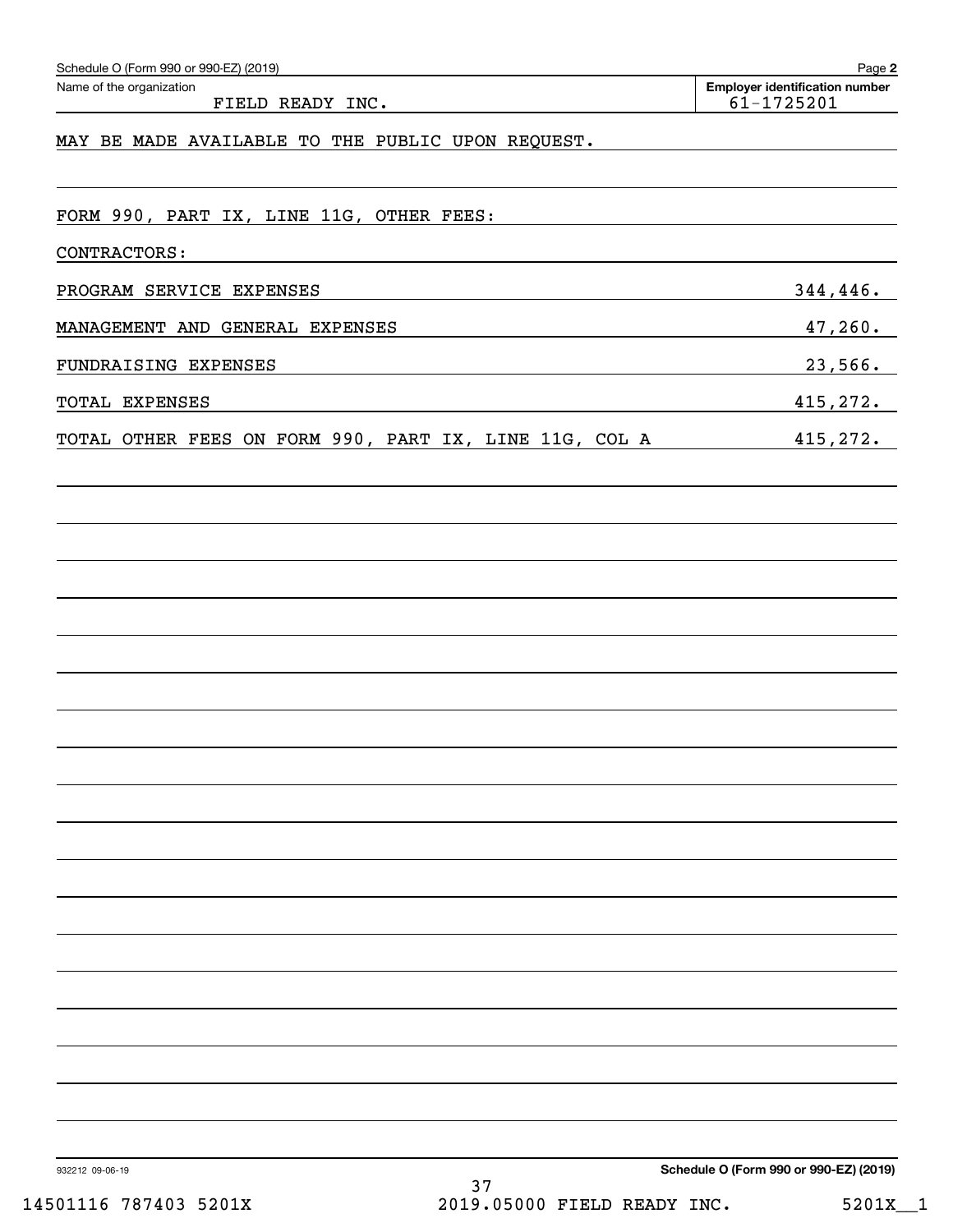### **Related Organizations and Unrelated Partnerships**

**Complete if the organization answered "Yes" on Form 990, Part IV, line 33, 34, 35b, 36, or 37.** |

**Attach to Form 990.**  |

FIELD READY INC.

**Part I Identification of Disregarded Entities.**  Complete if the organization answered "Yes" on Form 990, Part IV, line 33.

| (a)<br>Name, address, and EIN (if applicable)<br>of disregarded entity | (b)<br>Primary activity | (c)<br>Legal domicile (state or<br>foreign country) | (d)<br>Total income | (e)<br>End-of-year assets | (f)<br>Direct controlling<br>entity |
|------------------------------------------------------------------------|-------------------------|-----------------------------------------------------|---------------------|---------------------------|-------------------------------------|
|                                                                        |                         |                                                     |                     |                           |                                     |
|                                                                        |                         |                                                     |                     |                           |                                     |
|                                                                        |                         |                                                     |                     |                           |                                     |
|                                                                        |                         |                                                     |                     |                           |                                     |

#### **Identification of Related Tax-Exempt Organizations.** Complete if the organization answered "Yes" on Form 990, Part IV, line 34, because it had one or more related tax-exempt **Part II** organizations during the tax year.

| (a)<br>Name, address, and EIN<br>of related organization | (b)<br>Primary activity | (c)<br>Legal domicile (state or<br>foreign country) | (d)<br><b>Exempt Code</b><br>section | (e)<br>Public charity<br>status (if section | (f)<br>Direct controlling<br>entity |     | $(g)$<br>Section 512(b)(13)<br>controlled<br>entity? |
|----------------------------------------------------------|-------------------------|-----------------------------------------------------|--------------------------------------|---------------------------------------------|-------------------------------------|-----|------------------------------------------------------|
|                                                          |                         |                                                     |                                      | 501(c)(3))                                  |                                     | Yes | No                                                   |
| FIELD READY TRUST BOARD                                  |                         |                                                     |                                      |                                             |                                     |     |                                                      |
| 52 PRATT ST                                              |                         |                                                     |                                      |                                             |                                     |     |                                                      |
| SUVA, FIJI                                               | DISASTER RELIEF         | FIJI                                                |                                      |                                             | FIELD READY INC.                    | х   |                                                      |
| FIELD READY LTD                                          |                         |                                                     |                                      |                                             |                                     |     |                                                      |
| 16 ALPHA AVE                                             |                         |                                                     |                                      |                                             |                                     |     |                                                      |
| CURRUMBIN, QUEENSLAND, AUSTRALIA                         | DISASTER RELIEF         | AUSTRALIA                                           |                                      |                                             | FIELD READY INC.                    | Χ   |                                                      |
| FIELD READY                                              |                         |                                                     |                                      |                                             |                                     |     |                                                      |
| 8C KINGS PARAGE CB2 1SP                                  |                         |                                                     |                                      |                                             |                                     |     |                                                      |
| CAMBRIDGE, CAMBRIDGE, UNITED KINGDOM                     | DISASTER RELIEF         | UNITED KINGDOM                                      |                                      |                                             | FIELD READY INC.                    | х   |                                                      |
|                                                          |                         |                                                     |                                      |                                             |                                     |     |                                                      |
|                                                          |                         |                                                     |                                      |                                             |                                     |     |                                                      |

38

**For Paperwork Reduction Act Notice, see the Instructions for Form 990. Schedule R (Form 990) 2019**

OMB No. 1545-0047

**Open to Public 2019**

**Employer identification number**

61-1725201

**| Go to www.irs.gov/Form990 for instructions and the latest information. Inspection**

**SCHEDULE R (Form 990)**

Department of the Treasury Internal Revenue Service

Name of the organization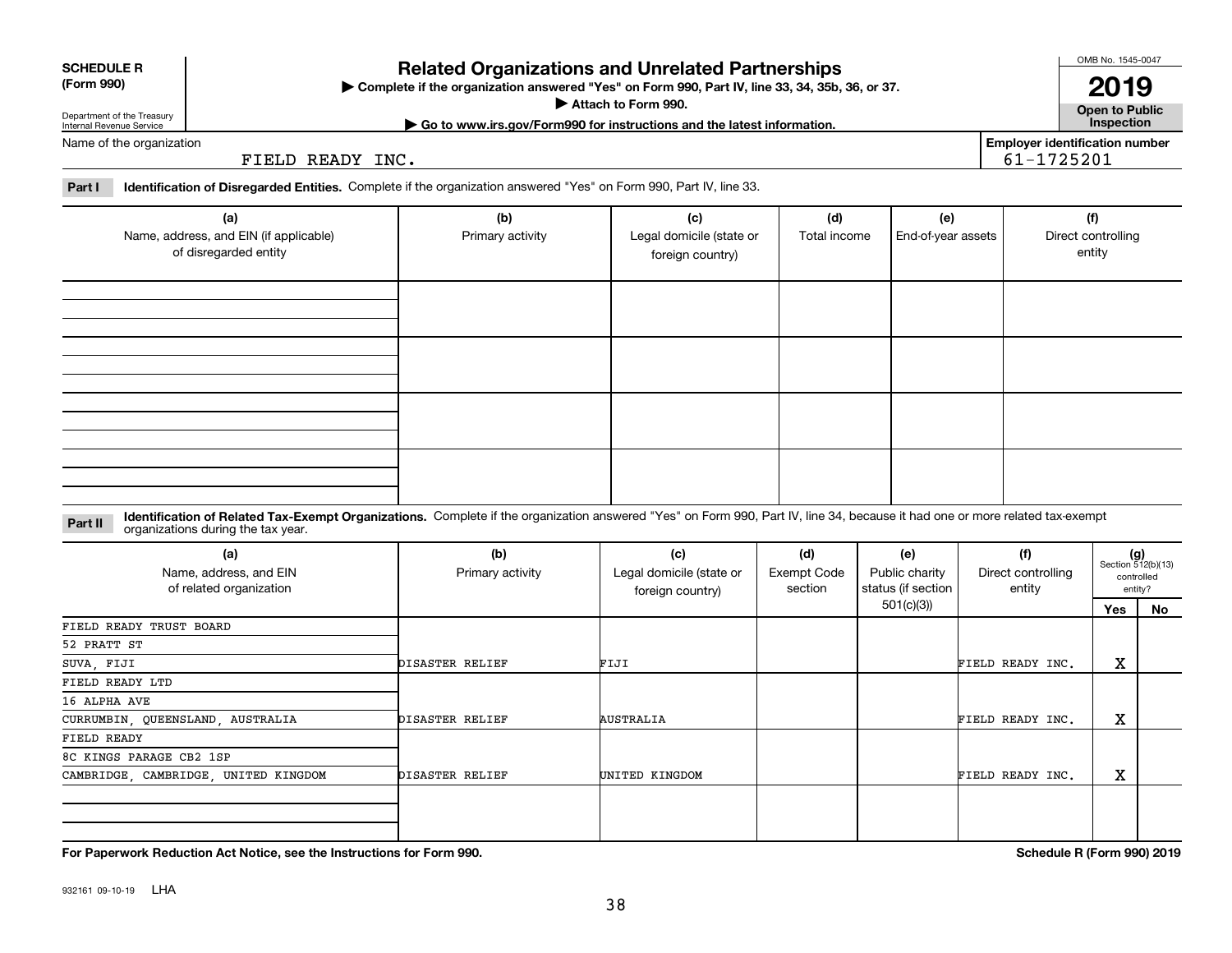#### Schedule R (Form 990) 2019  ${\tt FIELD}$   ${\tt READV}$   ${\tt INC}$  .  ${\tt Page}$

**Identification of Related Organizations Taxable as a Partnership.** Complete if the organization answered "Yes" on Form 990, Part IV, line 34, because it had one or more related **Part III** organizations treated as a partnership during the tax year.

| (a)                                               | (b)              | (c)                  | (d)                          | (e)                                                                 | (f) | (g)                      |                         | (h) | (i)                                      | (j) | (k)                                             |  |  |                                                           |  |  |  |  |  |  |  |
|---------------------------------------------------|------------------|----------------------|------------------------------|---------------------------------------------------------------------|-----|--------------------------|-------------------------|-----|------------------------------------------|-----|-------------------------------------------------|--|--|-----------------------------------------------------------|--|--|--|--|--|--|--|
| Name, address, and EIN<br>of related organization | Primary activity | Legal<br>domicile    | Direct controlling<br>entity | Predominant income                                                  |     | Share of total<br>income | Share of<br>end-of-year |     |                                          |     | Code V-UBI<br>Disproportionate<br>amount in box |  |  | General or Percentage<br>managing<br>partner?<br>partner? |  |  |  |  |  |  |  |
|                                                   |                  | (state or<br>foreign |                              |                                                                     |     | assets                   | allocations?            |     |                                          |     |                                                 |  |  |                                                           |  |  |  |  |  |  |  |
|                                                   |                  | country)             |                              | related, unrelated,<br>excluded from tax under<br>sections 512-514) |     |                          | Yes $ $                 | No  | 20 of Schedule<br>K-1 (Form 1065) Yes No |     |                                                 |  |  |                                                           |  |  |  |  |  |  |  |
|                                                   |                  |                      |                              |                                                                     |     |                          |                         |     |                                          |     |                                                 |  |  |                                                           |  |  |  |  |  |  |  |
|                                                   |                  |                      |                              |                                                                     |     |                          |                         |     |                                          |     |                                                 |  |  |                                                           |  |  |  |  |  |  |  |
|                                                   |                  |                      |                              |                                                                     |     |                          |                         |     |                                          |     |                                                 |  |  |                                                           |  |  |  |  |  |  |  |
|                                                   |                  |                      |                              |                                                                     |     |                          |                         |     |                                          |     |                                                 |  |  |                                                           |  |  |  |  |  |  |  |
|                                                   |                  |                      |                              |                                                                     |     |                          |                         |     |                                          |     |                                                 |  |  |                                                           |  |  |  |  |  |  |  |
|                                                   |                  |                      |                              |                                                                     |     |                          |                         |     |                                          |     |                                                 |  |  |                                                           |  |  |  |  |  |  |  |
|                                                   |                  |                      |                              |                                                                     |     |                          |                         |     |                                          |     |                                                 |  |  |                                                           |  |  |  |  |  |  |  |
|                                                   |                  |                      |                              |                                                                     |     |                          |                         |     |                                          |     |                                                 |  |  |                                                           |  |  |  |  |  |  |  |
|                                                   |                  |                      |                              |                                                                     |     |                          |                         |     |                                          |     |                                                 |  |  |                                                           |  |  |  |  |  |  |  |
|                                                   |                  |                      |                              |                                                                     |     |                          |                         |     |                                          |     |                                                 |  |  |                                                           |  |  |  |  |  |  |  |
|                                                   |                  |                      |                              |                                                                     |     |                          |                         |     |                                          |     |                                                 |  |  |                                                           |  |  |  |  |  |  |  |
|                                                   |                  |                      |                              |                                                                     |     |                          |                         |     |                                          |     |                                                 |  |  |                                                           |  |  |  |  |  |  |  |
|                                                   |                  |                      |                              |                                                                     |     |                          |                         |     |                                          |     |                                                 |  |  |                                                           |  |  |  |  |  |  |  |
|                                                   |                  |                      |                              |                                                                     |     |                          |                         |     |                                          |     |                                                 |  |  |                                                           |  |  |  |  |  |  |  |
|                                                   |                  |                      |                              |                                                                     |     |                          |                         |     |                                          |     |                                                 |  |  |                                                           |  |  |  |  |  |  |  |
|                                                   |                  |                      |                              |                                                                     |     |                          |                         |     |                                          |     |                                                 |  |  |                                                           |  |  |  |  |  |  |  |
|                                                   |                  |                      |                              |                                                                     |     |                          |                         |     |                                          |     |                                                 |  |  |                                                           |  |  |  |  |  |  |  |

**Identification of Related Organizations Taxable as a Corporation or Trust.** Complete if the organization answered "Yes" on Form 990, Part IV, line 34, because it had one or more related **Part IV** organizations treated as a corporation or trust during the tax year.

| (a)<br>Name, address, and EIN<br>of related organization | (b)<br>Primary activity | (c)<br>Legal domicile<br>(state or<br>foreign | (d)<br>Direct controlling<br>entity | (e)<br>Type of entity<br>(C corp, S corp,<br>or trust) | (f)<br>Share of total<br>income | (g)<br>Share of<br>end-of-year<br>assets | (h)<br>Percentage<br>ownership | $\begin{array}{c} \textbf{(i)}\\ \text{Section}\\ 512 \text{(b)} \text{(13)}\\ \text{controlled}\\ \text{entity?} \end{array}$ |  |  |
|----------------------------------------------------------|-------------------------|-----------------------------------------------|-------------------------------------|--------------------------------------------------------|---------------------------------|------------------------------------------|--------------------------------|--------------------------------------------------------------------------------------------------------------------------------|--|--|
|                                                          |                         | country)                                      |                                     |                                                        |                                 |                                          |                                | Yes No                                                                                                                         |  |  |
|                                                          |                         |                                               |                                     |                                                        |                                 |                                          |                                |                                                                                                                                |  |  |
|                                                          |                         |                                               |                                     |                                                        |                                 |                                          |                                |                                                                                                                                |  |  |
|                                                          |                         |                                               |                                     |                                                        |                                 |                                          |                                |                                                                                                                                |  |  |
|                                                          |                         |                                               |                                     |                                                        |                                 |                                          |                                |                                                                                                                                |  |  |
|                                                          |                         |                                               |                                     |                                                        |                                 |                                          |                                |                                                                                                                                |  |  |
|                                                          |                         |                                               |                                     |                                                        |                                 |                                          |                                |                                                                                                                                |  |  |
|                                                          |                         |                                               |                                     |                                                        |                                 |                                          |                                |                                                                                                                                |  |  |
|                                                          |                         |                                               |                                     |                                                        |                                 |                                          |                                |                                                                                                                                |  |  |
|                                                          |                         |                                               |                                     |                                                        |                                 |                                          |                                |                                                                                                                                |  |  |
|                                                          |                         |                                               |                                     |                                                        |                                 |                                          |                                |                                                                                                                                |  |  |
|                                                          |                         |                                               |                                     |                                                        |                                 |                                          |                                |                                                                                                                                |  |  |
|                                                          |                         |                                               |                                     |                                                        |                                 |                                          |                                |                                                                                                                                |  |  |
|                                                          |                         |                                               |                                     |                                                        |                                 |                                          |                                |                                                                                                                                |  |  |
|                                                          |                         |                                               |                                     |                                                        |                                 |                                          |                                |                                                                                                                                |  |  |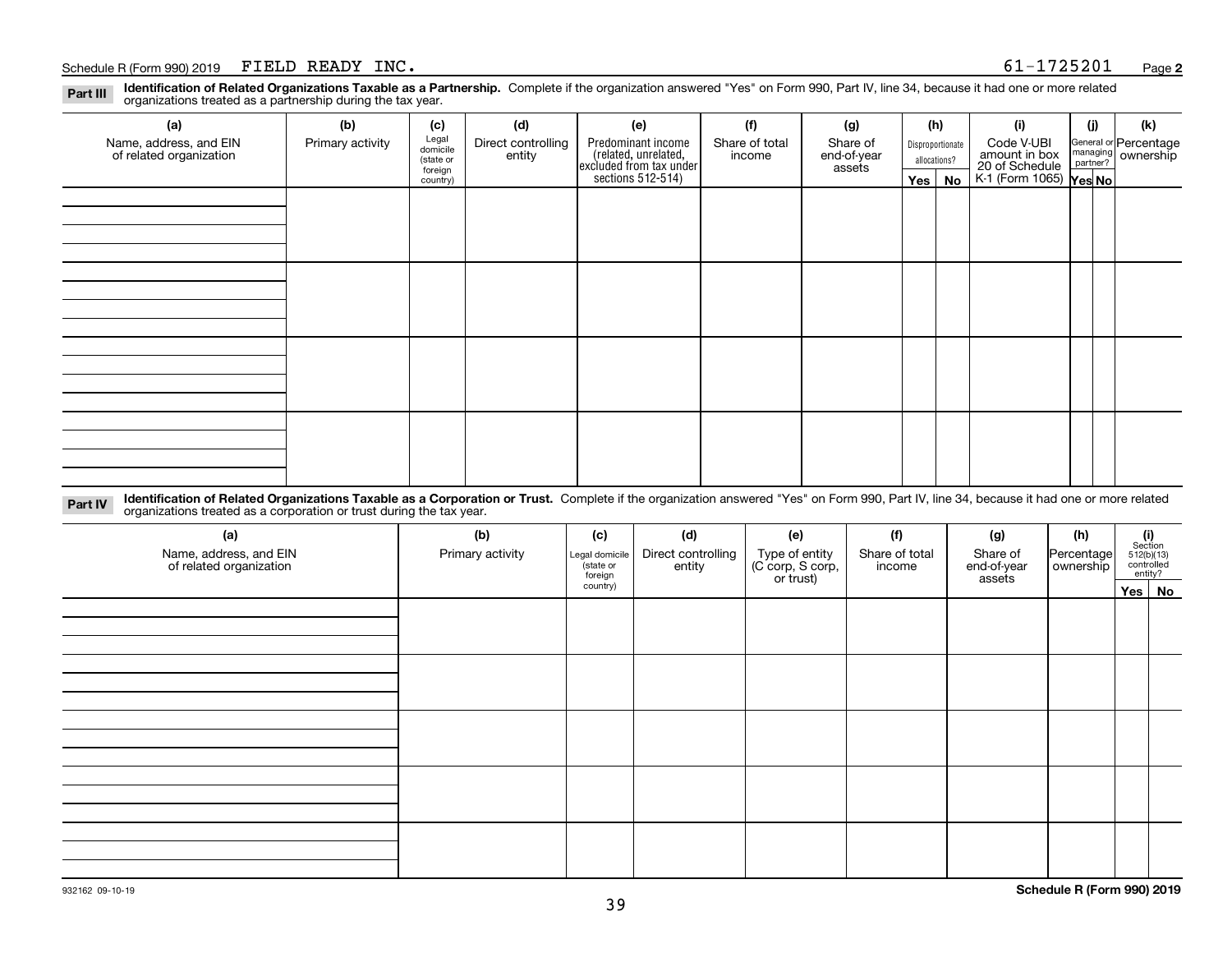#### Schedule R (Form 990) 2019  ${\tt FIELD}$   ${\tt READV}$   ${\tt INC}$  .  ${\tt Page}$

 $\overline{\phantom{a}}$ 

**Part V** T**ransactions With Related Organizations.** Complete if the organization answered "Yes" on Form 990, Part IV, line 34, 35b, or 36.

| Note: Complete line 1 if any entity is listed in Parts II, III, or IV of this schedule. |                                                                                                                                                                                                                                |                |   |                         |  |  |
|-----------------------------------------------------------------------------------------|--------------------------------------------------------------------------------------------------------------------------------------------------------------------------------------------------------------------------------|----------------|---|-------------------------|--|--|
|                                                                                         | During the tax year, did the organization engage in any of the following transactions with one or more related organizations listed in Parts II-IV?                                                                            |                |   |                         |  |  |
|                                                                                         |                                                                                                                                                                                                                                |                |   | X                       |  |  |
|                                                                                         |                                                                                                                                                                                                                                | 1 <sub>b</sub> |   | $\overline{\mathbf{X}}$ |  |  |
|                                                                                         | c Gift, grant, or capital contribution from related organization(s) manufaction content and content of the content of the contribution from related organization(s) manufaction content and content and content of the content | 1c             | x |                         |  |  |
|                                                                                         |                                                                                                                                                                                                                                | 1 <sub>d</sub> |   | х                       |  |  |
|                                                                                         |                                                                                                                                                                                                                                | 1e             |   | X                       |  |  |
|                                                                                         |                                                                                                                                                                                                                                |                |   |                         |  |  |
|                                                                                         | f Dividends from related organization(s) manufactured contains and contained a series of the contact of the contact of the contact of the contact of the contact of the contact of the contact of the contact of the contact o | 1f             |   | X                       |  |  |
|                                                                                         |                                                                                                                                                                                                                                | 1g             |   | X                       |  |  |
|                                                                                         | h Purchase of assets from related organization(s) manufactured and content to content the content of assets from related organization(s)                                                                                       | 1h             |   | X                       |  |  |
|                                                                                         | Exchange of assets with related organization(s) www.communically.communically contract and a set of assets with related organization(s) www.communically.communically and a set of a set or manufacture of the set of a set of | 1i.            |   | X                       |  |  |
|                                                                                         |                                                                                                                                                                                                                                | 1i.            |   | x                       |  |  |
|                                                                                         |                                                                                                                                                                                                                                |                |   |                         |  |  |
|                                                                                         | k Lease of facilities, equipment, or other assets from related organization(s) manufaction content to the manufacture of facilities, equipment, or other assets from related organization(s) manufacture manufacture manufactu | 1k             |   | X                       |  |  |
|                                                                                         | Performance of services or membership or fundraising solicitations for related organization(s)                                                                                                                                 | 11             |   | $\mathbf X$             |  |  |
|                                                                                         | m Performance of services or membership or fundraising solicitations by related organization(s)                                                                                                                                | 1m             | X |                         |  |  |
|                                                                                         |                                                                                                                                                                                                                                | 1n             |   | х                       |  |  |
|                                                                                         |                                                                                                                                                                                                                                | 10             |   | X                       |  |  |
|                                                                                         |                                                                                                                                                                                                                                |                |   |                         |  |  |
|                                                                                         | p Reimbursement paid to related organization(s) for expenses [1111] and the content of the content of the content of the content of the content of the content of the content of the content of the content of the content of  | 1p             |   | X                       |  |  |
|                                                                                         |                                                                                                                                                                                                                                | 1q             |   | x                       |  |  |
|                                                                                         |                                                                                                                                                                                                                                |                |   |                         |  |  |
|                                                                                         | r Other transfer of cash or property to related organization(s)                                                                                                                                                                | 1r             | х |                         |  |  |
|                                                                                         |                                                                                                                                                                                                                                | 1s             | X |                         |  |  |

**2**If the answer to any of the above is "Yes," see the instructions for information on who must complete this line, including covered relationships and transaction thresholds.

| (a)<br>Name of related organization | (b)<br>Transaction<br>type (a-s) | (c)<br>Amount involved | (d)<br>Method of determining amount involved |
|-------------------------------------|----------------------------------|------------------------|----------------------------------------------|
| (1) FIELD READY TRUST BOARD         | М                                | 69,089. $FMV$          |                                              |
| (2) FIELD READY LTD                 | М                                | 55,617.FMV             |                                              |
| (3) FIELD READY TRUST BOARD         | C                                | 26,384.FMV             |                                              |
| (4) FIELD READY LTD                 | $\mathsf{C}$                     | 44,031.FMV             |                                              |
| (5) FIELD READY TRUST BOARD         | $\mathbb R$                      | 27,527.FMV             |                                              |
| (6) FIELD READY LTD                 | S                                | 33,419.FMV             |                                              |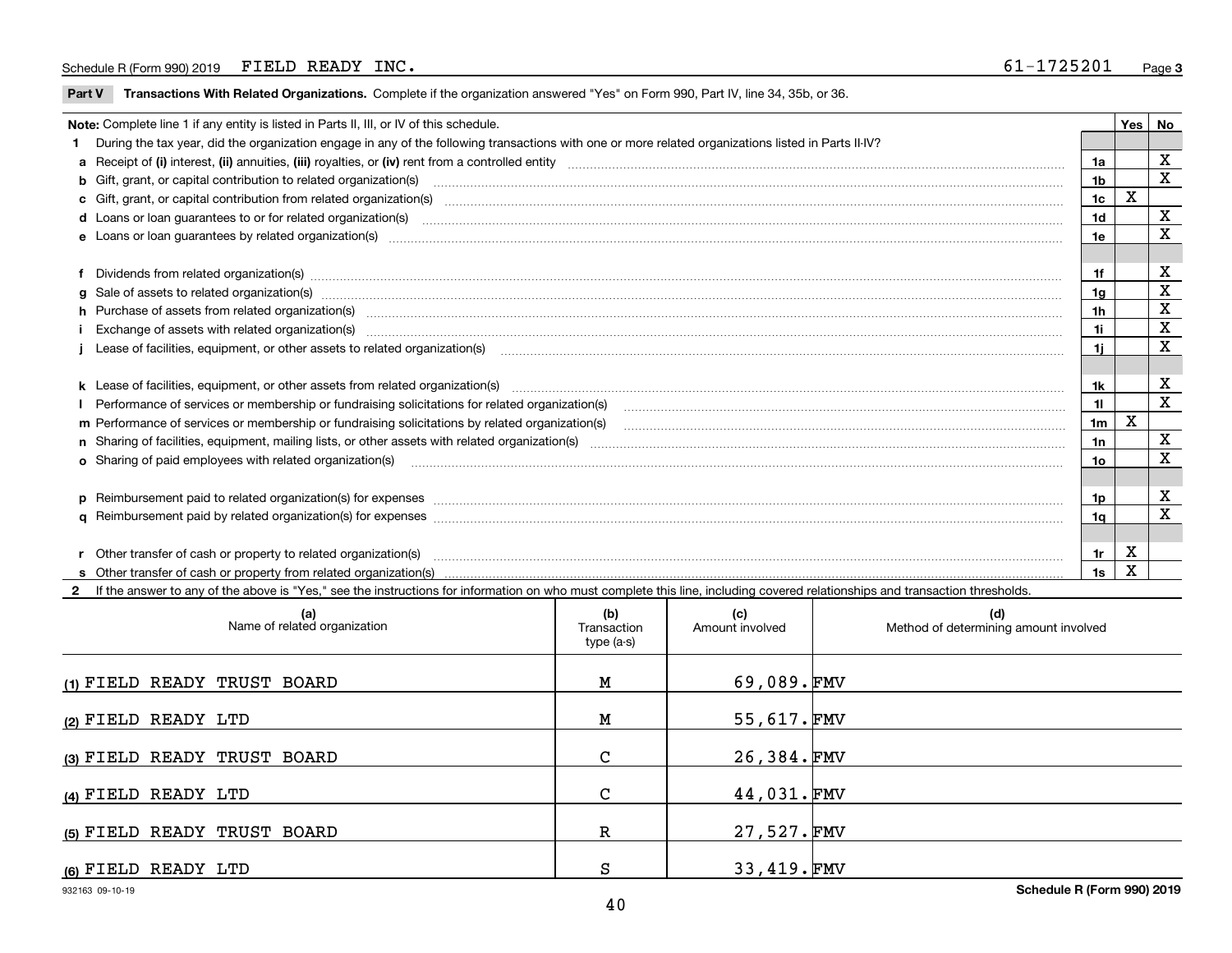#### Schedule R (Form 990) 2019  ${\tt FIELD}$   ${\tt READV}$   ${\tt INC}$  .  ${\tt SChedule}$   ${\tt NCM}$   ${\tt S1-1725201}$   ${\tt Page}$

**Part VI Unrelated Organizations Taxable as a Partnership. Complete if the organization answered "Yes" on Form 990, Part IV, line 37.** 

Provide the following information for each entity taxed as a partnership through which the organization conducted more than five percent of its activities (measured by total assets or gross revenue) that was not a related organization. See instructions regarding exclusion for certain investment partnerships.

| ັ                      | ັ<br>ັ           |                   |                                                                                            |                                                                                             |          |             |                                       |                                                                                                                                       |        |     |  |  |  |  |  |  |  |  |  |  |  |  |  |  |  |  |  |  |  |  |  |  |  |
|------------------------|------------------|-------------------|--------------------------------------------------------------------------------------------|---------------------------------------------------------------------------------------------|----------|-------------|---------------------------------------|---------------------------------------------------------------------------------------------------------------------------------------|--------|-----|--|--|--|--|--|--|--|--|--|--|--|--|--|--|--|--|--|--|--|--|--|--|--|
| (a)                    | (b)              | (c)               | (d)                                                                                        | (e)<br>Are all                                                                              | (f)      | (g)         | (h)                                   | (i)                                                                                                                                   | (i)    | (k) |  |  |  |  |  |  |  |  |  |  |  |  |  |  |  |  |  |  |  |  |  |  |  |
| Name, address, and EIN | Primary activity | Legal domicile    |                                                                                            | $\begin{array}{c}\n\text{partners} \text{ sec.} \\ 501(c)(3) \\ \text{orgs.?}\n\end{array}$ | Share of | Share of    | Dispropor-<br>tionate<br>allocations? |                                                                                                                                       |        |     |  |  |  |  |  |  |  |  |  |  |  |  |  |  |  |  |  |  |  |  |  |  |  |
| of entity              |                  | (state or foreign | Predominant income<br>(related, unrelated,<br>excluded from tax under<br>sections 512-514) |                                                                                             | total    | end-of-year |                                       | Code V-UBI<br>  amount in box 20 managing<br>  of Schedule K-1 partner? ownership<br>  of Schedule K-1 partner? ownership<br>  Yes No |        |     |  |  |  |  |  |  |  |  |  |  |  |  |  |  |  |  |  |  |  |  |  |  |  |
|                        |                  | country)          |                                                                                            | Yes No                                                                                      | income   | assets      | Yes No                                |                                                                                                                                       | Yes No |     |  |  |  |  |  |  |  |  |  |  |  |  |  |  |  |  |  |  |  |  |  |  |  |
|                        |                  |                   |                                                                                            |                                                                                             |          |             |                                       |                                                                                                                                       |        |     |  |  |  |  |  |  |  |  |  |  |  |  |  |  |  |  |  |  |  |  |  |  |  |
|                        |                  |                   |                                                                                            |                                                                                             |          |             |                                       |                                                                                                                                       |        |     |  |  |  |  |  |  |  |  |  |  |  |  |  |  |  |  |  |  |  |  |  |  |  |
|                        |                  |                   |                                                                                            |                                                                                             |          |             |                                       |                                                                                                                                       |        |     |  |  |  |  |  |  |  |  |  |  |  |  |  |  |  |  |  |  |  |  |  |  |  |
|                        |                  |                   |                                                                                            |                                                                                             |          |             |                                       |                                                                                                                                       |        |     |  |  |  |  |  |  |  |  |  |  |  |  |  |  |  |  |  |  |  |  |  |  |  |
|                        |                  |                   |                                                                                            |                                                                                             |          |             |                                       |                                                                                                                                       |        |     |  |  |  |  |  |  |  |  |  |  |  |  |  |  |  |  |  |  |  |  |  |  |  |
|                        |                  |                   |                                                                                            |                                                                                             |          |             |                                       |                                                                                                                                       |        |     |  |  |  |  |  |  |  |  |  |  |  |  |  |  |  |  |  |  |  |  |  |  |  |
|                        |                  |                   |                                                                                            |                                                                                             |          |             |                                       |                                                                                                                                       |        |     |  |  |  |  |  |  |  |  |  |  |  |  |  |  |  |  |  |  |  |  |  |  |  |
|                        |                  |                   |                                                                                            |                                                                                             |          |             |                                       |                                                                                                                                       |        |     |  |  |  |  |  |  |  |  |  |  |  |  |  |  |  |  |  |  |  |  |  |  |  |
|                        |                  |                   |                                                                                            |                                                                                             |          |             |                                       |                                                                                                                                       |        |     |  |  |  |  |  |  |  |  |  |  |  |  |  |  |  |  |  |  |  |  |  |  |  |
|                        |                  |                   |                                                                                            |                                                                                             |          |             |                                       |                                                                                                                                       |        |     |  |  |  |  |  |  |  |  |  |  |  |  |  |  |  |  |  |  |  |  |  |  |  |
|                        |                  |                   |                                                                                            |                                                                                             |          |             |                                       |                                                                                                                                       |        |     |  |  |  |  |  |  |  |  |  |  |  |  |  |  |  |  |  |  |  |  |  |  |  |
|                        |                  |                   |                                                                                            |                                                                                             |          |             |                                       |                                                                                                                                       |        |     |  |  |  |  |  |  |  |  |  |  |  |  |  |  |  |  |  |  |  |  |  |  |  |
|                        |                  |                   |                                                                                            |                                                                                             |          |             |                                       |                                                                                                                                       |        |     |  |  |  |  |  |  |  |  |  |  |  |  |  |  |  |  |  |  |  |  |  |  |  |
|                        |                  |                   |                                                                                            |                                                                                             |          |             |                                       |                                                                                                                                       |        |     |  |  |  |  |  |  |  |  |  |  |  |  |  |  |  |  |  |  |  |  |  |  |  |
|                        |                  |                   |                                                                                            |                                                                                             |          |             |                                       |                                                                                                                                       |        |     |  |  |  |  |  |  |  |  |  |  |  |  |  |  |  |  |  |  |  |  |  |  |  |
|                        |                  |                   |                                                                                            |                                                                                             |          |             |                                       |                                                                                                                                       |        |     |  |  |  |  |  |  |  |  |  |  |  |  |  |  |  |  |  |  |  |  |  |  |  |
|                        |                  |                   |                                                                                            |                                                                                             |          |             |                                       |                                                                                                                                       |        |     |  |  |  |  |  |  |  |  |  |  |  |  |  |  |  |  |  |  |  |  |  |  |  |
|                        |                  |                   |                                                                                            |                                                                                             |          |             |                                       |                                                                                                                                       |        |     |  |  |  |  |  |  |  |  |  |  |  |  |  |  |  |  |  |  |  |  |  |  |  |
|                        |                  |                   |                                                                                            |                                                                                             |          |             |                                       |                                                                                                                                       |        |     |  |  |  |  |  |  |  |  |  |  |  |  |  |  |  |  |  |  |  |  |  |  |  |
|                        |                  |                   |                                                                                            |                                                                                             |          |             |                                       |                                                                                                                                       |        |     |  |  |  |  |  |  |  |  |  |  |  |  |  |  |  |  |  |  |  |  |  |  |  |
|                        |                  |                   |                                                                                            |                                                                                             |          |             |                                       |                                                                                                                                       |        |     |  |  |  |  |  |  |  |  |  |  |  |  |  |  |  |  |  |  |  |  |  |  |  |
|                        |                  |                   |                                                                                            |                                                                                             |          |             |                                       |                                                                                                                                       |        |     |  |  |  |  |  |  |  |  |  |  |  |  |  |  |  |  |  |  |  |  |  |  |  |
|                        |                  |                   |                                                                                            |                                                                                             |          |             |                                       |                                                                                                                                       |        |     |  |  |  |  |  |  |  |  |  |  |  |  |  |  |  |  |  |  |  |  |  |  |  |
|                        |                  |                   |                                                                                            |                                                                                             |          |             |                                       |                                                                                                                                       |        |     |  |  |  |  |  |  |  |  |  |  |  |  |  |  |  |  |  |  |  |  |  |  |  |
|                        |                  |                   |                                                                                            |                                                                                             |          |             |                                       |                                                                                                                                       |        |     |  |  |  |  |  |  |  |  |  |  |  |  |  |  |  |  |  |  |  |  |  |  |  |
|                        |                  |                   |                                                                                            |                                                                                             |          |             |                                       |                                                                                                                                       |        |     |  |  |  |  |  |  |  |  |  |  |  |  |  |  |  |  |  |  |  |  |  |  |  |
|                        |                  |                   |                                                                                            |                                                                                             |          |             |                                       |                                                                                                                                       |        |     |  |  |  |  |  |  |  |  |  |  |  |  |  |  |  |  |  |  |  |  |  |  |  |
|                        |                  |                   |                                                                                            |                                                                                             |          |             |                                       |                                                                                                                                       |        |     |  |  |  |  |  |  |  |  |  |  |  |  |  |  |  |  |  |  |  |  |  |  |  |
|                        |                  |                   |                                                                                            |                                                                                             |          |             |                                       |                                                                                                                                       |        |     |  |  |  |  |  |  |  |  |  |  |  |  |  |  |  |  |  |  |  |  |  |  |  |
|                        |                  |                   |                                                                                            |                                                                                             |          |             |                                       |                                                                                                                                       |        |     |  |  |  |  |  |  |  |  |  |  |  |  |  |  |  |  |  |  |  |  |  |  |  |
|                        |                  |                   |                                                                                            |                                                                                             |          |             |                                       |                                                                                                                                       |        |     |  |  |  |  |  |  |  |  |  |  |  |  |  |  |  |  |  |  |  |  |  |  |  |
|                        |                  |                   |                                                                                            |                                                                                             |          |             |                                       |                                                                                                                                       |        |     |  |  |  |  |  |  |  |  |  |  |  |  |  |  |  |  |  |  |  |  |  |  |  |
|                        |                  |                   |                                                                                            |                                                                                             |          |             |                                       |                                                                                                                                       |        |     |  |  |  |  |  |  |  |  |  |  |  |  |  |  |  |  |  |  |  |  |  |  |  |
|                        |                  |                   |                                                                                            |                                                                                             |          |             |                                       |                                                                                                                                       |        |     |  |  |  |  |  |  |  |  |  |  |  |  |  |  |  |  |  |  |  |  |  |  |  |
|                        |                  |                   |                                                                                            |                                                                                             |          |             |                                       |                                                                                                                                       |        |     |  |  |  |  |  |  |  |  |  |  |  |  |  |  |  |  |  |  |  |  |  |  |  |
|                        |                  |                   |                                                                                            |                                                                                             |          |             |                                       |                                                                                                                                       |        |     |  |  |  |  |  |  |  |  |  |  |  |  |  |  |  |  |  |  |  |  |  |  |  |

**Schedule R (Form 990) 2019**